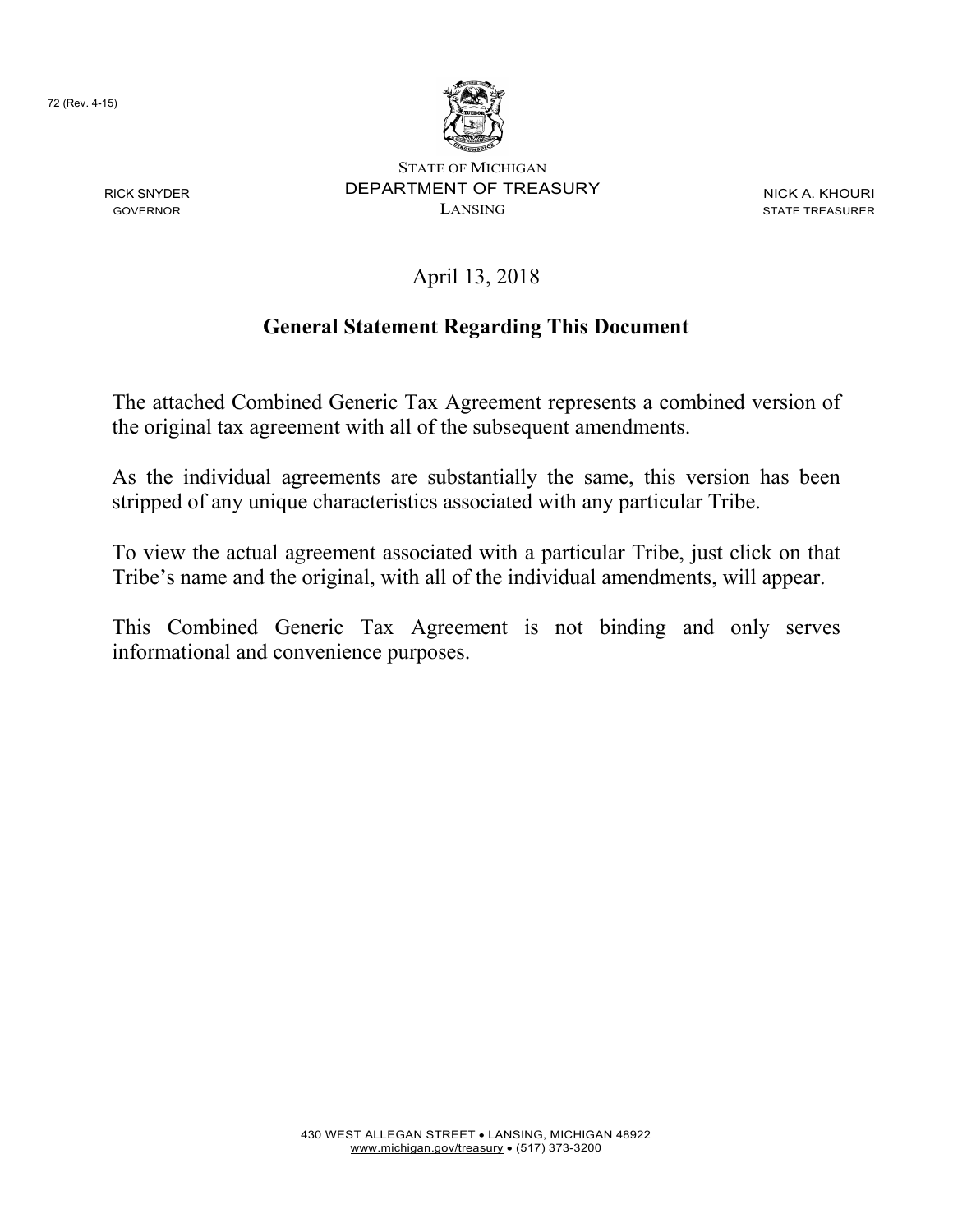#### **TAX AGREEMENT BETWEEN THE**

#### **("TRIBE")**

#### **AND THE STATE OF MICHIGAN**

This Tax Agreement ("Agreement") is made and entered into this ("Date"), by and between the ("Tribe") and the State of Michigan ("State") by and through its Department of Treasury ("Department").

#### **Recitals**

Whereas, the State of Michigan is a sovereign State of the United States of America, having been admitted to the Union pursuant to the Act of January 26, 1837, ch. 6, 5 Stat. 144;

Whereas the Michigan Department of Treasury has been authorized by the State Legislature to enter into this Agreement. 2002 PA 616.

Whereas, the Tribe, a sovereign government, is a federally recognized Indian Tribe located within the State of Michigan;

Whereas the State and the Tribe, acting on a government to government basis, seek to develop a fair and workable understanding regarding the application and administration of the State taxes that are subject to this Agreement and to provide certainty as to issues that may arise between the Tribe and the State regarding those taxes by explicitly addressing and agreeing upon the imposition of and exemptions from those taxes;

Whereas, the State and the Tribe, each recognizing the sovereign rights of the other, have engaged in good faith negotiations in a spirit of cooperation, and in the interests of their respective citizens and members, and have voluntarily reached this Agreement;

Now, therefore, the Tribe and the State by its Department of Treasury, Douglas B. Roberts, State Treasurer, agree as follows:

#### **I. GENERAL PROVISIONS**

- A. Purpose and Intent of this Agreement
	- 1. Purpose and Intent of Agreement. By entering into this Agreement the State and the Tribe indicate their intention and willingness to be bound by its terms so long as this Agreement is in effect. While this Agreement is in effect between the Tribe and the State it is agreed that (i) their respective rights will be determined by this Agreement with respect to the taxes that are the subject of this Agreement, (ii) neither party will seek additional entitlement or seek to deny entitlement on any federal ground (including federal preemption) whether statutorily provided for or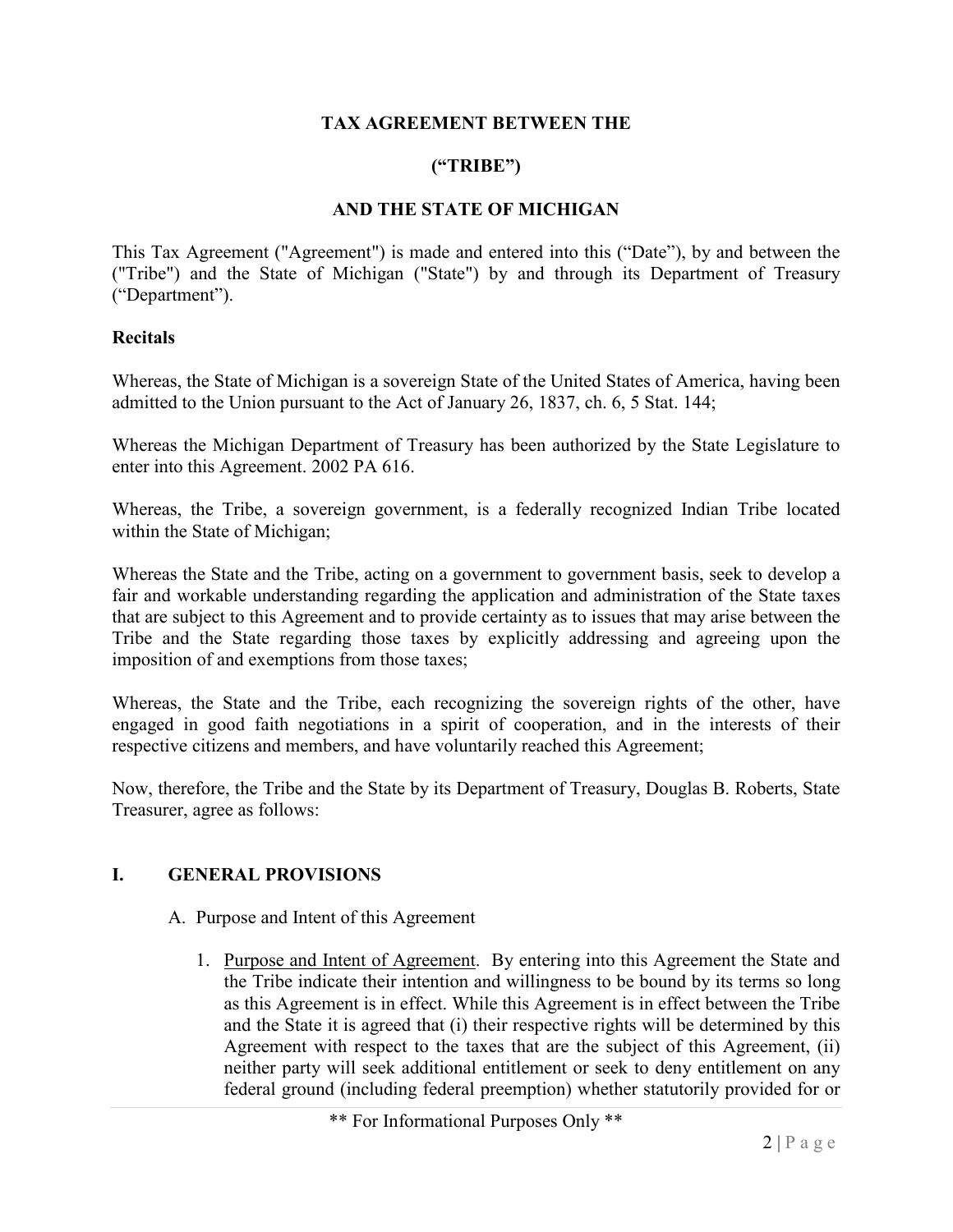otherwise with respect to the taxes that are the subject of this Agreement, (iii) neither party will contest the legality of the Agreement or the legal authority of any of its provisions, and (iv) both parties will defend this Agreement from attack by third parties.

- 2. Application of State Law. References in this Agreement to "State law" or specific tax acts shall refer to State law or the act as presently enacted and subsequently amended. Except as modified in this Agreement, the provisions of State law relating to the taxes that are subject of this Agreement shall apply to the Tribe, Tribal Members, and Tribal Entities.
- 3. Scope. The subject matter of this Agreement is limited exclusively to the taxes that are the subject of this Agreement. Nothing in this Agreement is intended to be used for any other purpose or bear in any manner whatsoever on any other subject, including jurisdiction, affecting the Tribe and the State.
- B. Taxes Subject to This Agreement.

The taxes that are the subject of this Agreement are:

- 1. Sales Tax pursuant to the General Sales Tax Act as amended, MCL 205.51 et. seq.;
- 2. Use Tax pursuant to the Use Tax Act as amended, MCL 205.91 et. seq.;
- 3. Motor Fuel Tax pursuant to the Motor Fuel Tax Act as amended, MCL 207.1001 et. seq. and the Motor Carrier Fuel Tax Act as amended, MCL 207.211 et. seq.;
- 4. Income Tax pursuant to the Income Tax Act of 1967 as amended, MCL 206.1 et. seq.;
- 5. Tobacco Products Tax pursuant to the Tobacco Products Tax Act as amended, MCL 205.421 et. seq., as amended; and
- 6. The Single Business Tax pursuant to the Single Business Tax Act as amended, MCL 208.1 et. seq.
- 7. The Michigan Business Tax pursuant to the Michigan Business Tax Act as enacted, MCL 208.1101 et. seq.
- C. State Law Amendments. The State shall give notice to the Tribes of enrolled bills that amend the taxes that are the subject of this Agreement or the Revenue Act. MCL 205.1, et. seq. Upon receipt of the notice the Tribe may request a meeting to discuss the bill and its impact. Notice of any such meeting shall be provided to other tribes which are signatories to an agreement with the State substantially similar to this Agreement and their representatives shall be permitted to attend.
- D. Effect of Termination of Agreement. Except as provided in **§ I(E)(3), § I(G)(1)**, **§ XII(F)**, **§ XIV(C)**, and **§ XV(C)**, upon termination of this Agreement, the Tribe and the State may assert any claim or defense for any period subsequent to the date of termination and nothing in this Agreement shall be construed as a concession, a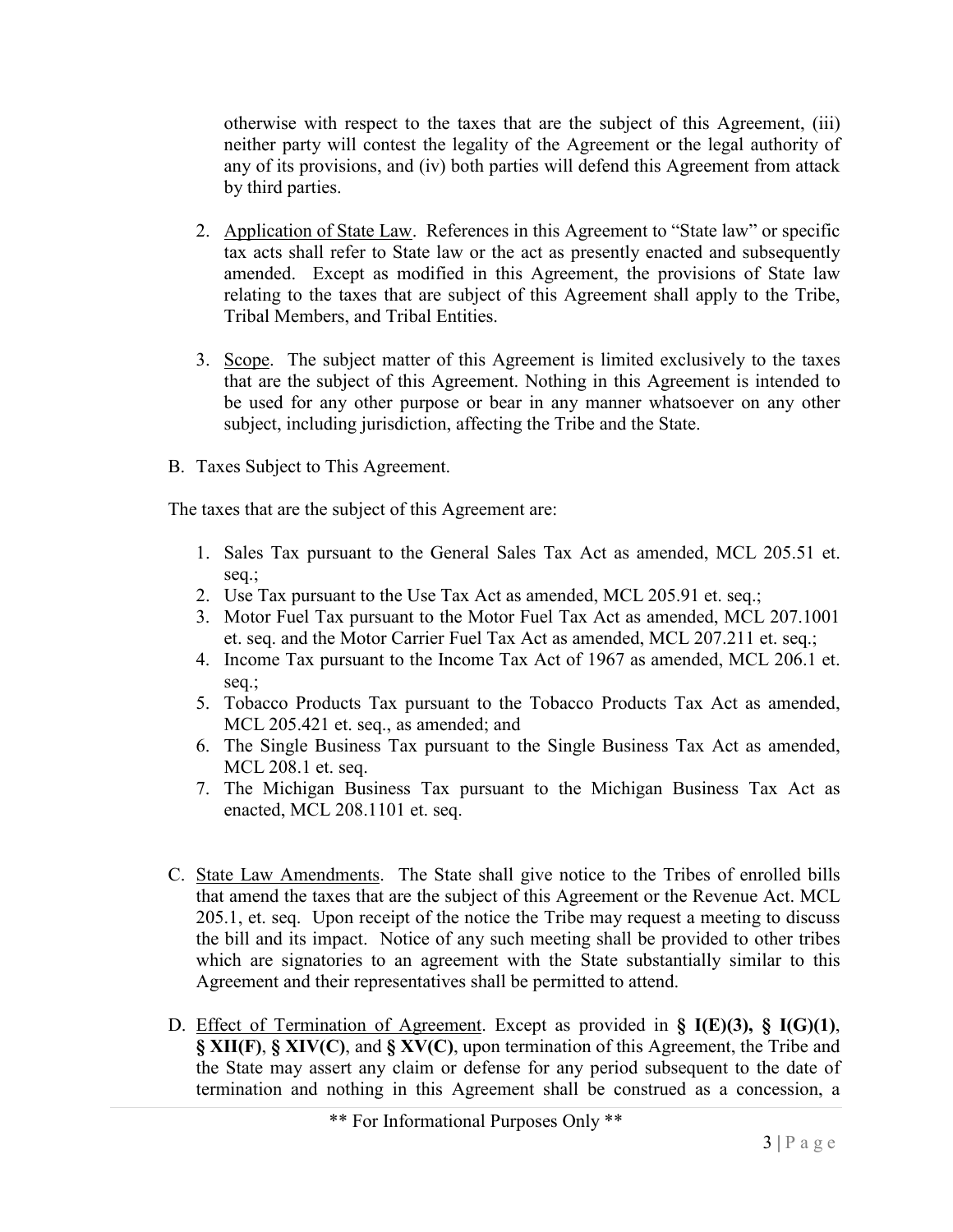statement of controlling law**,** or an admission, nor shall anything contained in this Agreement be used affirmatively, or as a bar or defense to any claim asserted by either party to this Agreement for any such subsequent period.

- E. Confidentiality
	- 1. The terms and provisions of this Agreement shall be a public document.
	- 2. All information received by the State in the administration of a tax under this Agreement is subject to the confidentiality provisions of MCL 205.28(1)(f) and may be disclosed only in the manner and for the purposes specified in that provision; provided, however, that despite the provisions of MCL 205.28(1)(f) authorizing the Treasurer to disclose such information upon the written request of or pursuant to a reciprocal agreement with the United States Department of Treasury or any other state, the Treasurer agrees not to make such disclosure with respect to tax information set forth in a tax return or report received from the Tribe or as a result of any investigation or audit of the Tribe pursuant to this Agreement.
	- 3. In the course of the administration and enforcement of the taxes that are the subject of this Agreement, the State may make certain taxpayer information relating to Tribal Members or Tribal Entities available to the Tribe. All such information shall be retained in the strictest confidence and shall only be revealed to persons other than the taxpayer as required for the proper administration and enforcement of the terms of this Agreement. The Tribal obligation to keep information received confidential shall be a continuing obligation and shall survive the termination of this Agreement.
	- 4. The State and the Tribe will enter into a written protocol for the exchange, retention, and destruction of taxpayer information consistent with the terms of this Agreement.
- F. Ongoing Relationship

The Tribe and the State recognize the need to foster a continuing relationship and maintain communication on issues as they arise.

1. Representatives of the Tribe and the State shall attend an annual summit together with representatives of other tribes that are signatories to an agreement with the State substantially similar to this Agreement. The purpose of this summit is to provide a forum to discuss matters relating to this Agreement. The first summit shall be called by the State and held in Lansing before December 31, 2003. The State and the tribes will endeavor to give notice of agenda items in advance of the meeting. Prior to adjourning a summit the tribes and the State shall set the time and place for the next summit which shall be approximately one year later.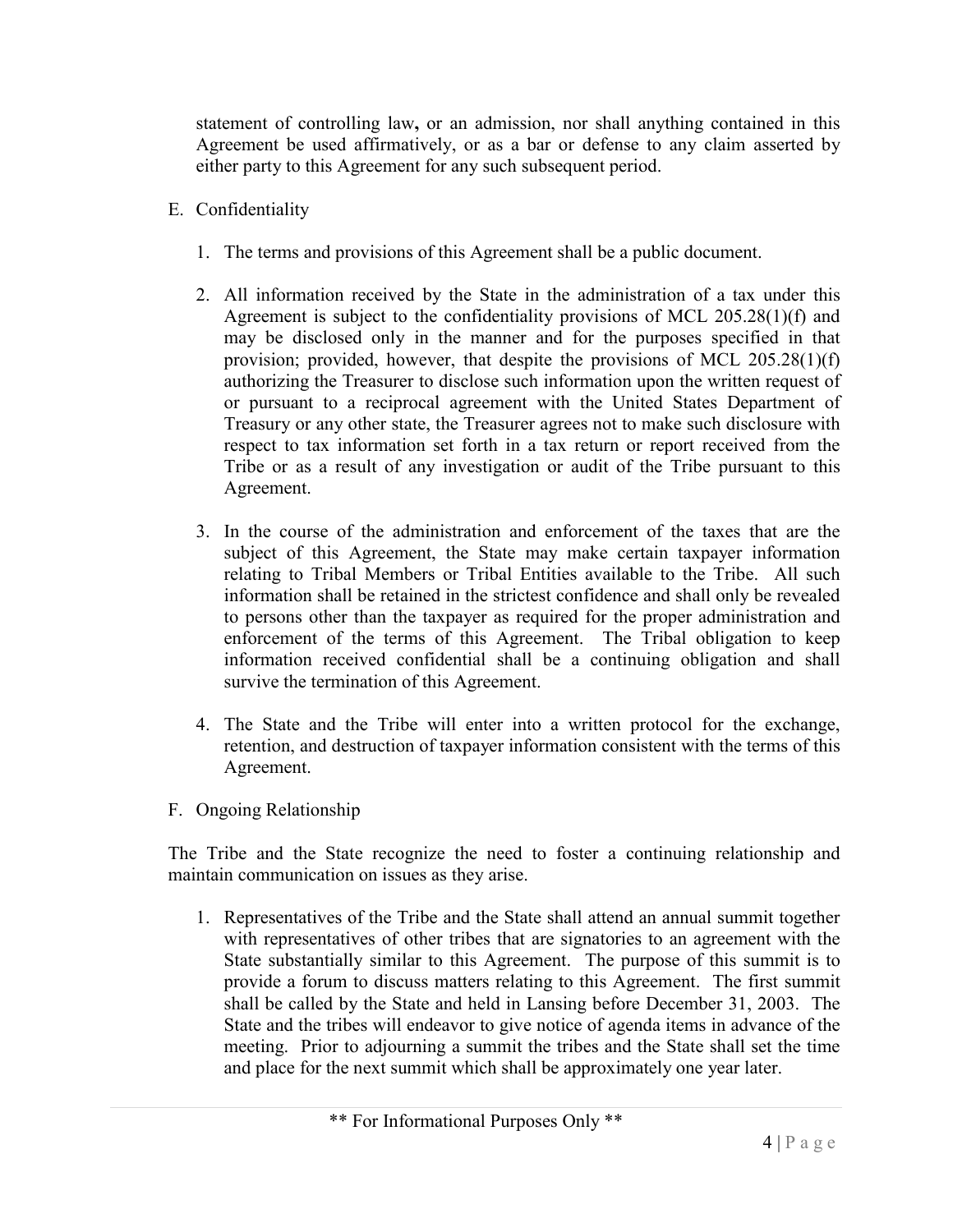- 2. Prior to the summit the State may conduct a public session devoted to a presentation by State representatives on changes in tax law that have occurred over the last year and other matters deemed worthy of presentation by the State.
- G. Sovereign Immunity
	- 1. Tribe's Waiver of Immunity
		- a. The Tribe agrees to submit to arbitration as provided in **§ XIV** and **§ XV(C)** for the purpose of the administration, enforcement and resolution of disputes arising under this Agreement.
		- b. The Tribe waives its sovereign immunity and consents to suit by the State in Tribal court with respect to compelling arbitration as provided in **§ XIV** and **§ XV(C)** of this Agreement and enforcement of any award(s) made by the arbitrators under those sections of this Agreement. If the Tribal court has not compelled arbitration, or enforced the arbitration award(s), as the case may be, within 14 business days of initiation of the State's suit in Tribal court, the Tribe agrees that the State may withdraw such suit from Tribal Court and the Tribe hereby waives its sovereign immunity and consents to suit by the State in State court with respect to compelling such arbitration as provided in **§ XV(C)** of this Agreement or enforcement of any award(s) made by the arbitrators under those sections of this Agreement. The waiver provided for in this **§ I(G)(1)(b)** with respect to compelling arbitration as provided in **§ XIV**  and **§ XV(C)** and enforcement of any award(s) made by the arbitrator(s) under these sections shall survive the termination of this Agreement.
		- c. If the Tribe elects to use *Tribal Certificates of Exemption* under § XII of this Agreement, the Tribe waives its sovereign immunity and consents to suit by the State in State court with respect to the determination and collection of liability for sales tax and use tax and interest resulting from the use of *Tribal Certificates of Exemption* as provided at **§ XII(F)** of this Agreement. Prior to commencing suit against the Tribe in state court, the State shall provide no less than ten business days notice to the Tribe of its intention to bring suit. During said ten business day period, the State shall afford the Tribe an opportunity to meet with representatives of the State for the purpose of resolving the matter at a place designated in the notice, which notice shall offer the Tribe no less than two alternative meeting dates during such period. If, however, the state fails to afford the Tribe the opportunities to meet as described above, this consent shall be ineffective. The waiver provided for in this **§ I(G)(1)(c)** with respect to determination and collection of liability for sales tax and use tax and interest resulting from the use of *Tribal Certificates of Exemption* as provided in **§ XII(F)** shall survive termination of this Agreement.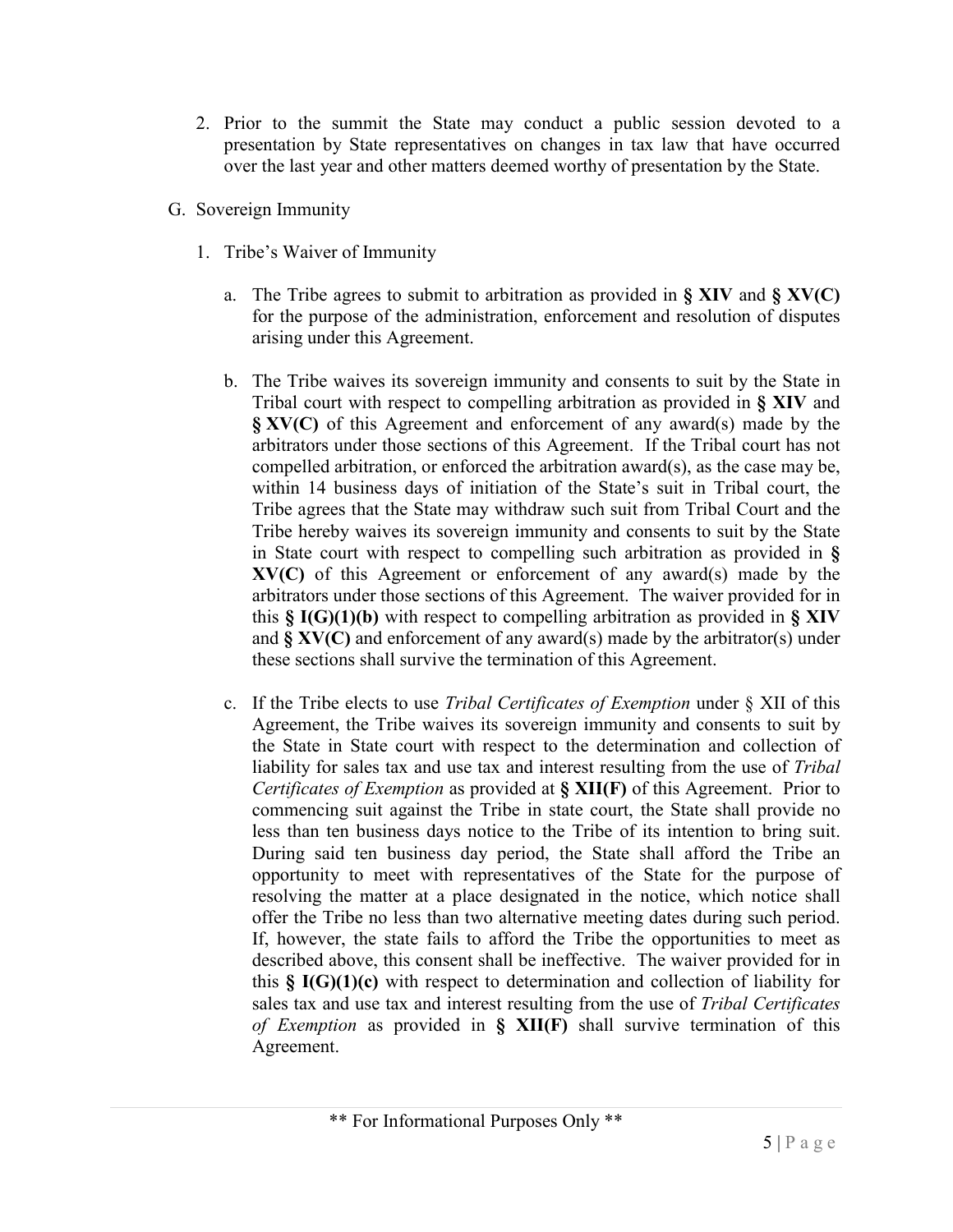- d. The Tribe's waivers of immunity set forth in **§ I(G)(1)(b)** and **§ I(G)(1)(c)** are limited to the purposes set forth herein.
- 2. State's Waiver of Immunity

The State hereby acknowledges that: (i) pursuant to 2002 PA 616 the State is authorized to contractually bind itself to the dispute resolution provisions contained in this Agreement, and agrees to submit to arbitration as provided in **§ XIV** and **§ XV(C)** for the purposes of the administration, enforcement and resolution of disputes arising under this Agreement, and (ii) pursuant to the legislative waiver of immunity contained in the Court of Claims Act, MCL 600.6401, et. seq. and Section 22 of the Revenue Act, MCL 205.22, the State has consented to suit in State court sufficient for the purposes of the administration and enforcement of the terms of this Agreement including compelling such arbitration as provided in  $\S$  XIV and  $\S$  XV(C) of this Agreement, or enforcement of any award(s) made by the arbitrators under those sections of this Agreement. In the absence of legislative modification, this waiver shall survive the termination of this Agreement.

# **II. GENERAL DEFI**N**ITIONS**

For purposes of this Agreement, the following definitions pertain:

- A. "Agreement Area" means the area designated as such in Appendix A. The Agreement Area is negotiated exclusively for purposes of this Agreement. Neither party makes any admissions, representations or concessions whatsoever regarding the extent of Indian Country and either the Tribe's or State's jurisdiction, and this negotiated Agreement Area can serve absolutely no precedential purpose in any administrative or judicial proceeding not directly related to the administration or enforcement of this Agreement.
- B. "Department" means the Michigan Department of Treasury.
- C. "Governmental Function" means those activities or functions by the Tribe identified in **§ III(A)(1)(b)** of this Agreement.
- D. "Indian Country" means those lands considered "Indian Country" under federal law.
- E. "Non-Tribal Member" means an individual who is not an enrolled member of the Tribe.
- F. "Resident Tribal Member" means a Tribal Member whose principal place of residence is located within the Agreement Area.
- G. "State" means the State of Michigan**.**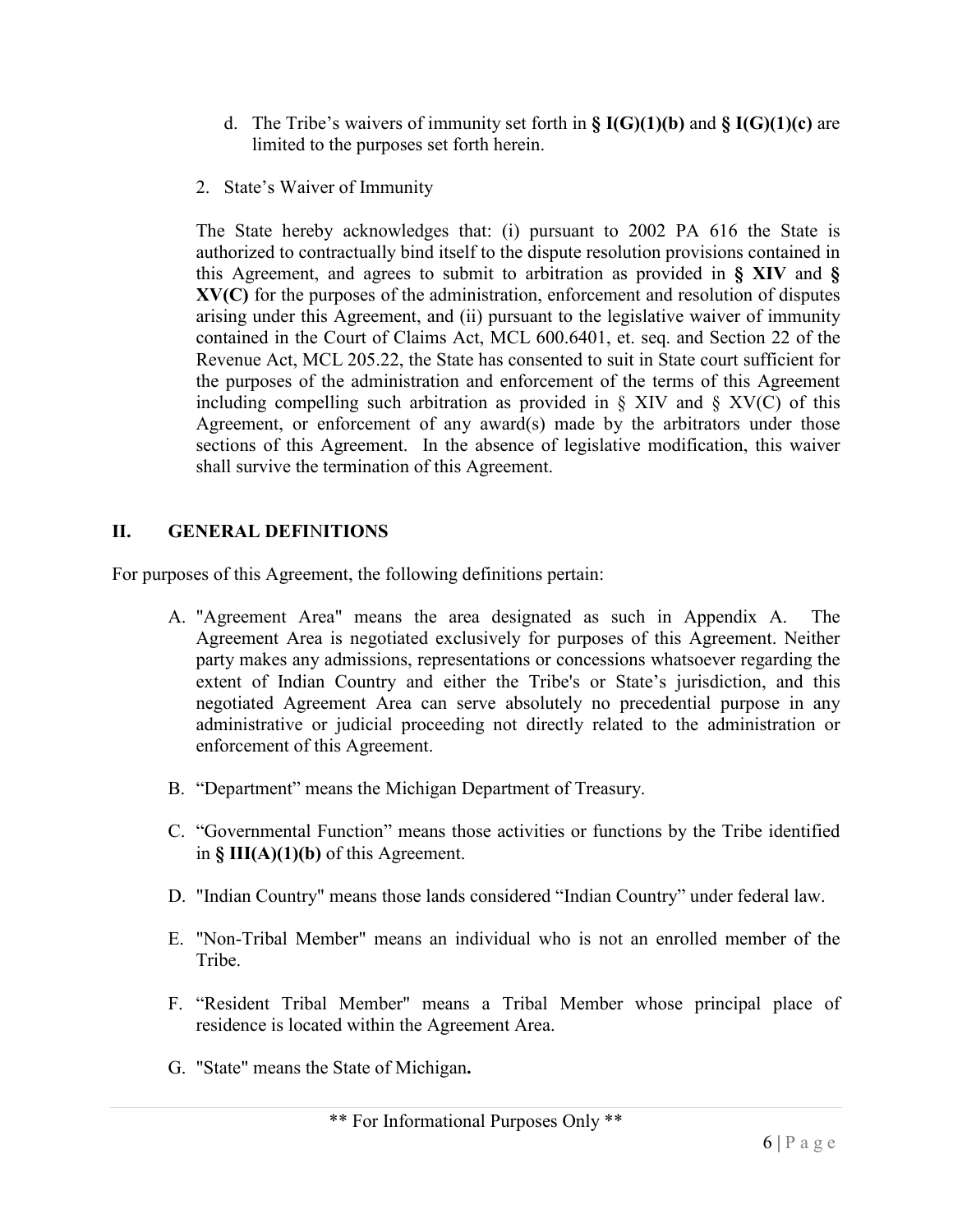- H. "Tax Year" or "Taxable Year" or "Tax Period" means the calendar year, or the fiscal year ending during such calendar year, upon the basis of which a tax subject to this Agreement is computed.
- I. "Taxable Sale" means a sale that is not exempt under State law as modified by this Agreement.
- J. "Tribe" means Bay Mills Indian Community, a sovereign, federally recognized tribe, that is a signatory to this Agreement. The term Tribe shall include entities wholly owned by the Tribe.
- K. "Tribal and Trust Lands" means:
	- 1. all lands held in trust by the federal government for the benefit of the Tribe which are listed on Appendix A (K-1) and designated as Tribal and Trust Lands at the time this Agreement is executed,
	- 2. all fee lands owned by the Tribe which are listed on Appendix A (K-2) and designated as Tribal and Trust Lands at the time this Agreement is executed subject, however, to any restrictions specified in Appendix A (K-2),
	- 3. all Tribal lands acquired after execution of this Agreement within an area identified for automatic Tribal and Trust Land status on Appendix A (K-3) so long as they are used for a Governmental Function,
	- 4. all Tribal lands accepted into federal trust after execution of this Agreement which are located within the area identified in Appendix A (K-4), regardless of the use of such Tribal lands, and
	- 5. all other lands acquired after execution of this Agreement by the Tribe that are mutually agreed upon in writing by the parties to this Agreement and identified in Appendix  $A$  (K-5).
	- 6. all lands listed on Appendix A (K-2) that have been subsequently taken into trust by the federal government for the benefit of the Tribe, which do not meet the criteria of Appendix A (K-4), subject, however, to any restrictions specified in Appendix A (K-2).
- L. "Tribal Chairperson" means the duly elected President of the Executive Council of the Tribe.
- M. "Tribal Entity" means an entity, other than a single Resident Tribal Member or an entity wholly owned by the Tribe, that is wholly owned by any combination of the Tribe and its Resident Tribal Members, or is wholly owned by its Resident Tribal Members.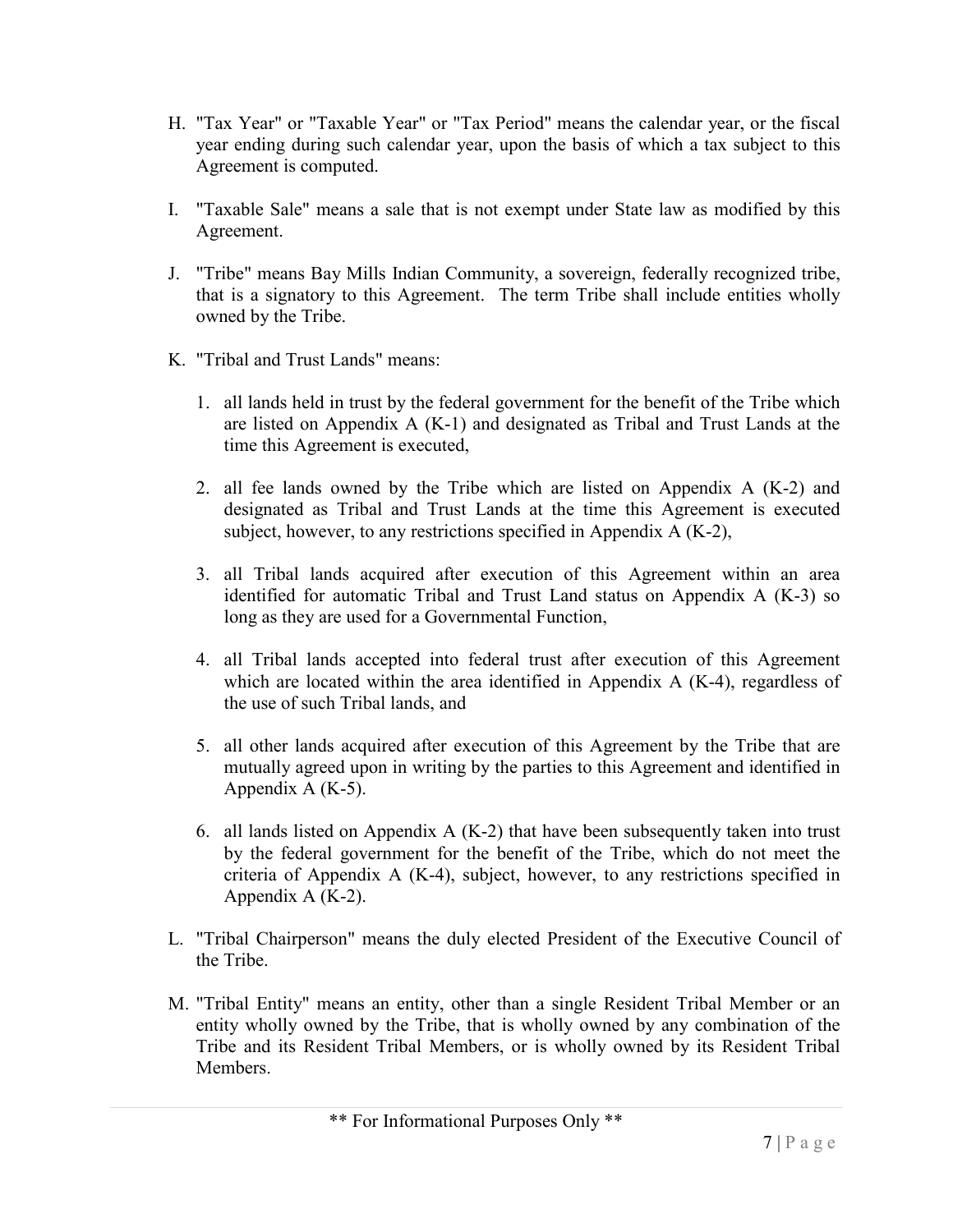N. "Tribal Member" means an individual who is an enrolled member of the Tribe.

# **III. SALES TAX AND USE TAX**

#### A. Exemptions

- 1. Tribe
	- a. Purchases by the Tribe or a Tribal Entity of tangible personal property for its use, including but not limited to Governmental Functions identified in **§ III(A)(1)(b),** below, and commercial activities are exempt from both the sales tax and use tax if the transaction takes place and the property is used exclusively within the Tribal and Trust Lands.
	- b. Purchases by the Tribe of tangible personal property that is primarily used (95% or more) in performing one of the following Tribal Governmental Functions is exempt from both the sales tax and use tax if the transaction takes place within the Agreement Area regardless of where the tangible personal property is used:
		- i. Public Safety and Conservation;
		- ii. Environmental Services;
		- iii. Tribal Government;
			- Tribal Judiciary
			- Tribal Legislature
			- Tribal Executive Administrative Activity
		- iv. Public Welfare and Other Social Services;
		- v. Education;
		- vi. Health Services;
		- vii. Housing and Housing Services;
		- viii. Casino Gaming (limited to actual gaming activities); and
		- ix. Other similar functions customarily performed by State or local units of government.
	- c. For the purpose of application of **§ III(A)(1)(b),** the term "Tribe" means the Tribe acting alone or in combination with one or more other tribes that have entered into a tax agreement with the State that is substantially similar to this Agreement.
	- d. Purchases of vans and buses by the Tribe for use in transporting passengers to and from a Tribal gaming facility shall be exempt from both sales tax and use tax if used exclusively within the Agreement Area or within a 25 mile radius of a Tribal gaming facility provided that an occasional use (5% or less) for other Governmental Functions shall not preclude entitlement to this exemption.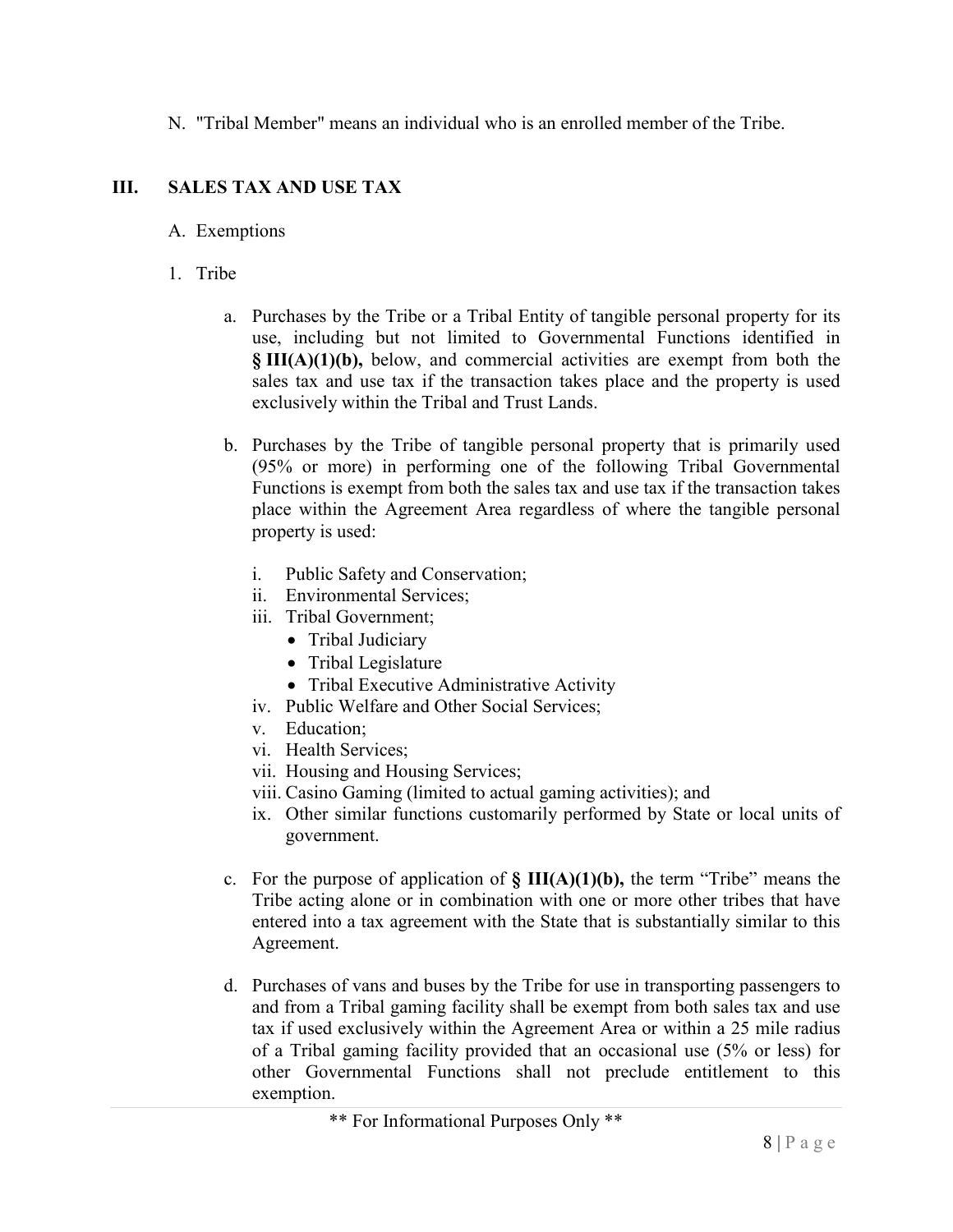- 2. Resident Tribal Member
	- a. Tangible personal property, other than motor vehicles, purchased or acquired by a Resident Tribal Member for his or her commercial use is exempt from both sales tax and use tax if the transaction takes place in the Tribal and Trust Lands and the property is used exclusively within the Tribal and Trust Lands.
	- b. Purchases by a Resident Tribal Member of tangible personal property for personal use are exempt from both the sales tax and use tax if the transaction takes place in the Agreement Area and the property is used exclusively within the Agreement Area.
	- c. Resident Tribal Members are exempt from both the sales tax and use tax on the following items regardless of where purchased or used provided they are purchased for non-commercial use, used primarily by the Resident Tribal Member and principally garaged, berthed, or stored within the Agreement Area:
		- i. Passenger vehicles including automobiles, pick-up trucks, recreational vehicles and motorcycles;
		- ii. Recreational watercraft;
		- iii. Snowmobiles; and
		- iv. Off road vehicles.

Where an item is purchased under this subsection and subsequently transferred to a non-Resident Tribal Member relative and the transfer would be exempt under MCL 205.93(3)(a), or MCL 205.94bb, the Resident Tribal Member shall reimburse the State an amount equal to the current sales or use tax rate times the retail dollar value of the item at the time of the transfer. The reimbursement shall be paid to the Department within 30 days of the date of transfer. Such reimbursement will not be required where the retail dollar value at the time of transfer is below \$2,000 for a passenger vehicle or is below \$1,000 for other enumerated items.

d. Resident Tribal Members are exempt from both the sales tax and use tax on modular homes and mobile homes used as their principal residence. Where a mobile home purchased under this subsection is subsequently transferred to a non-Resident Tribal Member relative and the transfer would be exempt under MCL 205.93(3)(a), the Resident Tribal Member shall reimburse the State an amount equal to the current sales or use tax rate times the retail dollar value of the mobile home at the time of the transfer. The reimbursement shall be paid to the Department within 30 days of the date of transfer. Such reimbursement shall not be required where the retail dollar value of the mobile home at the time of transfer is below \$2,000.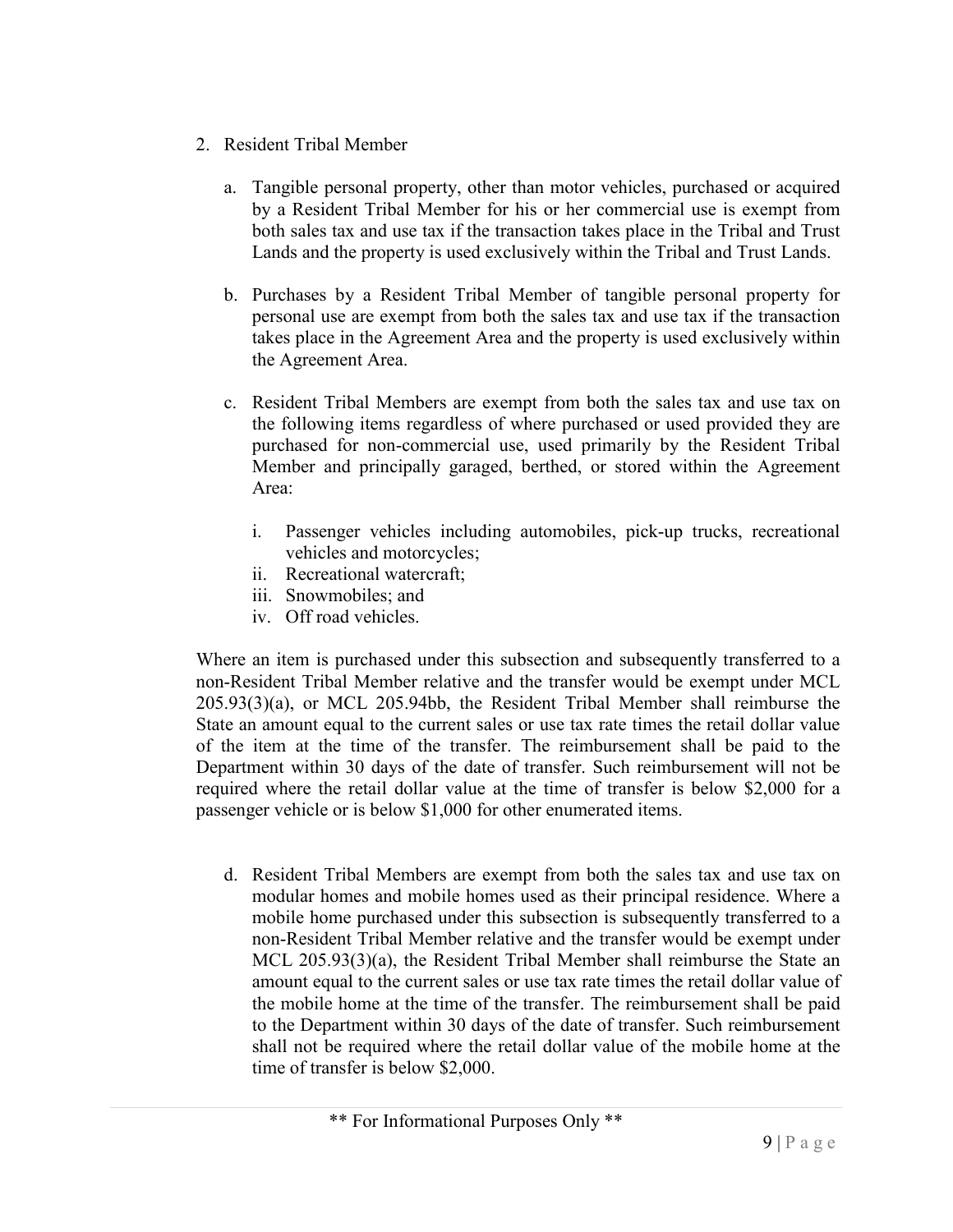- e. The exemptions in **§ III(A)(2)(c)**, **§ III(A)(2)(d),** and **§ III(A)(3)(b)** shall apply in full to 1) purchases made solely by a Resident Tribal Member where the items are solely titled in the name of the Resident Tribal Member, 2) purchases made jointly by a Resident Tribal Member and his or her Resident Tribal Member spouse where the item is titled exclusively in one or both names, or 3) purchases made exclusively by multiple Resident Tribal Members where the item is titled exclusively in one or more of the Resident Tribal Member purchasers' names. With regards to **§ III(A)(2)(b)** (only for purchase and affixation of materials for construction, renovation, or improvement of the Resident Tribal Member's principal residence), **§ III(A)(2)(c)**, **§ III(A)(2)(d)**, and **§ III(A)(3)(b)**, the Resident Tribal Member shall qualify for a 50 percent exemption on purchases that are made by the Resident Tribal Member, or their non-Resident Tribal Member spouse, and exclusively titled in both their names. With regards to **§ III(A)(2)(c)** only, a Resident Tribal Member minor, licensed to drive a motor vehicle in the state of Michigan, shall qualify for a 50 percent exemption on purchases that are at least 50 percent made by the Resident Tribal Member and exclusively titled in the Resident Tribal Member's and the Resident Tribal Member's non-Resident Tribal Member parent's name. This subsection does not otherwise alter any of the other requirements identified in **§ III(A)(2)(b)**, **§ III(A)(2)(c)**, **§ III(A)(2)(d)**, and **§ III(A)(3)(b)**.
- 3. Affixation to Real Estate
	- a. Materials that are purchased, used or acquired in the performance of a contract entered into by the Resident Tribal Member, Tribe, or Tribal Entity for construction, renovation or improvement of real property owned by the Tribe or the federal government in trust for the Tribe are exempt from both sales tax and use tax if the real property is located within the Tribal and Trust Lands and there is no contractual entitlement for a non-Resident Tribal Member or non-Tribal Entity to remove the improvement.
	- b. Materials that are purchased, used or acquired in the performance of a contract for construction, renovation or improvement to the principal residence of a Resident Tribal Member are exempt from both the sales tax and use tax.

Where a Resident Tribal Member seeks exemption claimed under either **§ III(A)(2)(b)**, **§ III(A)(2)(d)** or **§ III(A)(3)(b)**, for the purchase, construction, renovation, or improvement of a new principal residence, the Resident Tribal Member shall repay to the Department any previously received exemption claimed under **§ III(A)(2)(b)**, **§ III(A)(2)(d)** or **§ III(A)(3)(b)**, for the purchase, construction, renovation, or improvement of his or her previous principal residence(s) for a period of two years immediately preceding the purchase of the item(s) on which the exemption is to be claimed. Repayment will not be required where the cumulative cost of the previously purchased items for which exemption was received does not exceed \$2,000 for the two-year period.

<sup>\*\*</sup> For Informational Purposes Only \*\*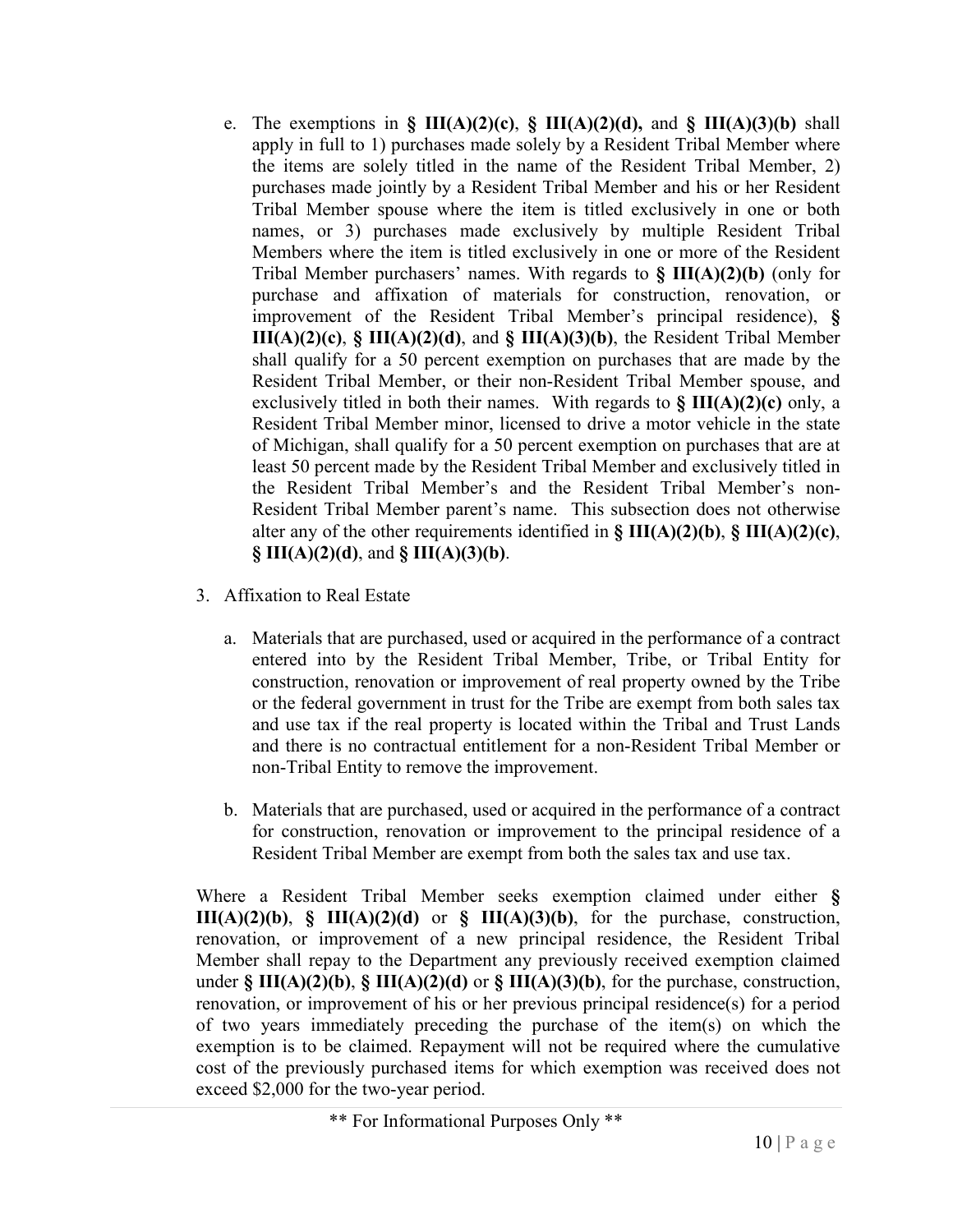A Resident Tribal Member cannot have more than one principal residence at a time. For purposes of  $\S$  III(A)(3)(b), where the Resident Tribal Member has not yet relocated into the new residence, a Resident Tribal Member's Principal Residence changes from the old residence to the new residence as of the date of the purchase for which exemption is sought regarding the new residence.

- 4. Treaty Fishing
	- a. Tangible personal property purchased or acquired by a Resident Tribal Member within the Agreement Area for use in exercising a treaty fishing right is exempt from both the sales tax and use tax regardless of where the property is used.
	- b. Tangible personal property purchased or acquired by the Tribe, a Tribal Entity or any Tribal Member for use in exercising a commercial treaty fishing right is exempt from both the sales tax and use tax regardless of where the property is purchased or acquired.
- 5. Rental Rooms

Rental rooms owned by the Tribe that are within Tribal and Trust Lands and within a one-quarter mile radius of a Tribal gaming facility also located within the Tribal and Trust Lands are exempt from the lodging use tax and are not subject to tax sharing, as provided in **§ III(B)**, below.

6. Restaurant Food and Beverage Sales

Restaurant food and beverage sales at casino operations located within the Tribal and Trust Lands are exempt from both the sales tax and use tax and are not subject to tax sharing as provided in **§ III(B),** below.

7. Sale of Electricity, Natural or Artificial Gas, Home Heating Fuels, and Telecommunications and Internet Services

Sales of electricity, natural gas or artificial gas, home heating fuels and all transmission and distribution charges are exempt from both the sales tax and use tax if the product is delivered to: (i) land owned by the Tribe or held in trust by the federal government for the benefit of the Tribe, to the extent that the land is occupied by the Tribe, a Tribal Entity or a Tribal Member and is within Tribal and Trust Lands; (ii) land occupied by the Tribe within the Agreement Area that is primarily used (95% or more) in performing a Governmental Function; or (iii) a Resident Tribal Member's principal residence located within the Agreement Area.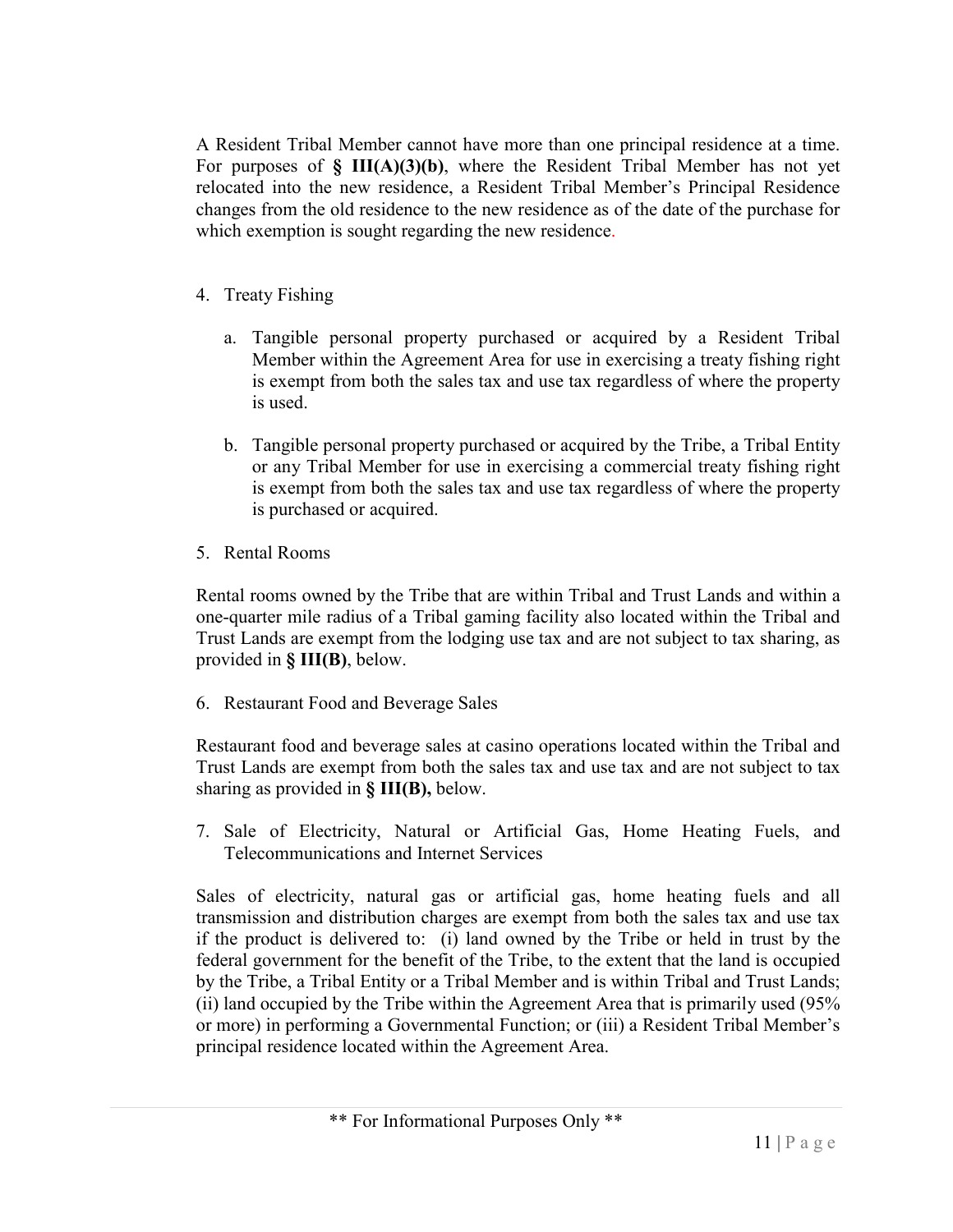In addition, telephone (intrastate and interstate), telegraph leased wire, internet, cable, and other similar communications rendered to and paid for by the Tribe, a Tribal Entity, or Resident Tribal Member are exempt from both the sales tax and use tax if the service is rendered to: (i) land owned by the Tribe or held in trust by the federal government for the benefit of the Tribe, to the extent that the land is occupied by the Tribe, a Tribal Entity or a Tribal Member and is within the Tribal and Trust Lands; (ii) land occupied by the Tribe within the Agreement Area that is primarily used (95% or more) in performing a Governmental Function; or (iii) a Resident Tribal Member's principal residence located within the Agreement Area.

8. Sourcing of Transactions

The determination of where a transaction occurs will be made in accordance with the Streamline Sales Tax Project sourcing rules as follows:

- a. When the product is received by the purchaser at a business location of the seller, the sale is sourced to that business location.
- b. When the product is not received by the purchaser at a business location of the seller, the sale is sourced to the location where receipt by the purchaser (or the purchaser's donee, designated as such by the purchaser) occurs, including the location indicated by instructions for delivery to the purchaser (or donee), known to the seller.
- c. When a and b do not apply, the sale is sourced to the location indicated by an address for the purchaser that is available from the business records of the seller that are maintained in the ordinary course of the seller's business when use of this address does not constitute bad faith.
- d. When a, b, and c do not apply, the sale is sourced to the location indicated by an address for the purchaser obtained during the consummation of the sale, including the address of a purchaser's payment instrument, if no other address is available, when use of this address does not constitute bad faith.
- e. When none of the previous rules of a, b, c, or d apply, including the circumstance where the seller is without sufficient information to apply the previous rules, then the location will be determined by the address from which tangible personal property was shipped, from which the digital good was first available for transmission by the seller or from which the service was provided (disregarding for these purposes any location that merely provided the digital transfer of the product sold).
- f. The terms "receive" and "receipt" mean:
	- i. taking possession of tangible personal property;
	- ii. making first use of services; or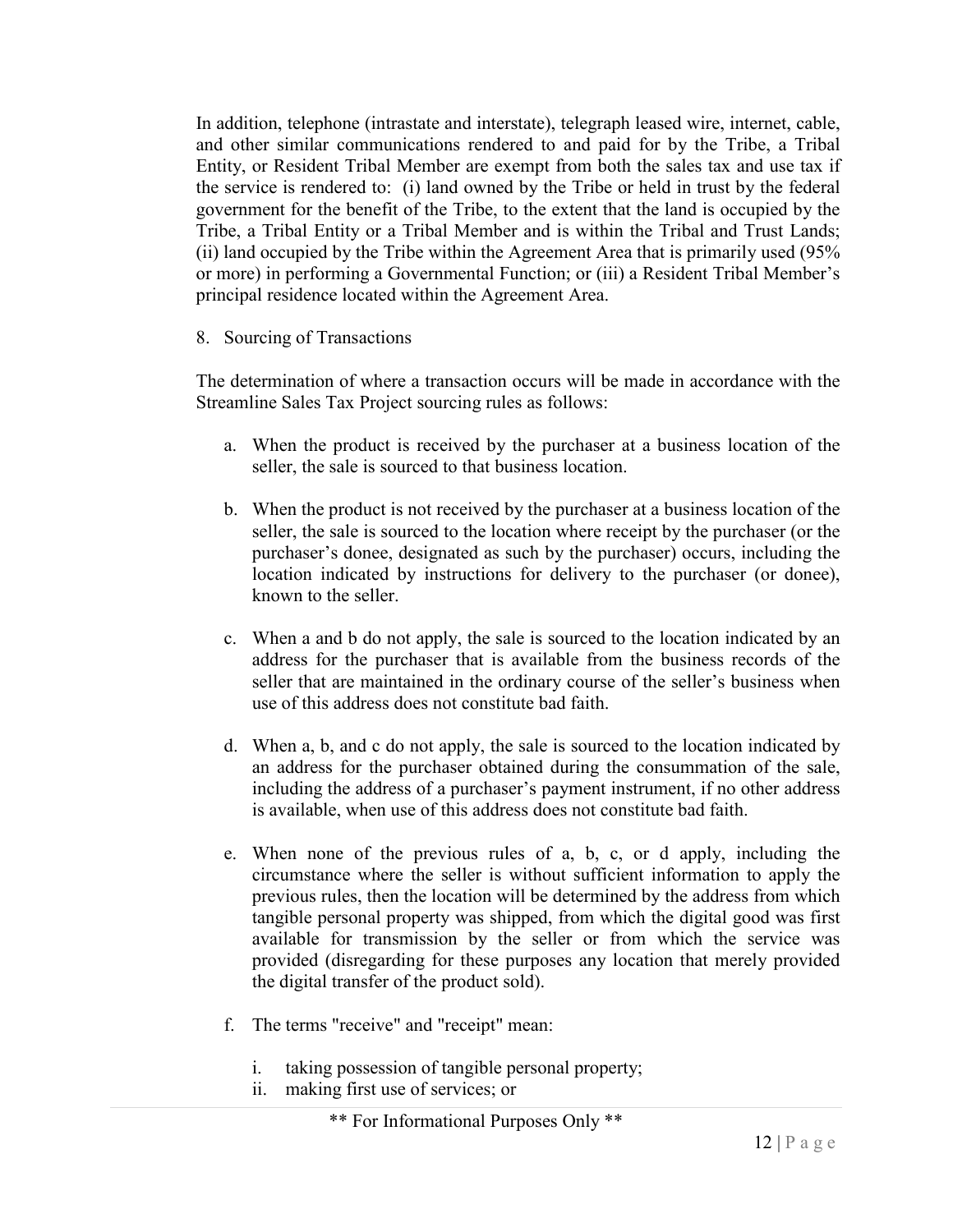iii. taking possession or making first use of digital goods whichever comes first.

The terms "receive" and "receipt" do not include possession by a shipping company on behalf of the purchaser.

- g. It is understood that if the rules adopted are different than those set forth above there will be further discussion on the sourcing issue by the Tribe and the State and those further discussions may result in changes to this section, if mutually agreed upon in writing by the parties.
- B. Tax Sharing

Sales tax and use tax will be collected, remitted, and shared between the State and the Tribe as provided in this section.

- 1. Outside of the Tribal and Trust Lands. Tribal, Tribal Member, and Tribal Entity retailers shall collect the State sales tax or use tax as applicable on all sales to Non-Tribal Members, non-Resident Tribal Members and on all other Taxable Sales that occur within the State and outside of the Tribal and Trust Lands. All tax collected shall be remitted to the State and shall not be subject to tax sharing as provided in this **§ III(B)**.
- 2. Inside the Tribal and Trust Lands. Tribal, Tribal Member, and Tribal Entity retailers shall collect and remit to the State the State sales tax or use tax, as applicable, on all sales to Non-Tribal Members and non-Resident Tribal Members and on all other Taxable Sales that occur within the Tribal and Trust Lands. The State shall share the tax collected and remitted as follows:
	- a. On the first \$5,000,000 of annual gross receipts from Non-Tribal Members, non-Resident Tribal Members and all other Taxable Sales, 2/3 of the tax collected shall be paid to the Tribe and 1/3 to the State.
	- b. On annual gross receipts from Non- Tribal Members, non-Resident Tribal Members and all other Taxable Sales in excess of \$5,000,000, 1/2 of the tax collected shall be paid to the Tribe and 1/2 to the State.
- 3. If the Tribe enacts a sales tax on transactions occurring within its Tribal and Trust Lands on sales made by the Tribe, Tribal Members, or Tribal Entities which (i) utilizes a base at least as inclusive as that provided under State law, and (ii) applies a rate at least as high as that imposed by State law, **§ III(B)(2)** above shall not apply. Rather, the State agrees to exempt those transactions from the State use tax and the Tribe agrees to collect its sales tax from all Tribal, Tribal Member, and Tribal Entity retailers engaging in Taxable Sales within the Tribal and Trust Lands. The Tribe shall share the tax collected as follows: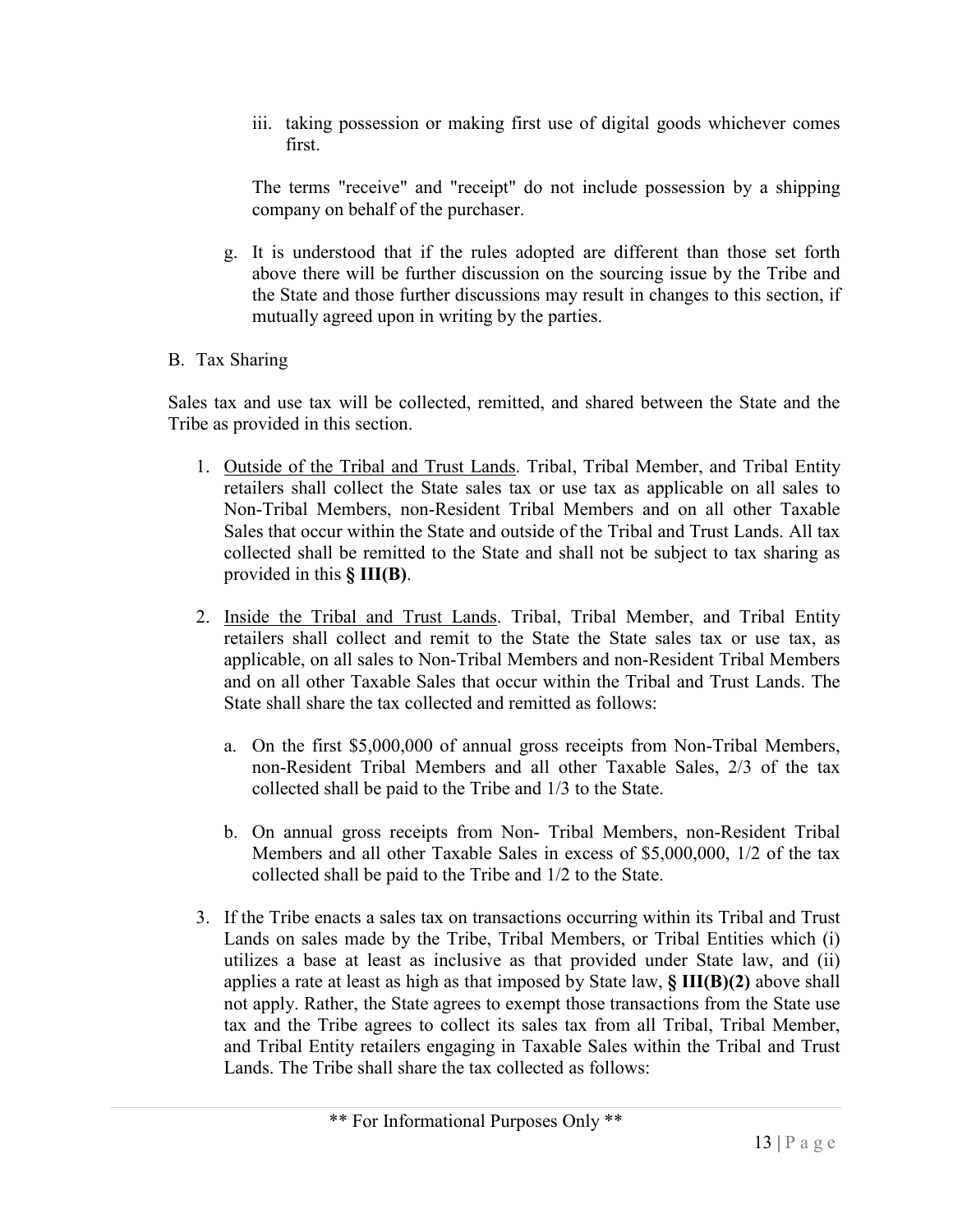- a. On the first \$5,000,000 of annual gross receipts from Taxable Sales, 2/3 of the tax collected shall be retained by the Tribe and 1/3 paid to the State (but not to exceed the amount payable to the State if the State tax rate were applied).
- b. On annual gross receipts from Taxable Sales in excess of \$5,000,000, 1/2 of the tax collected shall be retained by the Tribe and 1/2 paid to the State (but not to exceed the amount payable to the State if the State tax rate were applied).
- C. General
	- 1. The State will impose a sales tax on all non-Tribal retailers, non-Tribal Member retailers, and non-Tribal Entity Retailers within the Agreement Area including Tribal and Trust Lands on all sales including those to the Tribe, Tribal Members, or Tribal Entities unless a valid exemption certificate is presented at time of sale. Imposition of the tax at the retail level shall not preclude the Tribe, a Resident Tribal Member, or a Tribal Entity from obtaining the benefit of an exemption provided in this Agreement by use of the Tax Table or other refund mechanism provided in **§ XII** of this Agreement.
	- 2. Tribal, Tribal Member, and Tribal Entity retailers will not be eligible for the vendor's prepayment discount at MCL 205.54 and MCL 205.94f on sales that occur within the Tribal and Trust Lands.

# **IV. Income Tax**

- A. Part 1 (person other than a corporation as defined under part 1 Section 51(8)(A) of Act No. 38 of the public acts of 2011)
	- 1. Non Business Income

Resident Tribal Members are exempt from State income tax on all Non Business income including but not limited to:

- a. All income derived from wages are exempt whether the wages are earned within the Agreement Area or outside of the Agreement Area;
- b. All interest and passive dividends are exempt;
- c. All rents and royalties derived from real property located within the Agreement Area are exempt;
- d. All rents and royalties derived from tangible personal property, to the extent the personal property is utilized within the Agreement Area, are exempt;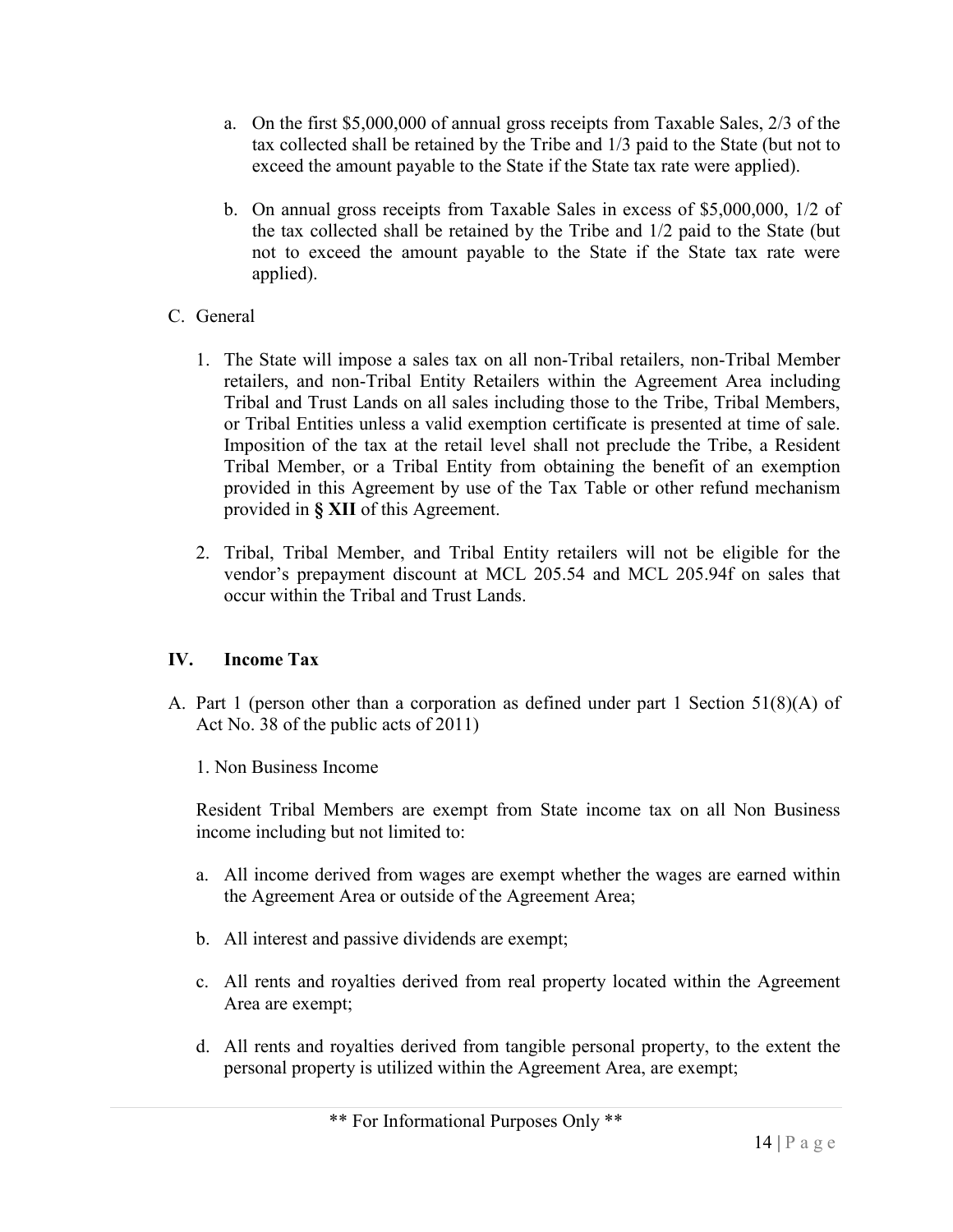- e. Capital gains from the sale or exchange of real property located within the Agreement Area are exempt;
- f. Capital gains from the sale or exchange of tangible personal property which is located within the Agreement Area at the time of sale are exempt;
- g. Capital gains from the sale or exchange of intangible personal property are exempt;
- h. All pension income and benefits including, but not limited to, 401(k), IRA, defined contribution plan, and defined benefit plan payments are exempt;
- i. All per capita payments by the Tribe to Resident Tribal Members are exempt without regard to the source of payment; and
- j. All gaming winnings are exempt.
- 2. Business Income

Resident Tribal Members are exempt from the State income tax on business income as follows:

Business income shall be apportioned in the manner provided in the State Income Tax Act and, with the exception of transportation services, shall be by application of the sales factor. In arriving at the portion to be taxed, the numerator provided in that section shall include sales in the State and shall exclude sales which are outside of the State or within the Tribal and Trust Lands. The denominator shall consist of all sales everywhere. Business income includes income derived from a flow through entity. Transportation services shall be based on revenue miles as described under Section 132 of Act No. 38 of the public acts of 2011 except that revenue miles in Michigan shall exclude those within tribal and trust lands.

3. Treaty Fishing

All income derived from Treaty Fishing is exempt from the State income tax to the extent excluded from federal income.

4. Spouses

Spouses who are not Resident Tribal Members are subject to the State income tax.

- B. Part 2 (Corporations)
- 1. For purposes of application of the tax enacted under part 2 of Act No. 38 of the public acts of 2011 (Corporate Income Tax or CIT) only, the following definitions shall apply: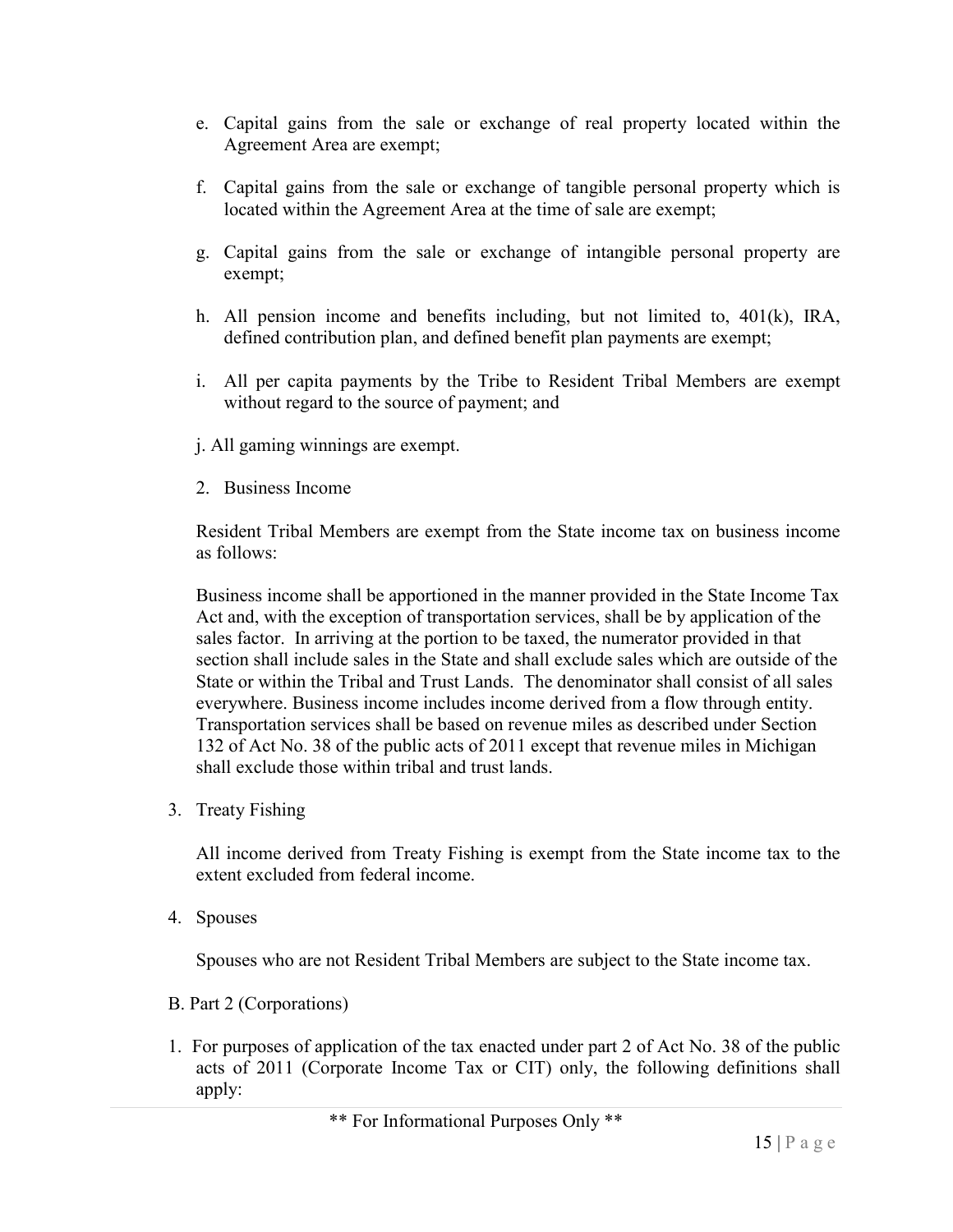- A. "Tribe (CIT)" means any Tribe that has entered into a tax agreement with the State that is substantially similar to this Agreement.
- B. "Expanded Tribal Agreement Area" means the lands within the combined Agreement Areas of each Tribe (CIT).
- C. "Tribal Member (CIT)" means an individual who is an enrolled member of a Tribe (CIT).
- D. "Resident Tribal Member (CIT)" means a Tribal Member (CIT) whose principal place of residence is located within his or her Tribe's Agreement Area.
- E. "Tribal Entity (CIT)" means an entity other than a single Tribe (CIT) acting alone or single Resident Tribal Member (CIT) acting alone, that is wholly comprised of any combination of the Tribe (CIT) and Resident Tribal Members (CIT), or is wholly owned by Resident Tribal Members (CIT).
- 2. The Corporate Income Tax (CIT) exemptions provided by this Agreement will be applied without regard to the law under which an entity is organized. Publicly traded entities shall be subject to the CIT without regard to Tribe (CIT) or Tribal Member (CIT) ownership and without regard to the Expanded Tribal Agreement Area.
- 3. Entities taxable under the CIT in which the ownership interests are entirely comprised of one or more Tribes (CIT), Tribal Members (CIT) or Tribal Entities (CIT) that engage in business activity within the State will apportion their tax base by application of the statutory sales factor to determine the portion of the tax base attributable, if any, to the State but outside the Expanded Tribal Agreement Area. The portion of the tax base attributable to the Expanded Tribal Agreement Area will be exempt from the CIT.
- 4. Entities taxable under the CIT which are not wholly owned by any combination of Tribes (CIT), Tribal Members (CIT) or Tribal Entities (CIT) will apportion their tax base by application of the statutory sales factor to determine the portion of the tax base attributable to the State and to the Expanded Tribal Agreement Area. The portion of the tax base attributable to the Expanded Tribal Agreement Area which is equal to the percentage of ownership interests held in combination of Tribes (CIT), Tribal Members (CIT) or Tribal Entities (CIT) will be exempt. The portion of the tax base attributable to non Tribes (CIT), Non Tribal Members (CIT) or Non Tribal Entities (CIT) is subject to the CIT for activity within the State both within and outside of the Expanded Tribal Agreement Area. In calculating the State sales factor of the apportionment formula the numerator shall only exclude sales that are destined to:

A. The Tribe (CIT);

B. Resident Tribal Members (CIT); and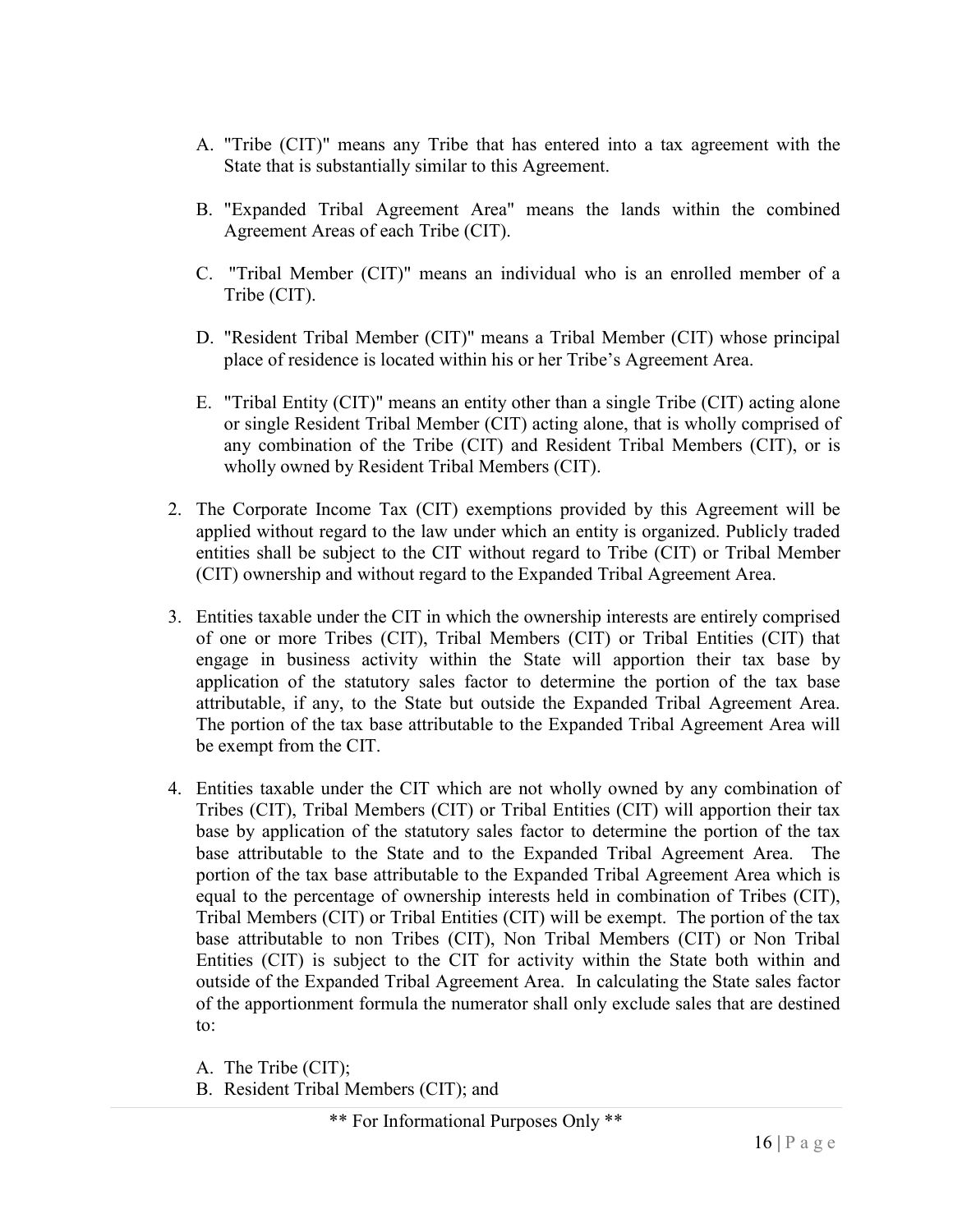- C. Sales shipped to destinations outside of the State.
- C. Withholding and Reporting
	- 1. Tribal, Tribal Member, and Tribal Entity employers located within the Agreement Area will withhold and remit to the State income tax described under subsection A of this section, from all employees who are not Resident Tribal Members.

2. Where the tribe, tribal members, and tribal entities disburse pension or annuity payments for those who are not resident tribal members they will withhold on the taxable part of the payments as described under Section 703(1) of Act No. 38 of the public acts of 2011.

3. Flow through entities wholly or partially owned by the tribe, tribal members, or tribal entities, will withhold a tax on the distributive share of taxable income of each nonresident member of the flow through entity who is an individual as described under Section 703(3) of Act No. 38 of the Public Acts of 2011.

4. Flow through entities wholly or partially owned by the tribe, tribal members, or tribal entities, with more than \$200,000 of allocated or apportioned business income will withhold on the distributive share of the business income of each member as described under Section 703(4) and (5) of Act No. 38 of the Public Acts of 2011.

5. Eligible production companies wholly or partially owned by the tribe, tribal members, or tribal entities shall withhold as described under Section 703(9) of Act No. 38 of the Public Acts of 2011.

6. The Tribe will report to the State gaming winnings in the same manner as reported to the federal government.

7. The Tribe's casino operators and/or entertainment facility operators will report gross receipts and contact information regarding each professional performer in a manner consistent with reporting practices required by the State for non-Tribal casino operators and/or entertainment facilities.

# **V. MOTOR FUEL TAX**

A. The Tribe may purchase a quantity of tax exempt motor fuel. The exempt motor fuel will be administered by either the quota method or the refund method. The Tribe shall select which method it will use to acquire tax exempt motor fuel, consistent with the provisions of this Agreement.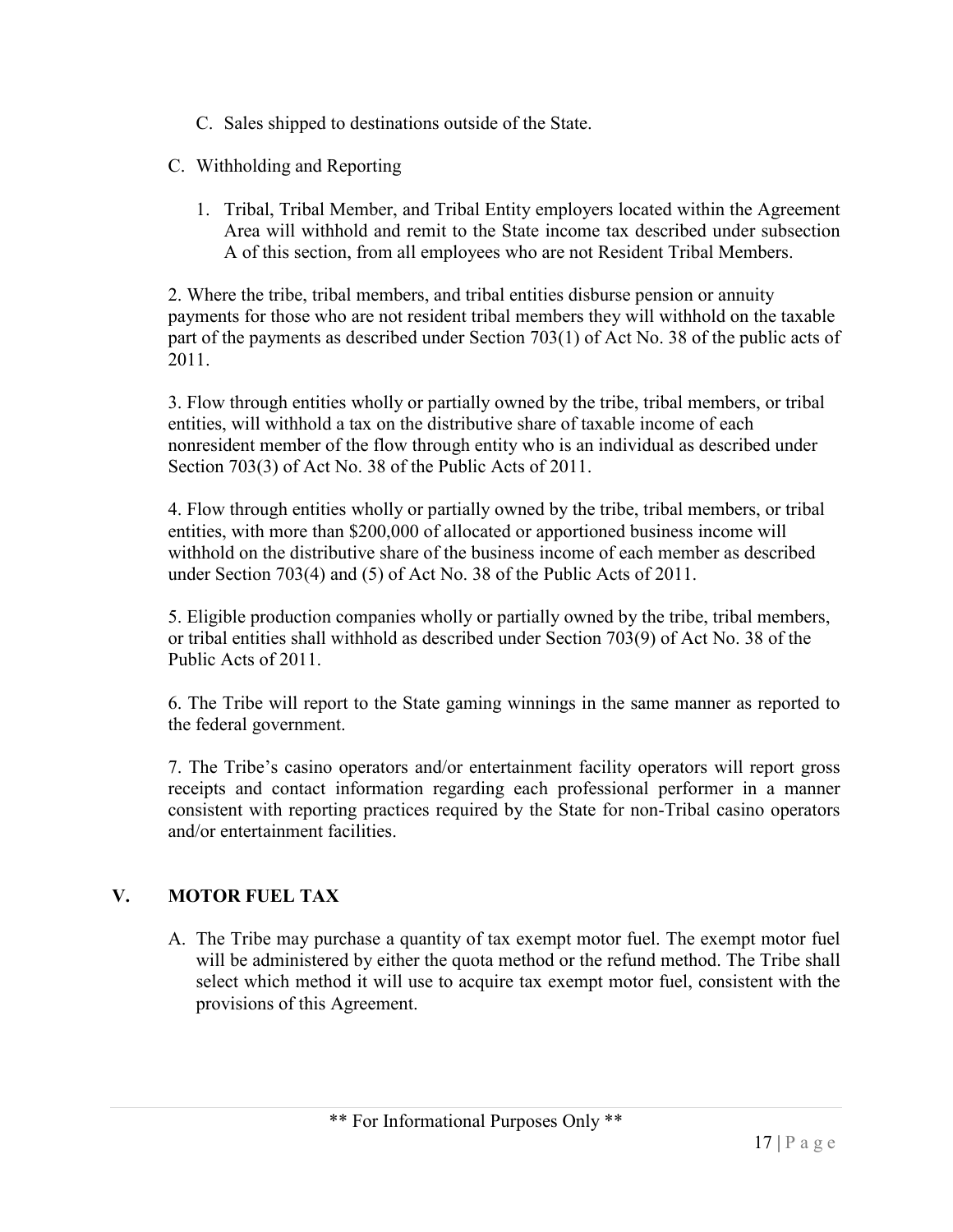- B. Implementation: Refund Method
	- 1. The Tribe will prepay the State motor fuel and sales taxes on all motor fuel purchases and seek a refund on exempt sales.
	- 2. All motor fuel for resale shall be purchased in accordance with State law from any State licensed wholesaler and shall be tax prepaid. All Taxable Sales of such motor fuel shall include the tax in the retail price.
	- 3. The Tribe shall determine which retailers within the Agreement Area will be entitled to seek refunds on exempt sales.
	- 4. The total amount of refunds obtainable by the Tribe or its designated retailers shall be limited by a ceiling determined jointly by the Tribe and the State in the same manner as a quota. The entitlement shall be prospective and shall be reviewed periodically. There shall be no retroactive reconciliation.
	- 5. Tribes that engage in interstate transportation activities shall be subject to the International Fuel Tax Agreement (IFTA). No refund under this Agreement shall be requested by the Tribe or its designated retailers and no tax exempt fuel shall be used for interstate activities subject to IFTA.
	- 6. The Tribe shall not engage in commercial intrastate transportation activities, other than those associated with its casino gaming operations as provided at **§ (III)(A)(l)(d),** with fuel that is not taxed.
	- 7. All refunds shall be issued within 45 days of the receipt of the claim for refund, after which interest shall accrue at the statutory rate.
- C. Implementation: Quota Method
	- 1. The Tribe may purchase an annual quota of motor fuel per the agreed schedule without the imposition of the State motor fuel and sales taxes. The entitlement shall be prospective and shall be reviewed periodically. There shall be no retroactive reconciliation.
	- 2. The Tribe shall acquire its tax-free quota of motor fuel from a single preidentified State licensed wholesaler.
	- 3. All motor fuel acquired for resale in excess of the quota shall be purchased in accordance with State law from any State licensed wholesaler with State motor fuel taxes prepaid. All retail sales of such motor fuel shall include the tax in the retail price.
	- 4. The Tribe shall determine which retailers within the Agreement Area will receive tax-free quota motor fuel.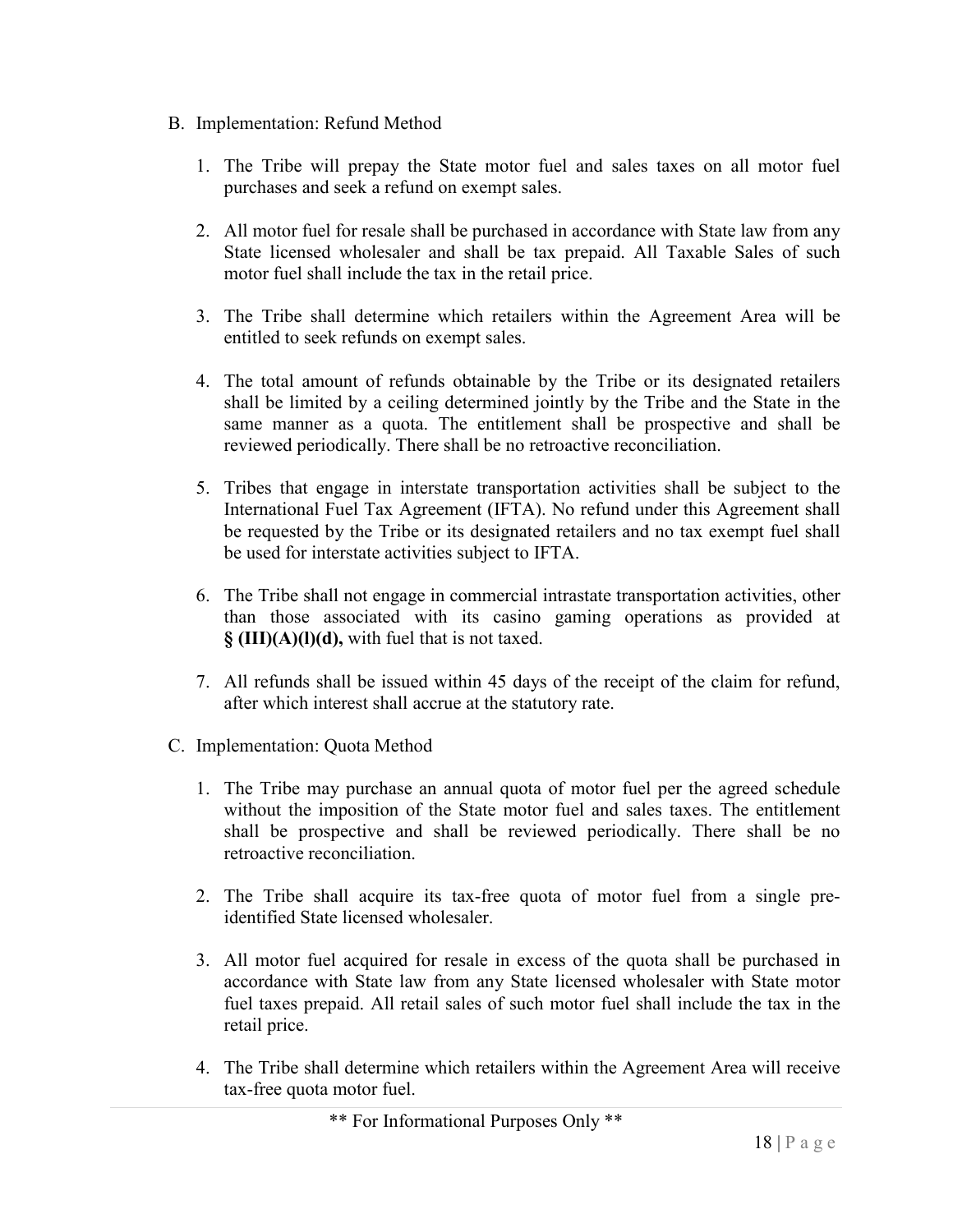- 5. All tax free diesel fuel acquired under the quota will be clear diesel fuel.
- 6. Tribes that engage in interstate transportation activities shall be subject to the IFTA. No tax-free quota motor fuel shall be used for interstate activities subject to IFTA.
- 7. The Tribe shall not engage in commercial intrastate transportation activities other than those associated with its casino gaming operations as provided at **§ III(A)(l)(d),** with fuel that is not taxed.
- D. The Tribe shall ensure that Tribal Member and Tribal Entity retailers only purchase motor fuel from State licensed wholesalers. The Tribe shall also ensure that Tribal Member and Tribal Entity retailers prepay all taxes on motor fuel purchases except for quota exempt purchases authorized by the Tribe.
- E. All sales of motor fuel by the Tribe, Tribal Members, or Tribal Entities to Non-Tribal Members shall be with all taxes paid and included in the price.
- F. The Tribe, Tribal Members, and Tribal Entities shall not act as importers, wholesalers, or suppliers of motor fuel unless licensed by the State.

# **VI. TOBACCO TAX**

The Tribe and the State agree that all tobacco products sold within the Agreement Area shall be subject to the provisions of the Tobacco Products Tax Act, except as provided in this Agreement.

- A. The Tribe may purchase a quantity of tax exempt tobacco products. The exempt purchases of cigarettes and other tobacco products shall be administered by either the quota method or the refund method set forth in this Agreement.
- B. Implementation: Refund Method
	- 1. All tobacco products for resale shall be purchased in accordance with State law from any State licensed wholesaler and shall be tax prepaid. Taxable Sales of such tobacco products shall include the tax in the retail price.
	- 2. The Tribe shall determine which retailers within the Agreement Area will be entitled to seek refunds on exempt sales.
	- 3. The total amount of refunds obtainable by the Tribe or its designated retailers shall be limited by a ceiling determined jointly by the Tribe and the State in the same manner as a quota described in the quota option set forth below. The entitlement shall be prospective and shall be reviewed periodically. There shall be no retroactive reconciliation.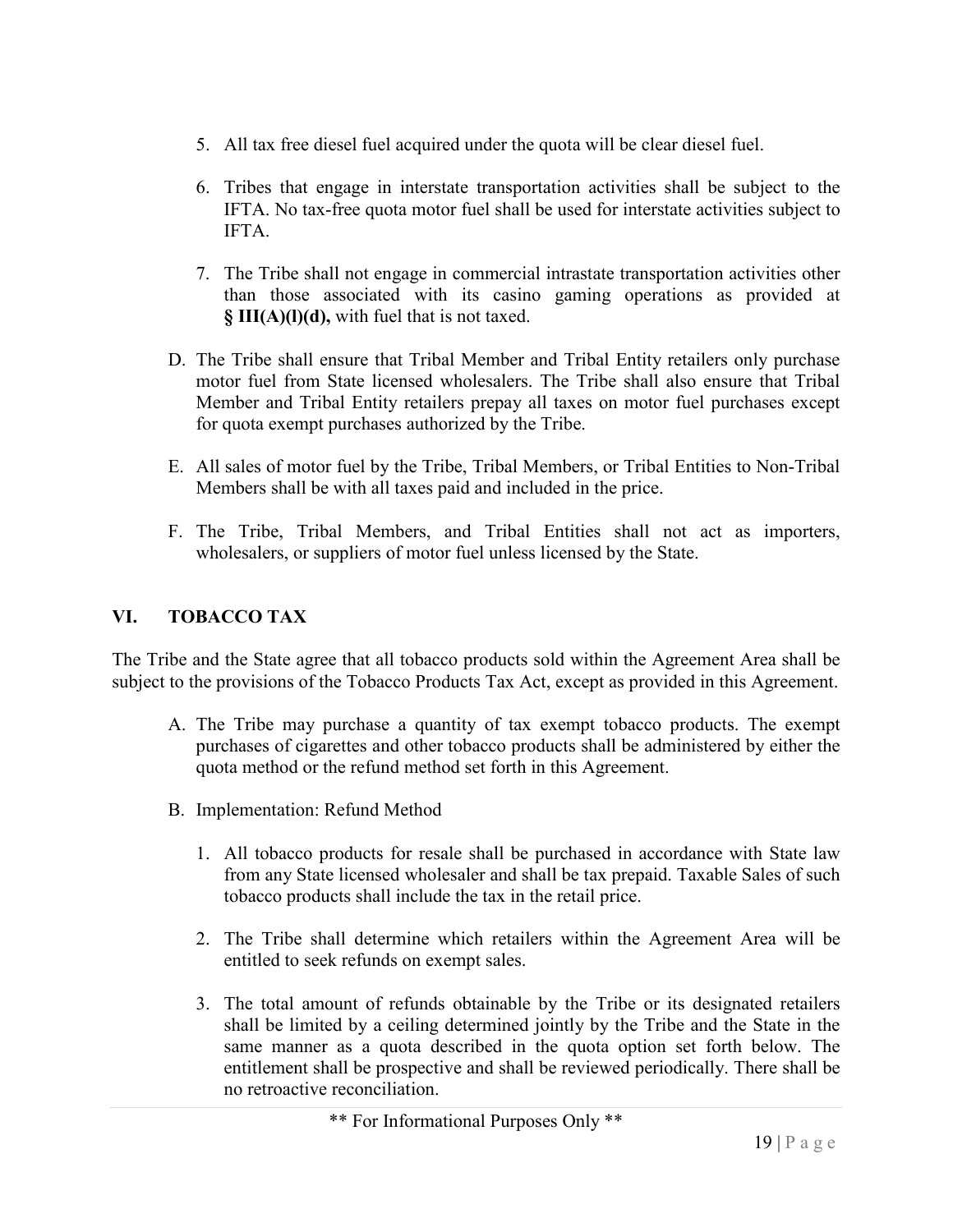- 4. All refunds shall be issued within 45 days of the receipt of the claim for refund, after which interest shall accrue at the statutory rate.
- C. Implementation: Quota Method
	- 1. The Tribe may purchase an annual quota of tobacco products without the imposition of the State tobacco products tax. The entitlement shall be prospective and shall be reviewed periodically. There shall be no retroactive reconciliation.
	- 2. The Tribe shall acquire its tax-free quota of tobacco products from a single preidentified State licensed wholesaler.
	- 3. All tobacco products acquired for resale in excess of the quota shall be purchased in accordance with State law from any State licensed wholesaler with State tobacco products tax prepaid. All retail sales of such tobacco products shall include the tax in the retail price.
	- 4. The Tribe shall determine which retailers within the Agreement Area will receive tax-free quota tobacco products.
	- 5. All tobacco products purchased by the Tribe shall bear the State tribal stamp.
- D. The Tribe shall ensure that Tribal Member and Tribal Entity retailers only purchase tobacco products bearing the State Tribal stamp and only purchase from State licensed wholesalers. The Tribe shall also ensure that Tribal Member and Tribal Entity retailers prepay all taxes on tobacco product purchases, except for quota exempt purchases authorized by the Tribe.
- E. All sales of tobacco products by the Tribe, Tribal Members, or Tribal Entities to Non-Tribal Members shall be with all taxes paid and included in the price.
- F. The Tribe, Tribal Members, and Tribal Entities shall not act as wholesalers, secondary wholesalers, or unclassified acquirers of tobacco products unless licensed by the State.

# **VII. SINGLE BUSINESS TAX**

- A. For purposes of application of the Single Business Tax section only, the following definitions shall apply:
	- 1. "Tribe (SBT)" means any Tribe that has entered into a tax agreement with the State that is substantially similar to this Agreement.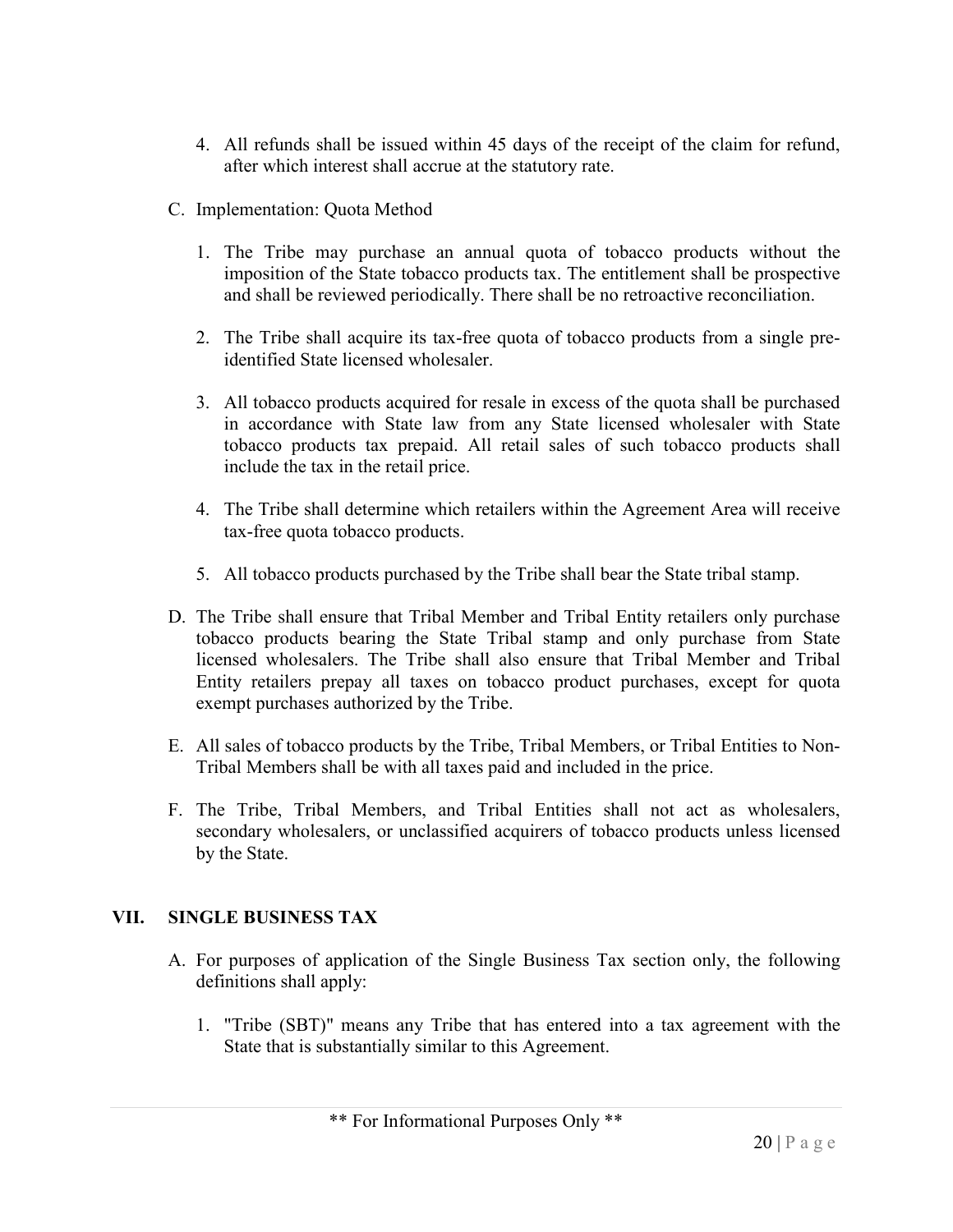- 2. "Expanded Tribal Agreement Area" means the lands within the combined Agreement Areas of each Tribe (SBT).
- 3. "Tribal Member (SBT)" means an individual who is an enrolled member of a Tribe (SBT).
- 4. "Resident Tribal Member (SBT)" means a Tribal Member (SBT) whose principal place of residence is located within his or her Tribe's Agreement Area.
- 5. "Tribal Entity (SBT)" means an entity other than a single Tribe (SBT) acting alone or single Resident Tribal Member (SBT) acting alone, that is wholly comprised of any combination of the Tribe (SBT) and Resident Tribal Members (SBT), or is wholly owned by Resident Tribal Members (SBT).
- B. The Single Business Tax Act (SBTA) exemptions provided by this Agreement will be applied without regard to the law under which an entity is organized. Publicly traded entities shall be subject to the SBTA without regard to Tribe (SBT) or Tribal Member (SBT) ownership and without regard to the Expanded Tribal Agreement Area.
- C. Entities in which the ownership interests are entirely comprised of one or more Tribes (SBT), Tribal Members (SBT) or Tribal Entities (SBT) that engage in business activity within the State will apportion their tax base by application of the three statutory factors (property, payroll and sales) to determine the portion of the tax base attributable, if any, to the State but outside the Expanded Tribal Agreement Area. The portion of the tax base attributable to the Expanded Tribal Agreement Area will be exempt from the SBTA.
- D. Entities which are not wholly owned by any combination of Tribes (SBT), Tribal Members (SBT) or Tribal Entities (SBT) will apportion their tax base by application of the three statutory factors (property, payroll and sales) to determine the portion of the tax base attributable to the State and to the Expanded Tribal Agreement Area. The portion of the tax base attributable to the Expanded Tribal Agreement Area which is equal to the percentage of ownership interests held in combination of Tribes (SBT), Tribal Members (SBT) or Tribal Entities (SBT) will be exempt. The portion of the tax base attributable to non Tribes (SBT), non Tribal Members (SBT) or non Tribal Entities (SBT) is subject to the SBTA for activity within the State both within and outside of the Expanded Tribal Agreement Area. In calculating the State sales factor of the apportionment formula the numerator shall only exclude sales that are destined to:
	- 1. The Tribe (SBT);
	- 2. Resident Tribal Members (SBT); and
	- 3. Sales shipped to destinations outside of the State.
- E. To the extent a tax base or portion of a tax base is attributable to the State under this Agreement and a tax is due, a credit against the tax may be claimed to the extent the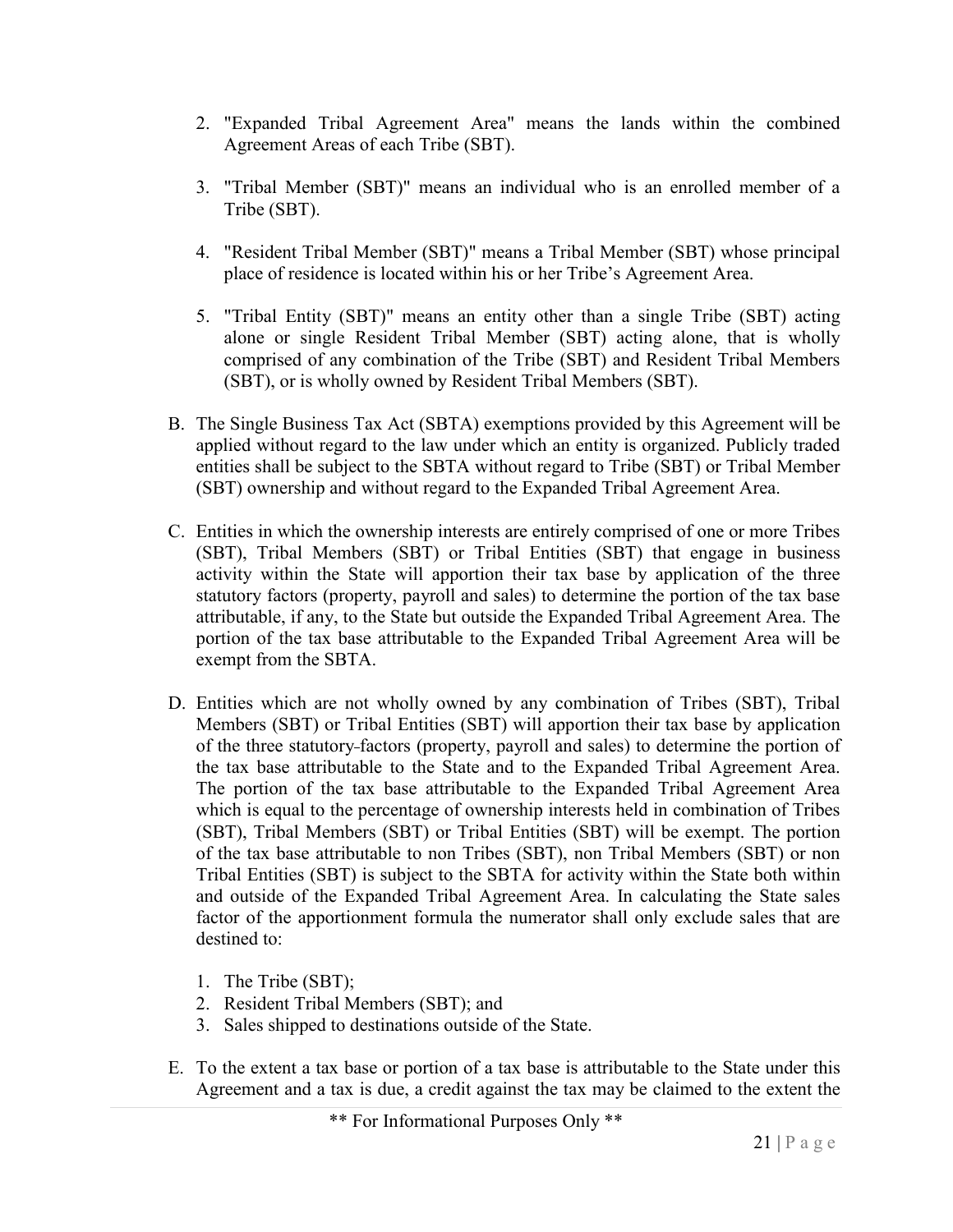business is conducted in an area designated as a Renaissance Zone under State law. See MCL 125.2681, et seq. The credit shall be determined in accordance with State law using the payroll and property factors. The denominator of the respective factors is calculated in accordance with State law except that payroll and property within the Expanded Tribal Agreement Area must be excluded. The numerators of the respective factors will be the property located within a designated Renaissance Zone excluding property within the Expanded Tribal Agreement Area and the payroll for services performed in a designated Renaissance Zone excluding payroll within the Expanded Tribal Agreement Area. The credit is otherwise allowed in accordance with State law.

# **VII.1 MICHIGAN BUSINESS TAX**

- A. For purposes of application of the Michigan Business Tax section only, the following definitions shall apply:
	- 1. "Tribe (MBT)" means any Tribe that has entered into a tax agreement with the State that is substantially similar to this Agreement.
	- 2. "Expanded Tribal Agreement Area" means the lands within the combined Agreement Areas of each Tribe (MBT).
	- 3. "Tribal Member (MBT)" means an individual who is an enrolled member of a Tribe (MBT).
	- 4. "Resident Tribal Member (MBT)" means a Tribal Member (MBT) whose principal place of residence is located within his or her Tribe's Agreement Area.
	- 5. "Tribal Entity (MBT)" means an entity other than a single Tribe (MBT) acting alone or single Resident Tribal Member (MBT) acting alone, that is wholly comprised of any combination of the Tribe (MBT) and Resident Tribal Members (MBT), or is wholly owned by Resident Tribal Members (MBT).
- B. The Michigan Business Tax Act (MBTA) exemptions provided by this Agreement will be applied without regard to the law under which an entity is organized. Publicly traded entities shall be subject to the MBTA without regard to Tribe (MBT) or Tribal Member (MBT) ownership and without regard to the Expanded Tribal Agreement Area.
- C. Entities in which the ownership interests are entirely comprised of one or more Tribes (MBT), Tribal Members (MBT) or Tribal Entities (MBT) that engage in business activity within the State will apportion their tax base by application of the statutory sales factor to determine the portion of the tax base attributable, if any, to the State but outside the Expanded Tribal Agreement Area. The portion of the tax base attributable to the Expanded Tribal Agreement Area will be exempt from the MBTA.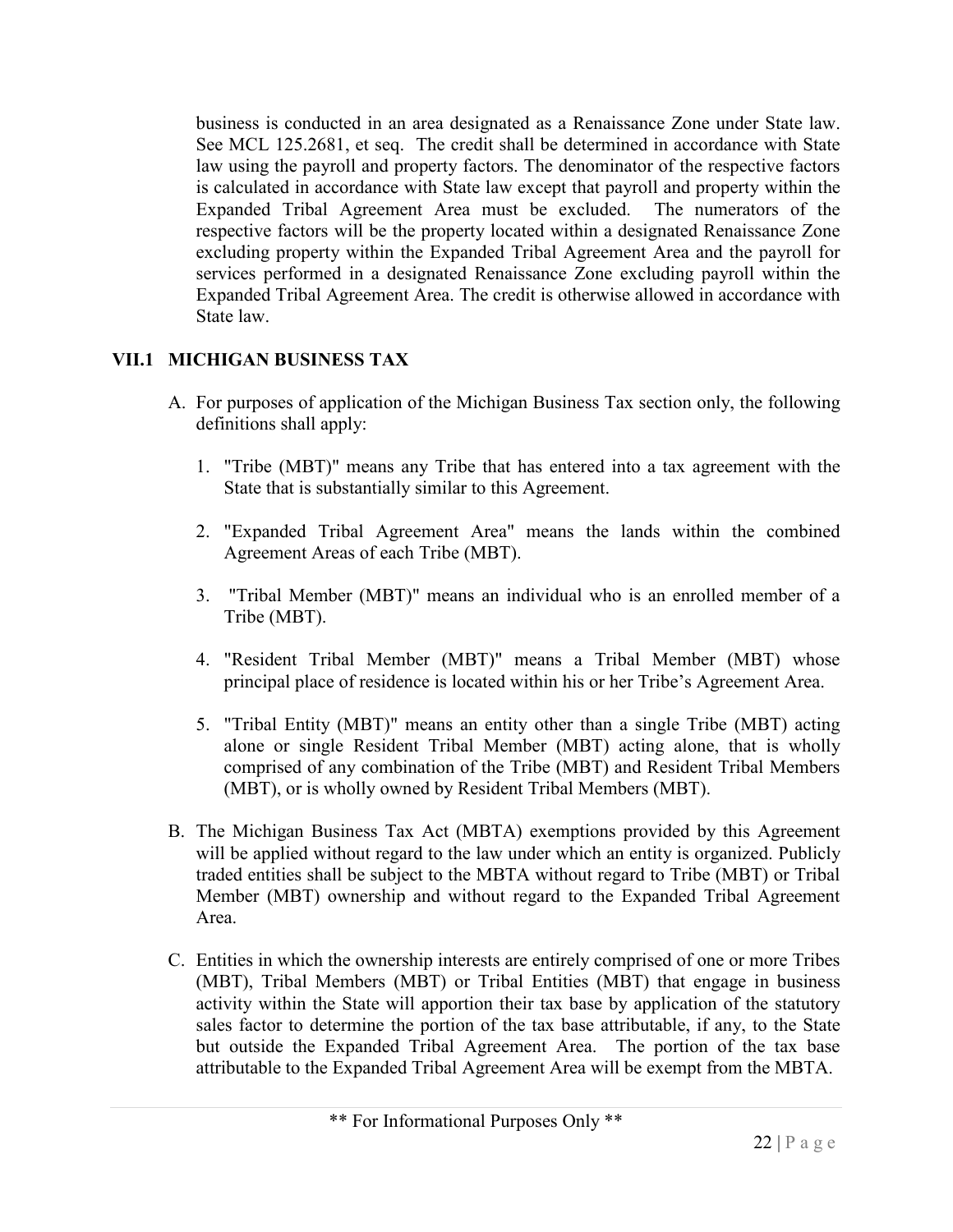- D. Entities which are not wholly owned by any combination of Tribes (MBT), Tribal Members (MBT) or Tribal Entities (MBT) will apportion their tax base by application of the statutory sales factor to determine the portion of the tax base attributable to the State and to the Expanded Tribal Agreement Area. The portion of the tax base attributable to the Expanded Tribal Agreement Area which is equal to the percentage of ownership interests held in combination of Tribes (MBT), Tribal Members (MBT) or Tribal Entities (MBT) will be exempt. The portion of the tax base attributable to non Tribes (MBT), non Tribal Members (MBT) or non Tribal Entities (MBT) is subject to the MBTA for activity within the State both within and outside of the Expanded Tribal Agreement Area. In calculating the State sales factor of the apportionment formula the numerator shall only exclude sales that are destined to:
	- 1. The Tribe (MBT);
	- 2. Resident Tribal Members (MBT); and
	- 3. Sales shipped to destinations outside of the State.

E. To the extent a tax base or portion of a tax base is attributable to the State under this Agreement and a tax is due, a credit against the tax may be claimed to the extent the business is conducted in an area designated as a Renaissance Zone under State law. See MCL 125.2681, et seq. The credit shall be determined in accordance with State law using the payroll and property factors. The denominator of the respective factors is calculated in accordance with State law except that payroll and property within the Expanded Tribal Agreement Area must be excluded. The numerators of the respective factors will be the property located within a designated Renaissance Zone excluding property within the Expanded Tribal Agreement Area and the payroll for services performed in a designated Renaissance Zone excluding payroll within the Expanded Tribal Agreement Area. The credit is otherwise allowed in accordance with State law.

# **VIII. ADMINISTRATION: GENERAL**

- A. Consistent with State law, the Tribe, Tribal Members, and Tribal Entities shall maintain records (including retention of original receipts other than those for purchases claimed on the *Sales Tax Table Return*) sufficient to substantiate claims for exemption from tax under this Agreement.
- B. By December 15 of each year the Tribe shall provide to the State a current list of:
	- 1. Resident Tribal Members with their addresses and Tribal identification number, and social security number;
	- 2. Tribal, Tribal Member, and Tribal Entity businesses operating within the Agreement Area. The list shall state the business name, the business address, the business(es)' federal tax identification number, and the name(s) of the business owners. The list shall also identify: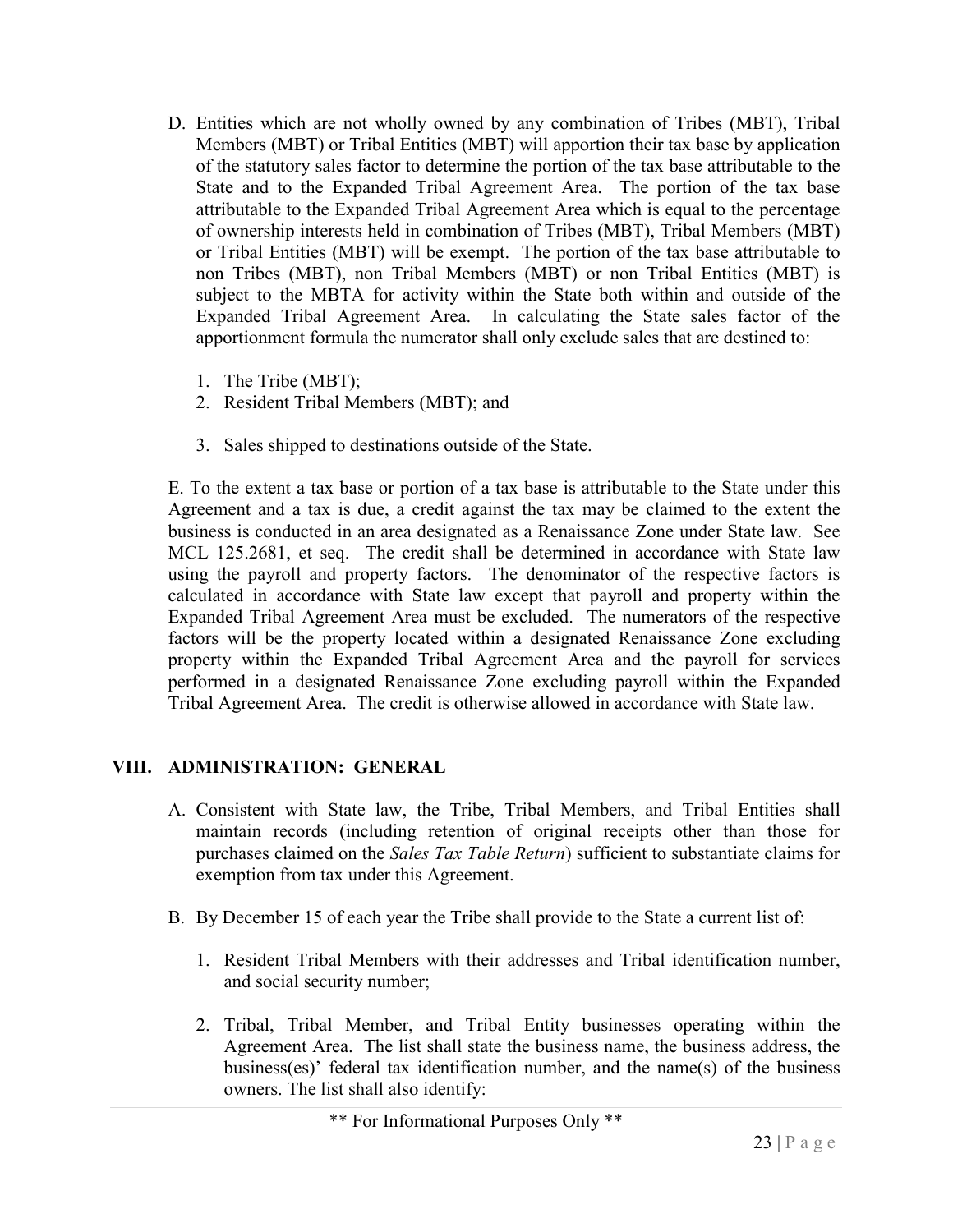- a. Businesses that are engaged in the sale or storage of motor fuel with a statement as to the location of the storage tanks;
- b. Businesses that are engaged in the sale or storage of tobacco products identifying the facilities operated by the Tribe. Provided, however, that in identifying a facility owned, leased, or operated by the Tribe, the Tribe may designate the specific rooms in the facility where tobacco products are authorized to be stored or offered for sale under this Agreement. If such a designation is made, the State's authority to conduct inspections referenced at **§ XIII(C)(4)(a)** without a Tribal Court order shall be limited to the whole of the rooms designated and all rooms which are directly accessible from those rooms as well as all areas through which tobacco products are transported. In the absence of a designation of rooms, the State shall be permitted to inspect the entire facility designated;
- c. Businesses that are authorized by the Tribe to sell tax exempt motor fuel; and
- d. Businesses that are authorized by the Tribe to sell tax exempt tobacco products.
- 3. Non-Tribal businesses operating within the Tribal Agreement Area that are authorized by the Tribe to sell tax exempt motor fuel;
- 4. Non-Tribal businesses within the Agreement Area that are authorized by the Tribe to sell tax exempt tobacco products; and
- 5. The Tribal official(s) authorized to sign *Tribal Certificates of Exemption* on behalf of the Tribe as provided at **§ XII(B)(1)(a)**, or refund requests under **§ XII(B)(2)** of this Agreement.
- C. The Tribe shall notify the State in writing of all lands, title to which is acquired in the name of the Tribe or in federal trust for the Tribe after execution of this Agreement, which are within the Agreement Area or claimed as Tribal and Trust Lands under **§ II(K)** of this Agreement. If the parties agree, the Appendix A setting forth the Tribal and Trust Lands shall be amended to reflect all of the lands that are Tribal and Trust Lands under this Agreement.

# **IX. ADMINISTRATION: INCOME TAX, SINGLE BUSINESS TAX, AND MICHIGAN BUSINESS TAX**

- A. Income Tax
- 1. Part  $1 -$  Individual ( $\S IV(A)$ )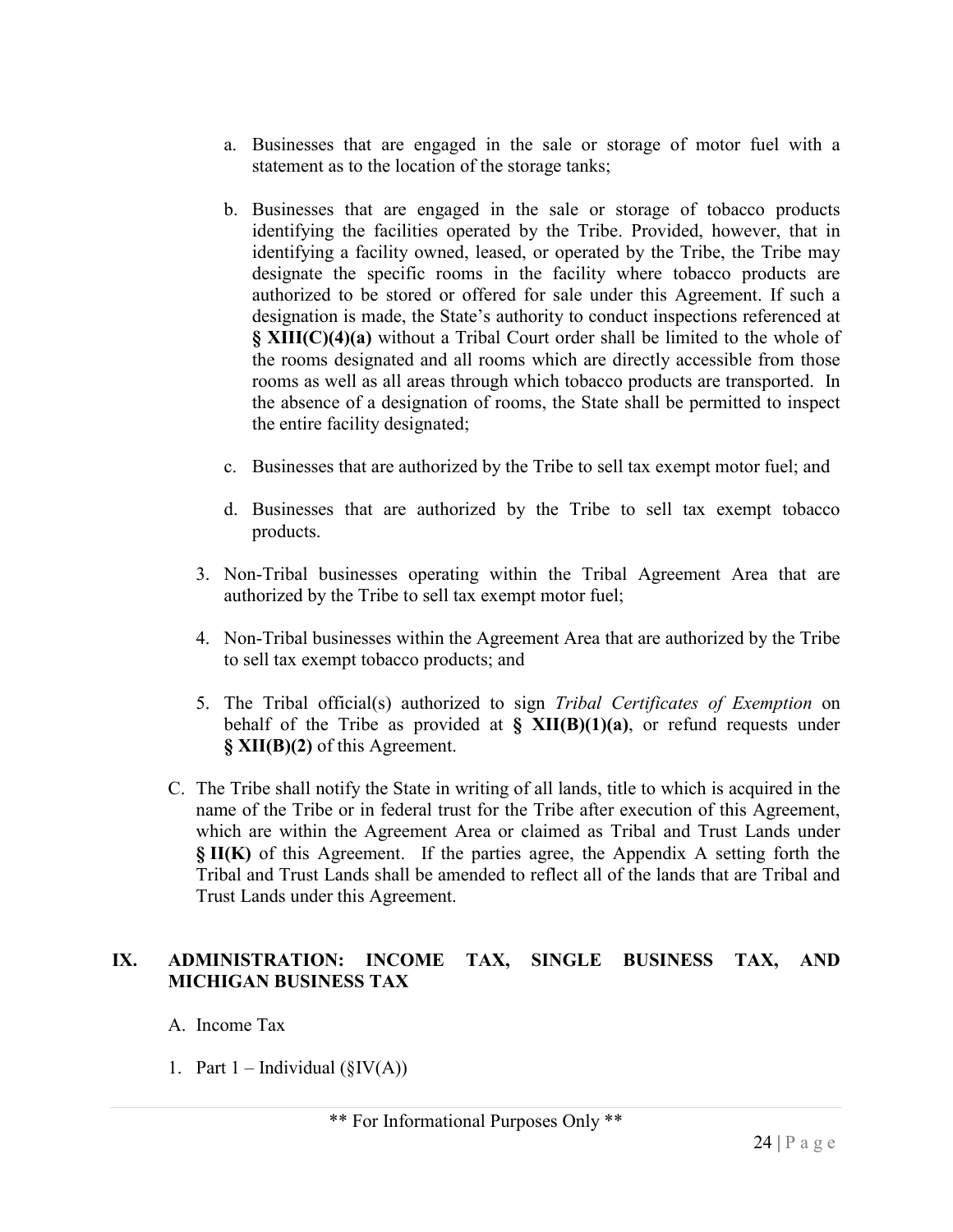All Resident Tribal Members shall file a State individual income tax return if they owe a Michigan individual income tax, are due a refund, or their federal adjusted gross income exceeds their exemption allowance. (See MCL 206.30 (2) and (3)). In addition a Resident Tribal Member shall file a return in all instances where a federal return is required in order to eliminate unnecessary correspondence with the Department. A taxpayer who is entitled to exemption based on this Agreement shall complete a Schedule in accordance with its instructions whereat the subtractions will be taken. These subtractions shall then be carried over to the MI 1040.

2. Part  $2$  – Corporate ( $\S$ IV(B))

A taxpayer claiming entitlement to exemptions provided in this agreement shall prepare and file the Michigan Corporate Income Tax (CIT) annual return form 4891. A taxpayer claiming CIT exemption under this Agreement shall complete a separate schedule which will guide the taxpayer through the special apportionment calculations to arrive at the non-exempt sales numbers which will then be carried over to Form 4891 for use in completing the return.

B. Withholding

Withholding is to be done in accordance with regulations/instructions applicable to all persons required to withhold.

C. Single Business Tax

A taxpayer claiming entitlement to exemptions provided in this Agreement shall prepare and file the SBT annual return form C-8000. The C-8000 shall have a box on its face indicating that the taxpayer is claiming exemptions under this Agreement. A taxpayer who checks that box will be directed to complete a separate schedule which will guide the taxpayer through the special apportionment calculations to arrive at the non-exempt property, payroll and sales numbers which will then be carried over to the C-8000H for use in completing the return.

D. Michigan Business Tax

A taxpayer claiming entitlement to exemptions provided in this Agreement shall prepare and file the MBT annual return form 4567. A taxpayer claiming MBT exemption under this Agreement shall complete a separate schedule which will guide the taxpayer through the special apportionment calculations to arrive at the non-exempt sales numbers which will then be carried over to form 4567 for use in completing the return.

# **X. ADMINISTRATION: MOTOR FUEL TAX**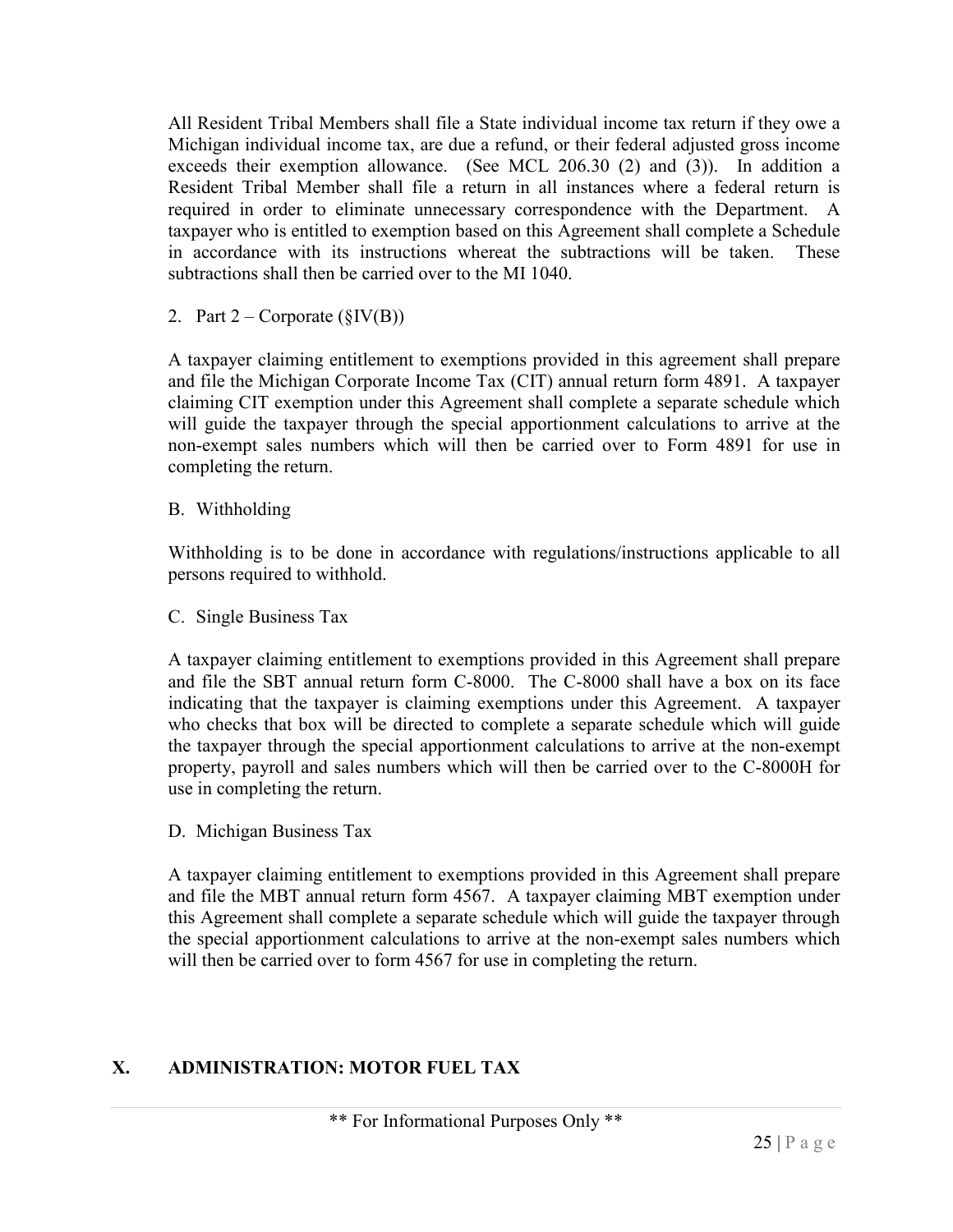The Tribe shall utilize either a quota system or a refund system to acquire motor fuel for exempt Tribal and Tribal Member use as determined by the quota or refund ceiling. The election to use a refund or quota system shall be effective for an entire calendar year. The Tribe may change from one system to the other upon at least 60 days written notice to the State. The change shall be effective on the first day of the next calendar year.

- A. Quota System
	- 1. The quota amount shall be determined by negotiation and will be reviewed, and may be adjusted by mutual consent of the parties, on request of either party but not more frequently than semi-annually (in May and November) during the first two years of this Agreement. Thereafter, the quota amount will be reviewed at the request of either party, and may be adjusted by mutual consent of the parties, but not more frequently than annually. A separate quota shall be established for gasoline and diesel. The quota will be calculated on a twelve month basis. In any given month the total amount of tax free quota motor fuel delivered to the Tribe and those authorized by the Tribe to store or sell tax free motor fuel shall not exceed 15% of the total quota amount calculated on a twelve month basis.
	- 2. The Tribe shall purchase all of its tax free quota motor fuel from a single wholesaler licensed by the State. The Tribe shall notify the State in writing of the wholesaler it will use prior to making any purchase of tax free quota motor fuel. The State shall contact the wholesaler and authorize the quantity of tax free quota motor fuel to be sold to the Tribe. The designated wholesaler may be changed by written notice to the State providing the name of the new wholesaler and providing at least 14 days advance notice of the date that the change will be effective. The notice from the Tribe to the State shall also state the total number of gallons purchased from the old wholesaler and the number of gallons remaining to be purchased under the quota. The State shall then advise the new supplier that it is authorized to make sales of tax free quota motor fuel to the Tribe and the amount remaining under the quota.
	- 3. The Tribe shall determine which retailers within the Agreement Area will be authorized to purchase and sell tax free motor fuel and the quantities that each retailer may acquire. The Tribe shall establish a system whereby the Tribe shall pre-approve, and clearly designate, all purchases of tax free fuel prior to submission to the wholesaler. In addition to maintaining the books and records required by State law, all authorized retailers (including the Tribe itself) shall maintain a log of their purchases of tax free quota motor fuel showing the delivery date and the type (gasoline or diesel) and quantity of fuel purchased.
	- 4. The Tribe shall maintain a record of its use of tax free motor fuel acquired under the quota. This record shall indicate the vehicle(s) in which motor fuel is used, the number of gallons used by each vehicle (or each category of vehicles), and a general description of the use of the vehicles.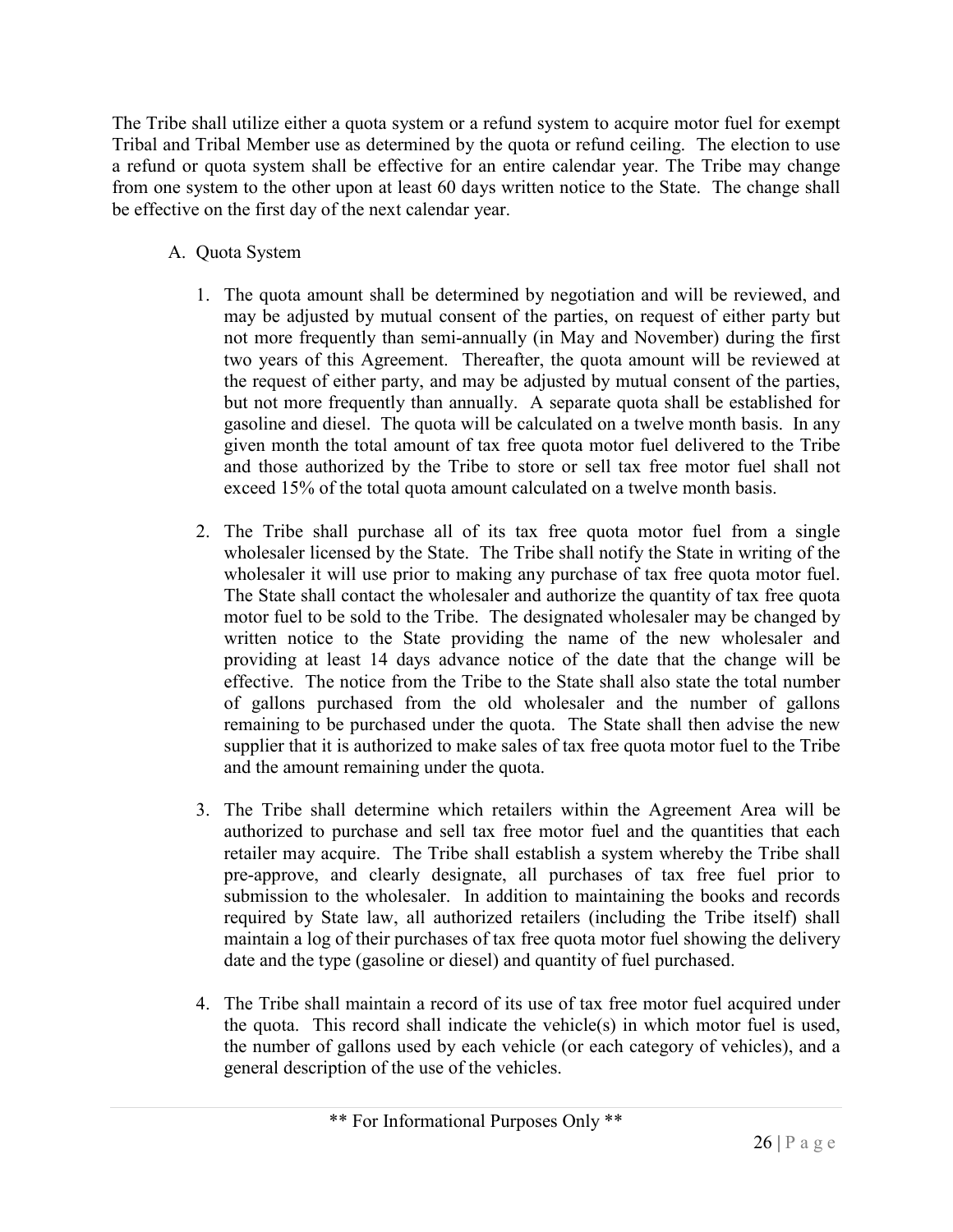# B. Refund System

- 1. A refund ceiling shall be negotiated and will be reviewed, and may be adjusted by mutual consent of the parties, upon written request of either party but not more frequently than semi-annually (in May and November) during the first two years of this Agreement. Thereafter, the refund ceiling amount will be reviewed at the request of either party, and may be adjusted by mutual consent of the parties, but not more frequently than annually. Separate refund ceilings shall be established for both gasoline and diesel for which a refund will be sought. The refund ceilings shall be calculated on a twelve month basis.
- 2. The Tribe shall determine which retailers located within the Agreement Area will be entitled to seek a refund for sales of motor fuel. The Tribe shall be responsible for devising a means for dividing the refund ceiling(s) among the retailers authorized by the Tribe to receive refunds and the Tribe itself. The retailers authorized by the Tribe to receive refunds shall submit their claims to the Tribe which will compile them as a single request to be filed with the State on a monthly or quarterly basis. The State will then issue a single refund check to the Tribe. The State will not make additional refunds for the period covered under the refund ceiling once the refund ceiling amount has been reached.
- 3. In addition to maintaining the books and records required by State law, all authorized retailers (including the Tribe itself) shall maintain a log of their sales of tax free motor fuel showing the date, the purchaser's name, the purchaser's Tribal identification number, the purchaser's signature, and the amount and type (gasoline or diesel) of fuel purchased. The purchaser's signature shall not be required if a swipe card system, acceptable to both the Tribe and the State, is utilized.
- 4. Upon receipt of a refund request from the Tribe, the State shall verify that the refund ceiling has not been exceeded and then process the request. Interest will be paid at the statutory rate if the refund is not paid within 45 days of receipt by the Department.
- 5. The Tribe shall maintain a record of its use of tax free motor fuel acquired under the refund ceiling. This record shall indicate the vehicle(s) in which motor fuel is used, the number of gallons used by each vehicle (or each category of vehicles), and a general description of the use of the vehicles.

# **XI. ADMINISTRATION: TOBACCO PRODUCTS TAX**

The Tribe shall utilize either a quota system or a refund system to acquire tobacco products for Tribal and Tribal Member use as determined by the quota or refund ceiling. The election to use a refund or quota system shall be effective for an entire calendar year. The Tribe may change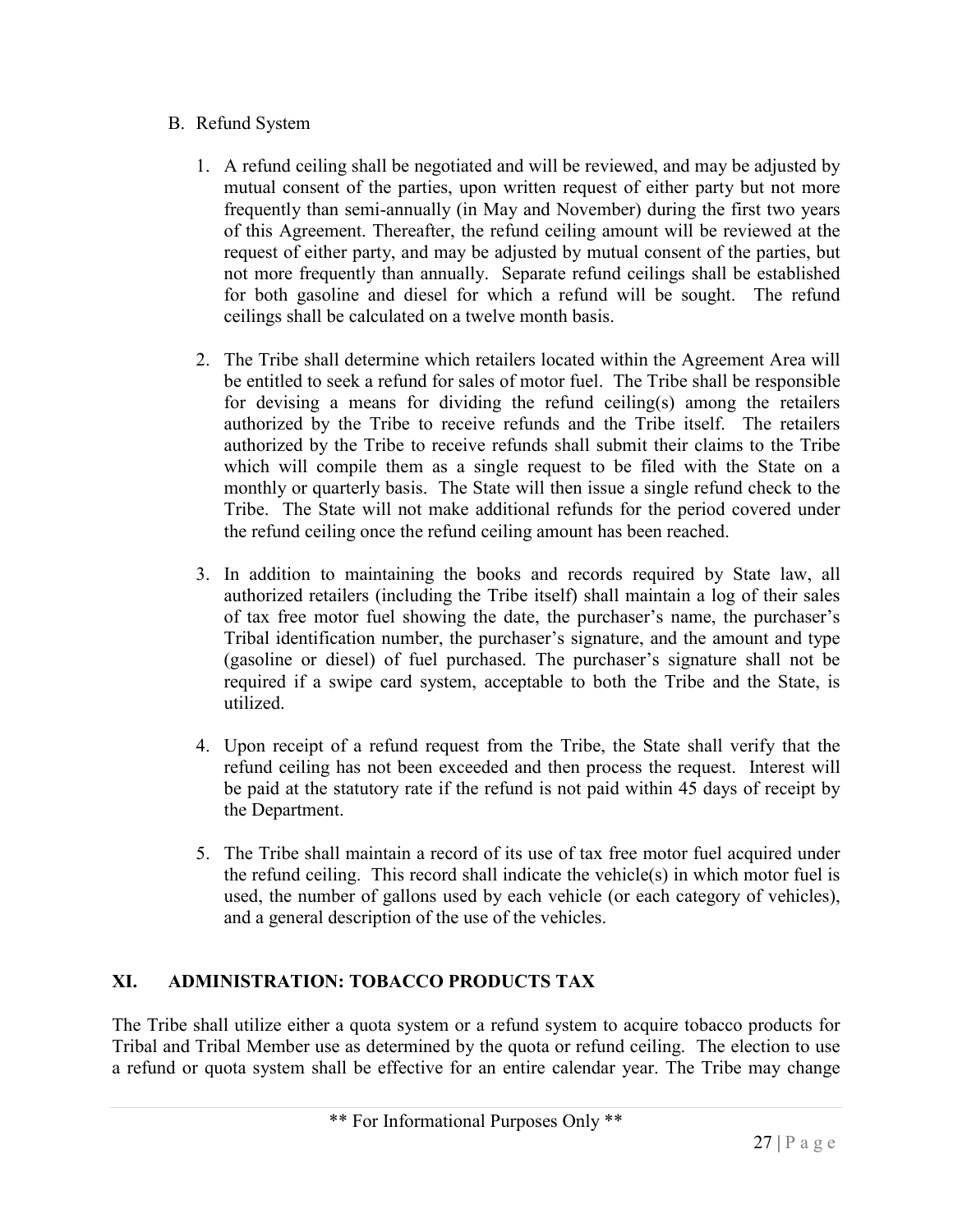from one system to the other upon at least 60 days written notice to the State. The change shall be effective on the first day of the next calendar year.

# A. Quota System

- 1. The quota amount shall be determined by negotiation and will be reviewed, and may be adjusted by mutual consent of the parties, on request of either party but not more frequently than semi-annually (in May and November) during the first two years of this Agreement. Thereafter, the quota amount will be reviewed at the request of either party, and may be adjusted by mutual consent of the parties, but not more frequently than annually. A separate quota shall be established for cigarettes and other tobacco products. The quota shall be calculated on a twelve month basis. In any given month the total amount of tax free quota tobacco products delivered to the Tribe and those authorized by the Tribe to store or sell tax free tobacco products shall not exceed 15% of the total quota amount calculated on a twelve month basis.
- 2. The Tribe shall purchase all of its tax free quota tobacco products from a single wholesaler licensed by the State. The Tribe shall notify the State in writing of the wholesaler it will use prior to making any purchase of tax free quota tobacco products. The State shall contact the wholesaler and authorize the quantity of tax free quota tobacco products to be sold to the Tribe. The designated wholesaler may be changed by written notice to the State providing the name of the new wholesaler and providing at least 14 days advance notice of the date that the change will be effective. The notice from the Tribe to the State shall also state the total number of cigarette sticks and quantity of other tobacco products purchased from the old wholesaler and the number of cigarette sticks and quantity of other tobacco products remaining to be purchased under the quota. The State shall then advise the new supplier that it is authorized to make sales of tax free quota tobacco products to the Tribe and the amount remaining under the quota.
- 3. All cigarettes sold to retailers authorized to sell tax free cigarettes shall bear the State tribal stamp.
- 4. The Tribe shall determine which retailers within the Agreement Area will be authorized to purchase and sell tax free tobacco products and the quantities that each retailer may acquire. The Tribe shall establish a system whereby the Tribe shall pre-approve, and clearly designate, all purchases of tax free product prior to submission to the wholesaler. In addition to maintaining the books and records required by State law, all authorized retailers (including the Tribe itself) shall maintain a log of their purchases of tax free quota tobacco products showing the date, type (cigarettes, cigar, chew, etc.), quantity, and brand.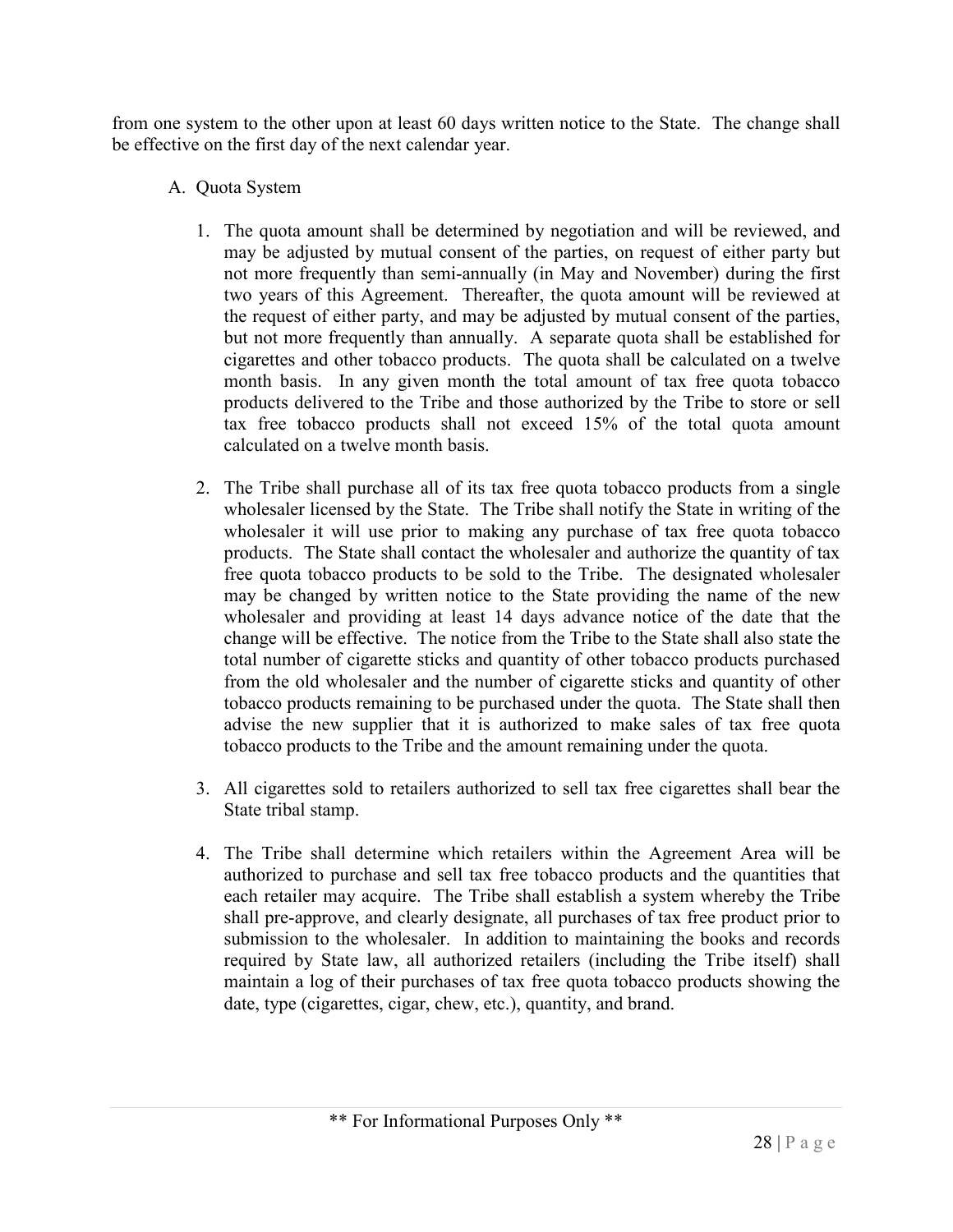#### B. Refund System

- 1. A refund ceiling shall be negotiated and will be reviewed, and may be adjusted by mutual consent of the parties, upon written request of either party but not more frequently than semi-annually (in May and November) during the first two years of this Agreement. Thereafter, the refund ceiling amount will be reviewed at the request of either party, and may be adjusted by mutual consent of the parties, but not more frequently than annually. A separate refund ceiling shall be established for cigarettes and other tobacco products for which a refund will be sought. The refund ceiling shall be calculated on a twelve month basis.
- 2. The Tribe shall determine which retailers located within the Agreement Area will be entitled to seek a refund for sales of tobacco products. The Tribe shall be responsible for devising a means for dividing the refund ceiling(s) among the retailers authorized by the Tribe to receive refunds and the Tribe itself. The retailers authorized by the Tribe to receive refunds shall submit their claims to the Tribe which will compile them as a single request to be filed with the State on a monthly or quarterly basis. The State will then issue a single refund check to the Tribe. The State will not make additional refunds for the period covered under the refund ceiling(s) once the refund ceiling(s) amount has been reached.
- 3. In addition to maintaining the books and records required by State law, all authorized retailers (including the Tribe itself) shall maintain a log of their sales of tax free tobacco products showing the date, type, quantity, and brand of product sold with the name, Tribal identification number, and signature of the purchaser. The purchaser's signature shall not be required if a swipe card system, acceptable to both the Tribe and the State, is utilized.
- 4. Upon receipt of a refund request from the Tribe, the State shall verify that the refund ceiling has not been exceeded and then process the request. Interest will be paid at the statutory rate if the refund is not paid within 45 days of receipt by the Department.

# **XII. ADMINISTRATION: SALES TAX AND USE TAX**

# A. General

1. A Tribal, Tribal Member, or Tribal Entity retailer making a sale within the Agreement Area to the Tribe, a Resident Tribal Member, or a Tribal Entity which is exempt under the terms of this Agreement, need not collect sales tax or use tax on such a sale. No refund requests will be honored for a purchase from a retail establishment owned by the Tribe, a Tribal Member, or a Tribal Entity located with the Agreement Area.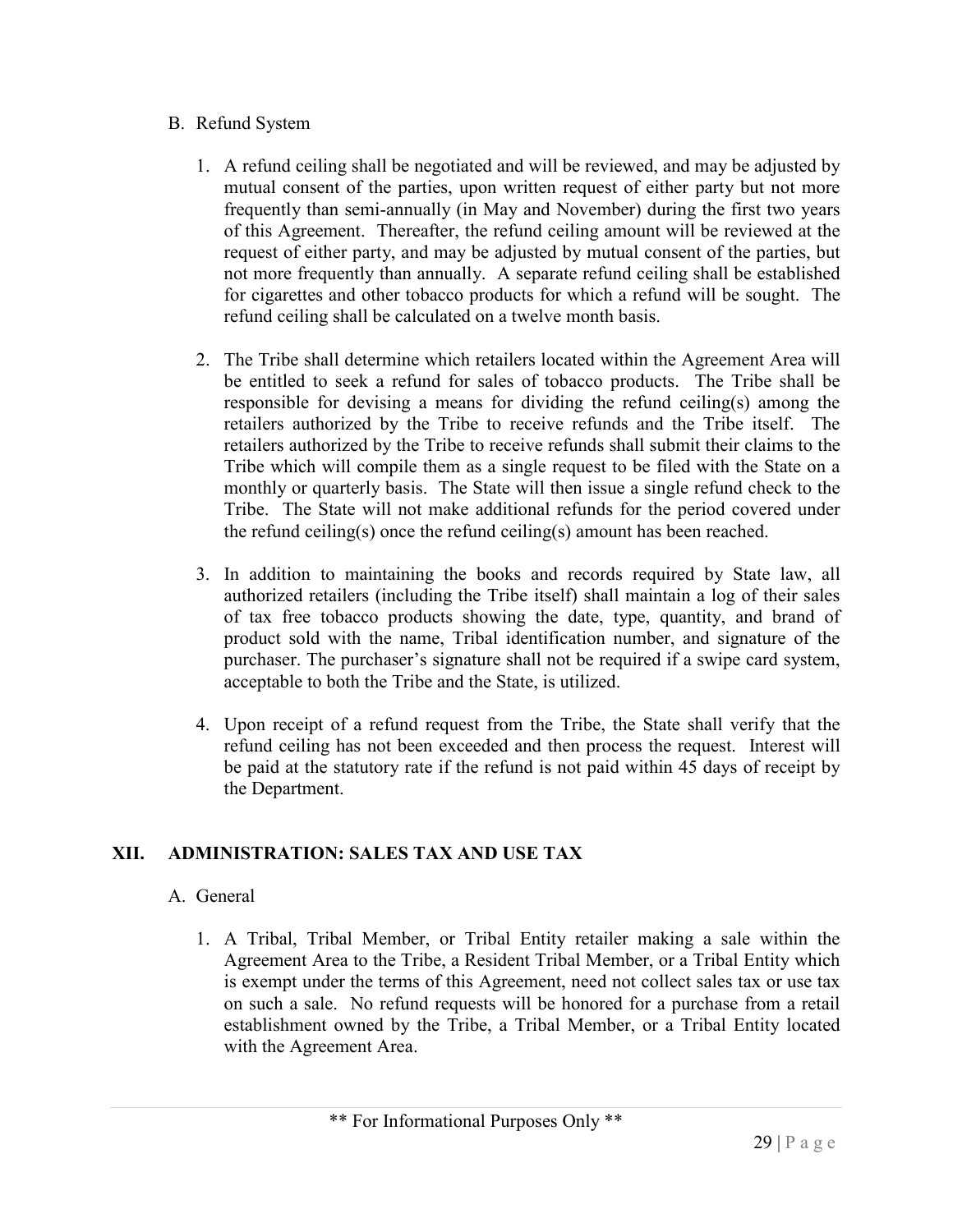2. To obtain the benefit of statutory exemptions other than those specifically identified in **§ III(A)(1)**, **§ III(A)(2)**, **§ III(A)(3)**, or **§ III(A)(4)**, of this Agreement, the Tribe, Tribal Member or Tribal Entity shall use the standard procedures and forms used by all taxpayers claiming exemption. See Revenue Administrative Bulletin 2002-15.

#### B. Tribal Purchases

The Tribe shall have the option of using a *Tribal Certificate of Exemption* or seeking a refund of sales tax and use tax paid for those transactions that are exempt under the terms of this Agreement.

- 1. *Tribal Certificate of Exemption* Option
	- a. Application for *Tribal Certificate of Exemp*tion

The Tribe may apply for a *Tribal Certificate of Exemption* by filing a written request with the Department stating the name and business address of the Tribe, and the names and titles of the Tribal officials that are authorized by the Tribe to sign *Tribal Certificate of Exemption* on behalf of the Tribe. Upon receipt of the Tribe's request signifying its election to use the *Tribal Certificate of Exemption*, the Department shall issue to the Tribe a *Letter of Authorization* indicating that it may begin using the *Tribal Certificate of Exemption* as provided in this **§ XII**.

b. Use of *Tribal Certificate of Exemption*

To obtain the benefit of an exemption under **§ III(A)(1), § III(A)(3)** and **§ III(A)(4)** of this Agreement, the Tribe shall present to the vendor or contractor a signed *Tribal Certificate of Exemption* with a copy of the *Letter of Authorization* attached. In the case of affixation to real property by a contractor, the contractor shall submit the *Tribal Certificate of Exemption* together with the contractor's *Sales and Use Tax Certificate of Exemption* to the supplier at the time of purchase.

c. The Tribe shall not use or authorize the use of any *Tribal Certificate of Exemption* after the termination of this Agreement.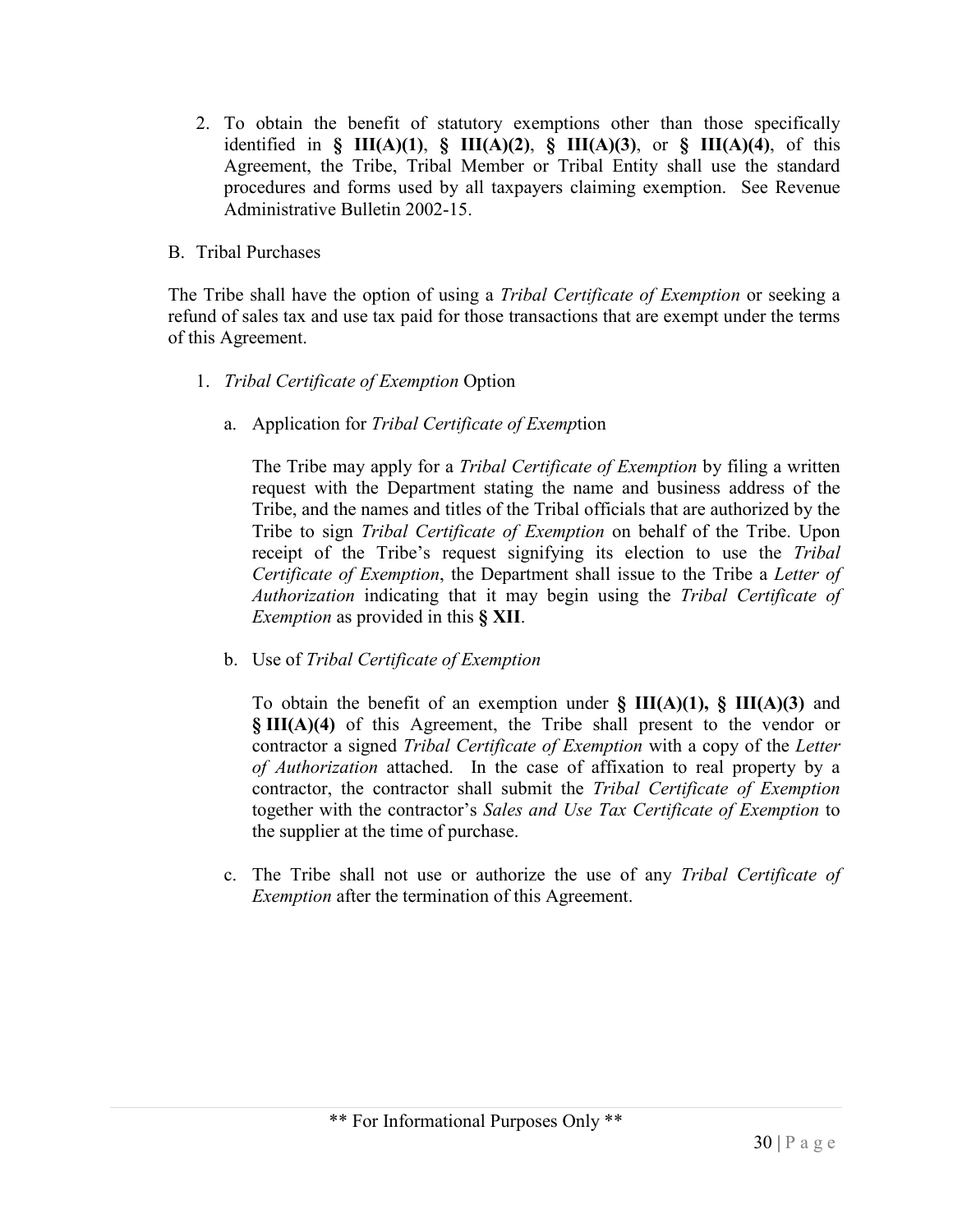- 2. Refund Option
	- a. General

If the Tribe does not choose to use a *Tribal Certificate of Exemption*, it may instead seek a refund under **§ III(A)(1), § III(A)(3), and § III(A)(4)** of sales tax and use tax on a monthly or quarterly basis using a *Tribal Sales Tax and Use Tax Refund* form prescribed by the Department. The refund request shall be signed by a designated official of the Tribe.

b. Taxes Paid by Contractor

The Tribe may seek reimbursement from the State of sales tax and use tax paid by a contractor under § **III(A)(3).** Refund claims shall be filed on the *Tribal Sales Tax and Use Tax Refund* form and accompanied by a signed statement from the contractor stating the location at which materials were affixed to real estate, the date that the work was done, the amount paid for materials, and the sales tax and use tax paid on the purchases of the materials.

- C. Resident Tribal Member and Tribal Entity Purchases
	- 1. *Tribal Certificate of Exemption* Option

If the Tribe has elected to use a *Tribal Certificate of Exemption* under **§ XII(B)(1**), the Tribe may elect to authorize Resident Tribal Members or Tribal Entities to use a *Tribal Certificate of Exemption* for the purchases described in this **§ XII(C)(1)(a)** or **§ XII(C)(1)(c**) below. If the Tribe so elects and notifies the State of such election, Resident Tribal Members and Tribal Entities shall use a *Tribal Certificate of Exemption* and may not seek refunds of taxes paid for purchases described in **§ XII(C)(1)(a) or § XII(C)(1)(c)** below*.*

- a. Resident Tribal Member purchases where a *Tribal Certificate of Exemption*  must be used:
	- i. **§ III(A)(2)(a)** (only for the purchase and affixation by the Resident Tribal Member of materials for construction, renovation, or improvement of real property owned by the Tribe or the federal government in trust for the Tribe which is located within Tribal and Trust Lands);
	- ii. **§ III(A)(2)(b)** (only for the purchase and affixation by the Resident Tribal Member of materials for construction, renovation, or improvement of his or her principal residence within the Agreement Area);
	- iii. **§ III(A)(2)(c)** and **§ III(A)(2)(d)**;
	- iv. **§ III(A)(2)(e)**;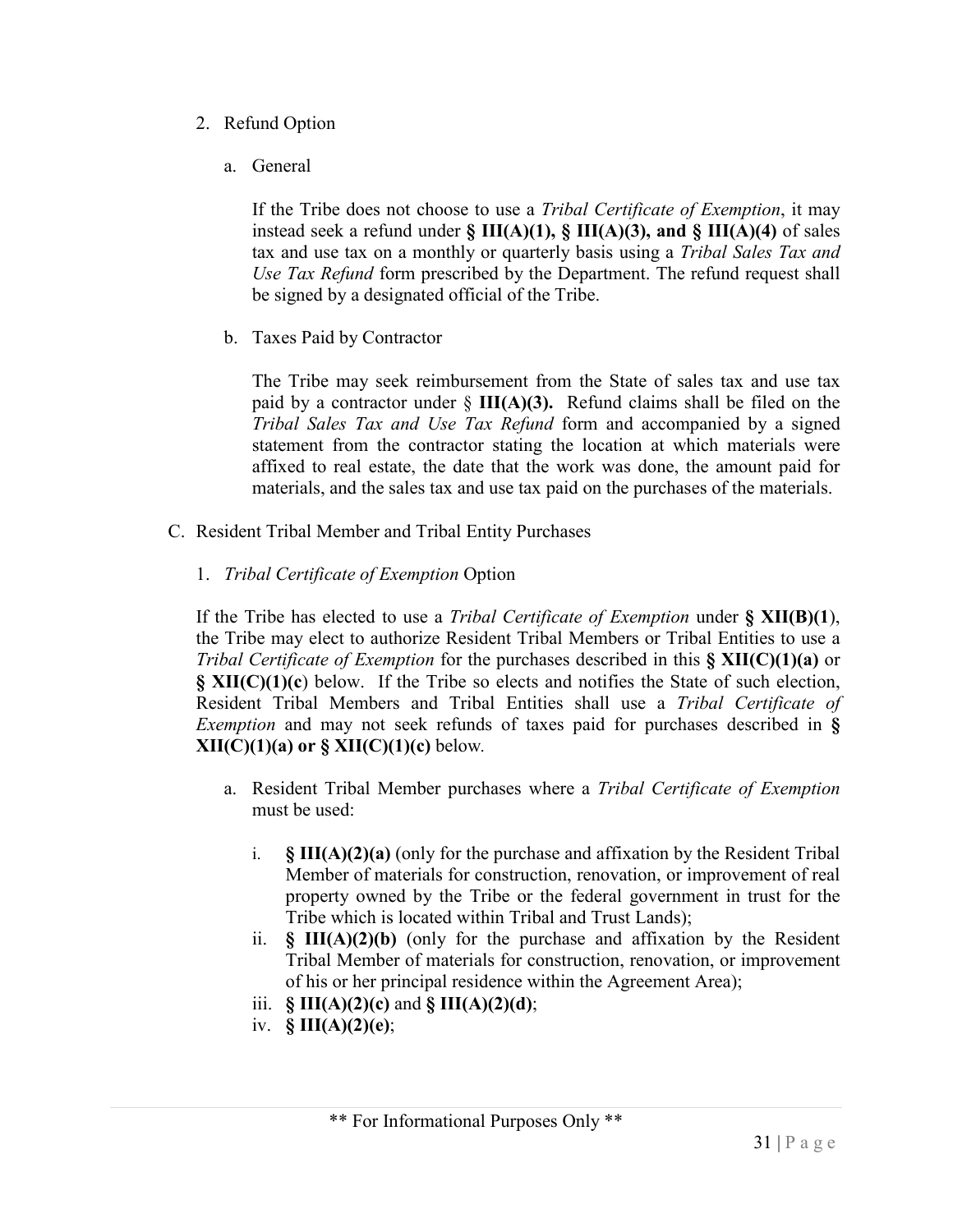- v. **§ III(A)(3)**; and vi. **§ III(A)(4)**.
- b. Resident Tribal Member purchases where a *Tribal Certificate of Exemption*  may not be used:

A Resident Tribal Member may only obtain the benefit of an exemption under **§ III(A)(2)(a)** (except for purchases of materials for construction, renovation or improvement of real property owned by the Tribe or the federal government in trust for the Tribe which is located in Tribal and Trust Lands) by filing a refund using the *Resident Tribal Member/Tribal Entity Sales Tax and Use Tax Refund Request* form.

- c. Tribal Entity purchases where a *Tribal Certificate of Exemption* must be used:
	- i. **§ III(A)(1)(a)** (only for the purchase and affixation by a Tribal Entity of materials or construction, renovation, or improvement of real property owned by the Tribe or the federal government in trust for the Tribe which is located within Tribal and Trust Lands);
	- ii. **§ III(A)(3)(a)**;
	- iii. **§ III(A)(4)(b)**.
- d. Tribal Entity Purchases where a *Tribal Certificate of Exemption* may not be used:

A Tribal Entity may only obtain the benefit of an exemption under **§ III(A)(1)(a)** (except for purchases of materials for construction, renovation or improvement of real property owned by the Tribe or the federal government in trust for the Tribe which is located in Tribal and Trust Lands) by filing a refund using the *Resident Tribal Member/Tribal Entity Sales Tax and Use Tax Refund Request* form.

e. Issuance of Tribal Certificate of Exemption

A Resident Tribal Member or Tribal Entity shall submit to the Tribe a signed *Resident Tribal Member/Tribal Entity Claim* indicating the requester's name, address, items to be purchased (including identification numbers for vehicles and mobile homes) and, in the case of a Resident Tribal Member, his or her identification number and a certification that the Resident Tribal Member resides within the Agreement Area. In those instances where the claim is made under **§ III(A)(3)**, a signed statement from the contractor stating the location at which materials will be affixed to real estate, the date that the work is to be done, and an estimate as to the amount to be paid for materials shall also be submitted to the Tribe by the Resident Tribal Member of Tribal Entity seeking authorization. Upon verifying the information provided in the claim and determining that the claim is consistent with the terms of this Agreement, an authorized Tribal representative shall complete and sign a *Tribal Certificate of Exemption* authorizing the Resident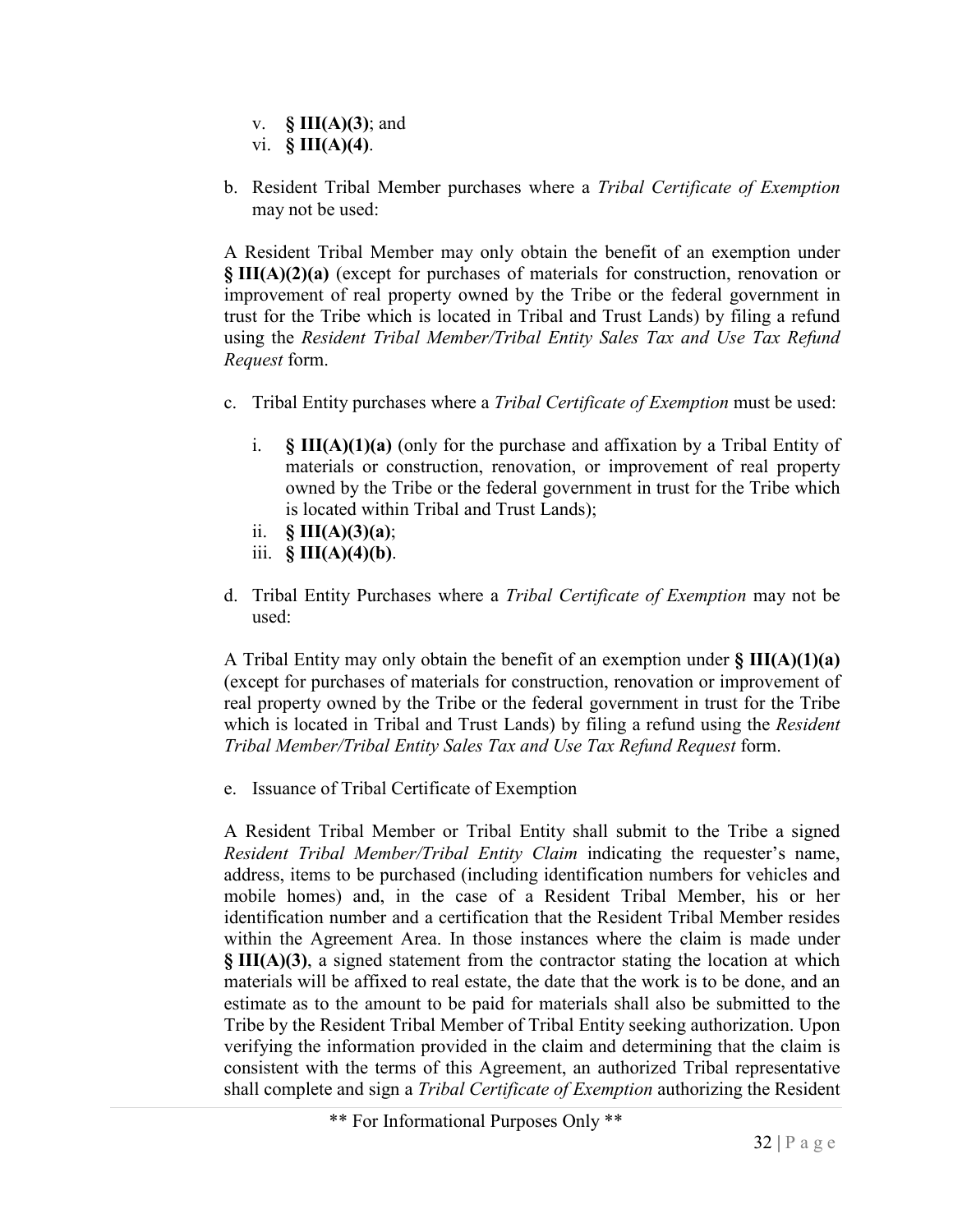Tribal Member's or Tribal Entity's exempt purchase. The certificate shall indicate the name of the requester, the items to be purchased including identification numbers for vehicles and mobile homes and, for Resident Tribal Members, the Resident Tribal Member's identification number.

# f. Use of *Tribal Certificate of Exemption*

If a *Tribal Certificate of Exemption* is issued to a Resident Tribal Member or Tribal Entity, the Resident Tribal Member or Tribal Entity shall present the Certificate (together with the *Letter of Authorization*) to the vendor or contractor at the point of purchase. In those instances where the claim is made for purchase of material affixed to real property by a contractor under **§ III(A)(3)**, the Resident Tribal Member or Tribal Entity shall obtain a *Tribal Certificate of Exemption* from the Tribe indicating the Resident Tribal Member or Tribal Entity as the purchaser and the contractor as the seller. The contractor shall complete a *Michigan Sales and Use Tax Certificate of Exemption* (Form 3372) and present the form together with the *Tribal Certificate of Exemption* and the *Letter of Authorization* to the vendor/supplier of the tangible personal property that will be affixed to the real estate. Where a contractor is used for affixation or construction under **§ III(A)(3)**, when obtaining the *Tribal Certificate of Exemption* from the Tribe the Resident Tribal Member shall also submit (in addition to any other required documentation) a signed statement from the contractor stating the location at which materials will be affixed to real property, the date that the work is to be done, and an estimate as to the amount to be paid for materials.

2. Refund Method (without *Tribal Certificate of Exemption* authorization)

If the Tribe has not elected to use *Tribal Certificates of Exemption* as provided at **§ XII(B)(1)**, or has elected to use the *Tribal Certificate of Exemption* at **§ XII(B)(1)** but has not authorized its Resident Tribal Members and Tribal Entities to use *Tribal Certificates of Exemption,* Resident Tribal Members and Tribal Entities shall pay sales tax and use tax on all purchases, except those that would be exempt under State law in the absence of this Agreement or those made from a Tribal, Tribal Member or Tribal Entity retailer where the retailer is not required to collect tax as described in **§ XII(A)(1)**. Refund requests for sales tax and use tax shall be made on the *Resident Tribal Member/Tribal Entity Sales Tax and Use Tax Refund Request* form as follows:

- a. A Resident Tribal Member may seek a refund of sales tax and use tax paid on transactions exempted under **§ III(A)(2)(a)**, **§ III(A)(2)(b)** (only for the purchase and affixation by the Resident Tribal Member of materials for construction, renovation, or improvement of his or her principal residence within the Agreement Area), **§ III(A)(2)(c)**, **§ III(A)(2)(d)**, **§ III(A)(2)(e)**, **§ III(A)(3)** and **§ III(A)(4)** of this Agreement.
- b. A Resident Tribal Member may seek a refund of sales tax and use tax paid by a contractor under **§ III(A)(3)** as follows: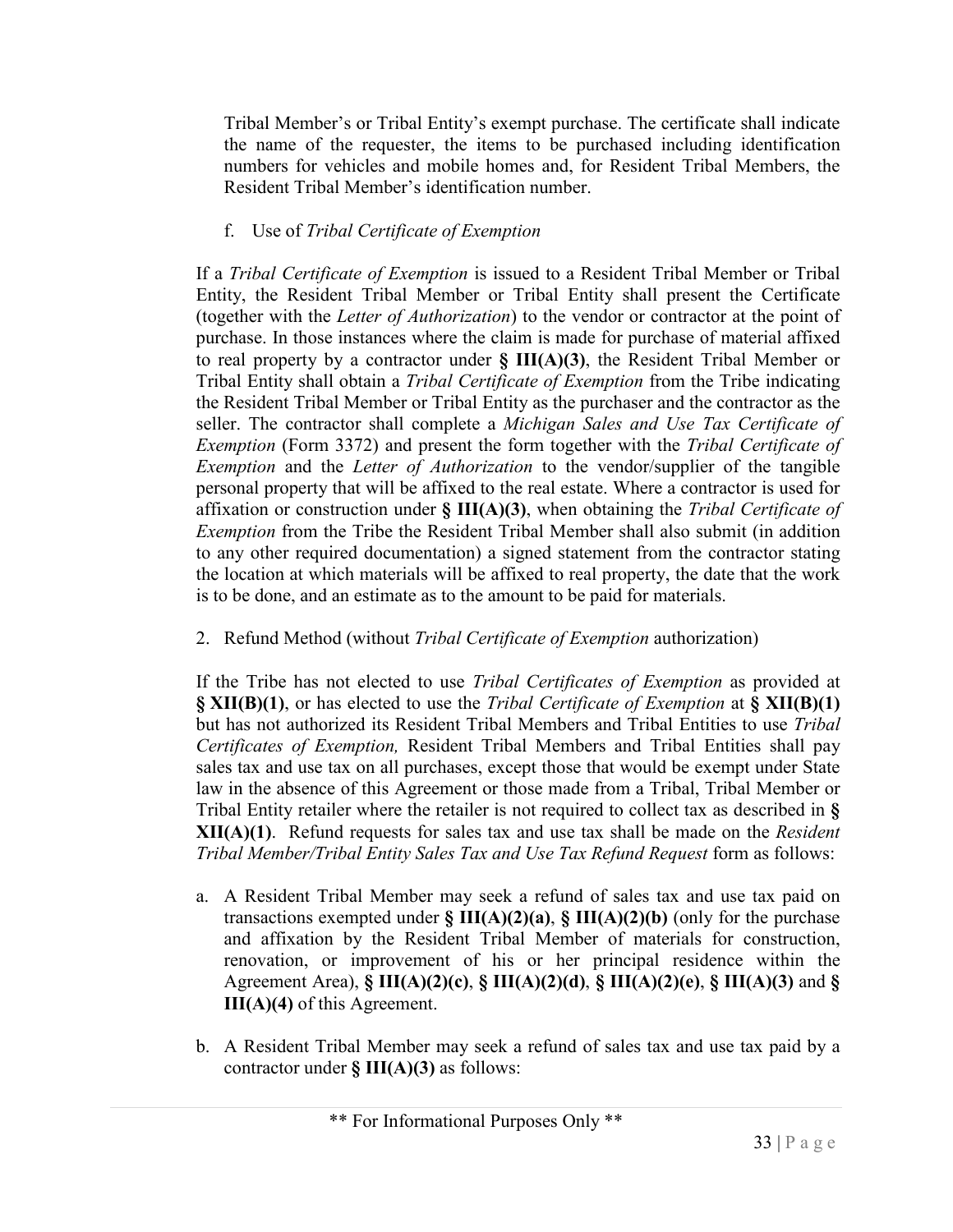- i. Within Tribal and Trust Lands. The Resident Tribal Member shall use the *Resident Tribal Member/Tribal Entity Sales Tax and Use Tax Refund* Request and shall also file a signed statement from the contractor stating the location at which materials were affixed to real estate, the date the work was done, the amount paid for materials, and the sales tax and use tax paid on the purchases of the materials. If the claim is for an affixation to a Resident Tribal Member's principal residence, the Resident Tribal Member shall attest to that fact.
- ii. Personal Residence Within Agreement Area. The Resident Tribal Member shall use the *Resident Tribal Member/Tribal Entity Sales Tax and Use Tax Refund Request*, and shall also file a signed statement from the contractor stating the location at which materials were affixed to real estate, the date the work was done, the amount paid for materials, and the sales tax and use tax paid on the purchases of the materials. If the claim is for an affixation to a Resident Tribal Member's principal residence, the Resident Tribal Member shall attest to that fact.
- c. Tribal Entities may seek refunds for taxes paid on transactions exempted under **§ III(A)(1)(a)**,  $\S$  **III(A)(3)(a)** and  $\S$  **III(A)(4)(b)** of this Agreement.
- d. Tribal Entities may seek a refund of sales tax and use tax paid by a contractor under **§ III(A)(3)(a)**. The Tribal Entity shall file a signed statement from the contractor stating the location at which materials were affixed to real estate, the date the work was done, the amount paid for materials, and the sales tax and use tax paid on the purchases of the materials.
- e. Refund Request Form Content

The *Resident Tribal Member/Tribal Entity Sales Tax and Use Tax Refund Request* form shall require the following information and attachments:

- i. The name of the purchaser with Tribal affiliation, member number, resident address;
- ii. The date of the purchase;
- iii. The name and address of the vendor;
- iv. A description of the item(s) purchased;
- v. For items claimed exempt under **§ III(A)(2)(c)** and **§ III(A)(2)(d)**, the sales tax account number of the vendor;
- vi. The original receipt;
- vii. For a passenger vehicle, pick up truck, recreational vehicle, motorcycle, recreational watercraft, snowmobile, or off road vehicle (ORV), the vehicle identification number and a statement as to where the items will be principally garaged, berthed, or stored;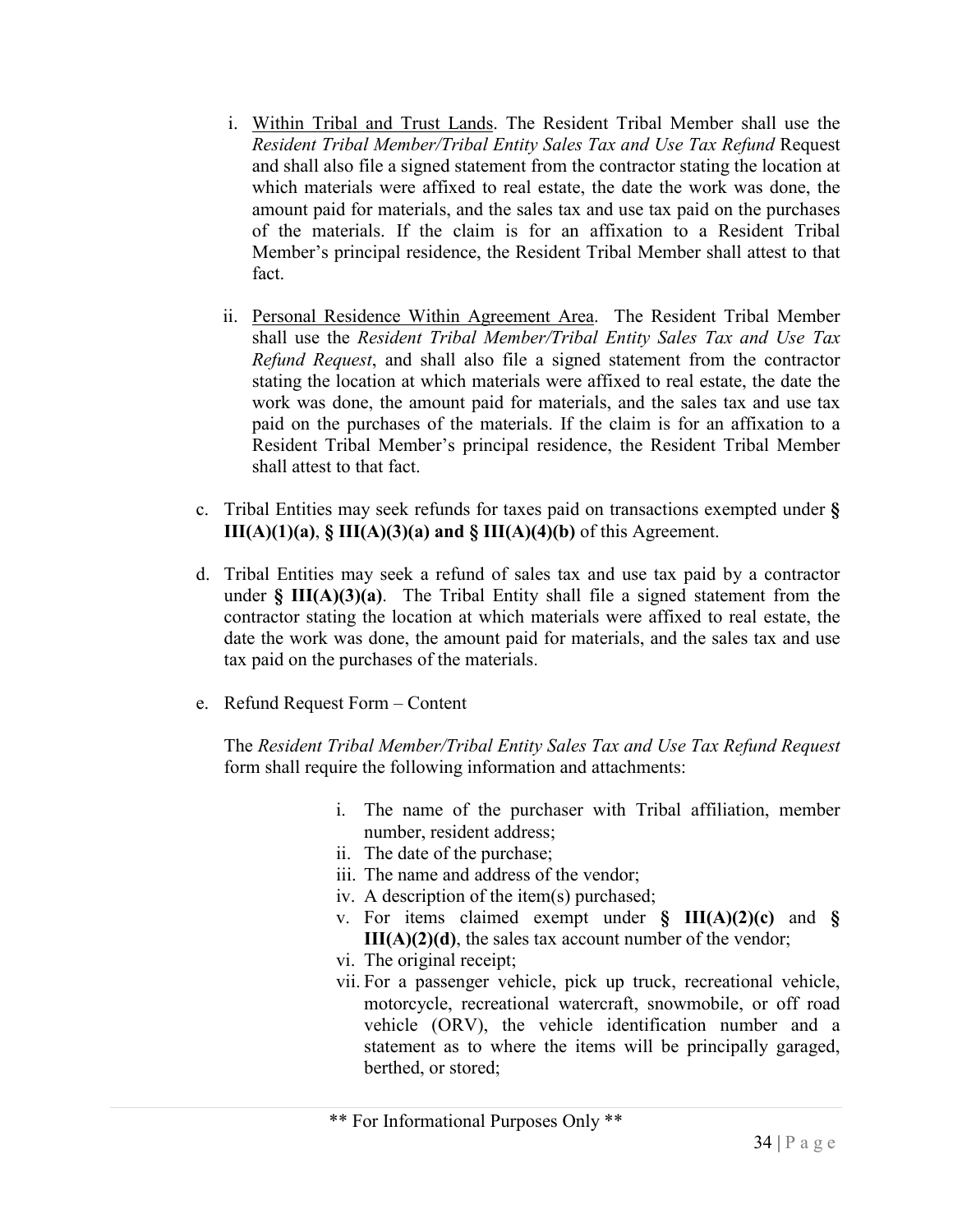- viii. For a vehicle required to be registered with the Secretary of State, a RD 108 form;
- ix. For a modular or mobile home, the unit serial number and a statement that the purchase is for use exclusively within the Tribal and Trust Lands or as a principal residence within the Agreement Area;
- x. For a purchase or acquisition of tangible personal property for use in exercising of a treaty fishing right, a statement that the property will be used in the exercise of the right.
- f. Filing and Payment of Refund Requests. *Resident Tribal Member/Tribal Entity Sales Tax and Use Tax Refund Request* forms may be filed with the State in April, July, October, and January. The State shall pay refunds and interest on late payments in accordance with State law.
- 3. Refund Table Resident Tribal Members

A Resident Tribal Member shall be entitled to an annual refund representing sales tax and use tax paid on tangible personal property acquired under **§ III(A)(2)(b)**  (except for the purchase and affixation by the Resident Tribal Member of materials for construction, renovation, or improvement of his or her principal residence within the Agreement Area). This refund shall apply under both the *Tribal Certificate of Exemption* method described in **§ XII(C)(1)**, above and Refund Method described in **§ XII(C)(2)** above. This refund shall be determined by use of the following table:

Resident Tribal Member's federal Adjusted Gross Income modified to include Social Security benefits, Social Security disability benefits, Railroad Retirement benefits, Veteran Disability Pay, 50% of the Combat Zone Compensation for Enlisted Members of the Armed Forces, fishing income under section 7873 of the Internal Revenue Code, Public Assistance payments made directly to a Resident Tribal Member pursuant to a Tribal supplemental assistance program qualifying for exemption under the Tribal General Welfare Exclusion Act of 2014, and disability income to the extent they are specifically exempt from or excluded from the computation of federal Adjusted Gross Income (but not to exceed \$80,000) x 15% x 6%.

The Table shall be reviewed upon the written request of either party with notice to all other tribes that have agreements that are substantially similar to this Agreement but not more frequently than once every three years. It is the intent of the parties that any revision to the Table shall be uniformly applied to all tribes that have agreements that are substantially similar to this Agreement.

For purposes of this sub-section  $(C)(3)$  only, "Public Assistance" means government aid to low income individuals.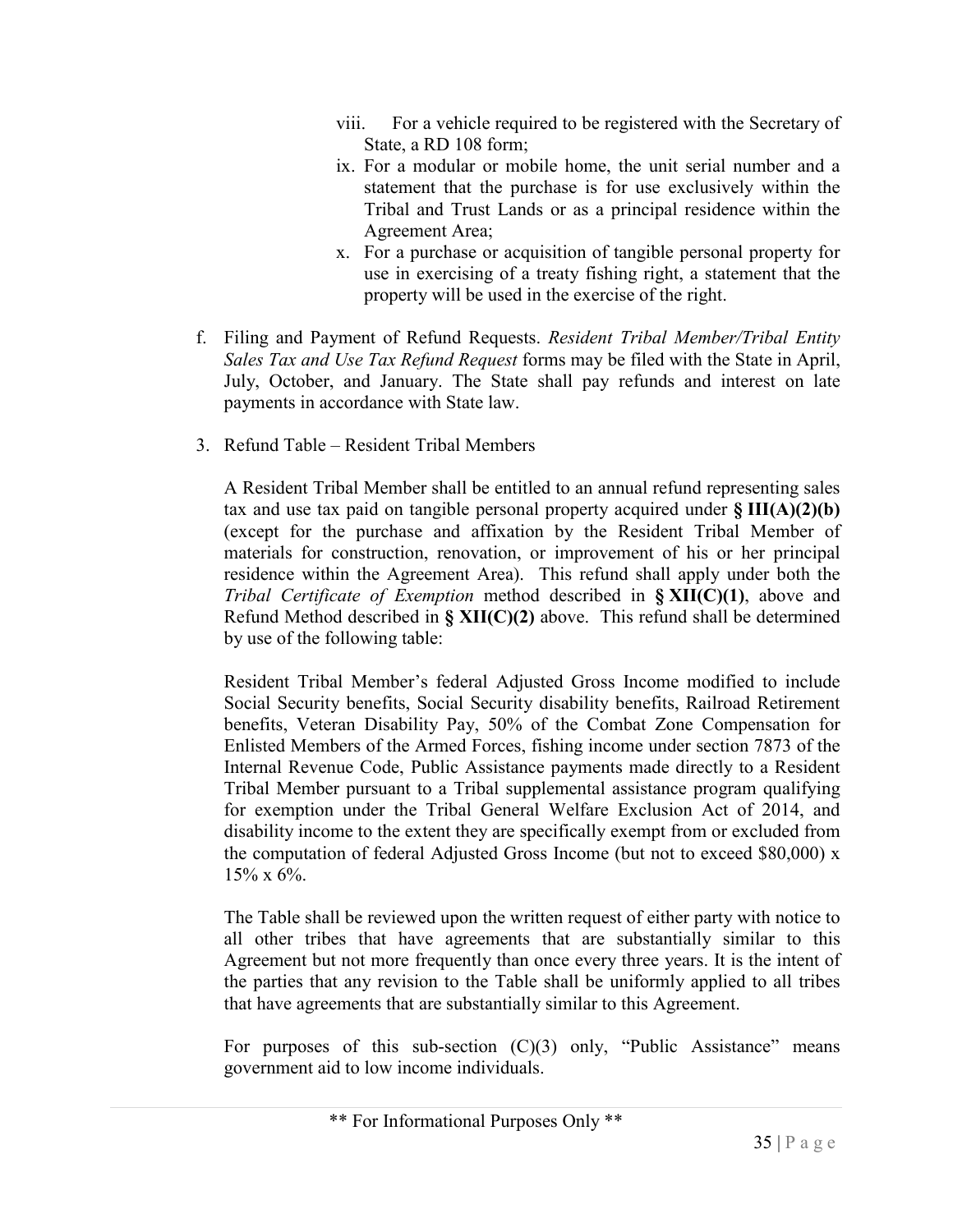- D. Collection, Remittance and Sharing of Sales and Use Taxes
	- 1. Outside of Tribal and Trust Lands

Except as provided at **§ XII(A)(1)**, the Tribe, Tribal Members and Tribal Entities operating as retailers anywhere in the State outside of Tribal and Trust Lands shall collect and remit sales tax and use tax to the State in accordance with State procedures generally applicable to retail sellers.

- 2. Inside Tribal and Trust Lands
	- a. In those instances where the Tribe has not enacted its own sales tax on transactions occurring within Tribal and Trust Lands, the Tribe, Tribal Members, and Tribal Entities operating as retailers within Tribal and Trust Lands shall collect and remit State sales tax or use tax, as applicable, in accordance with State procedures generally applicable to retail sellers on a special form prescribed by the State. The Department shall not later than 45 days after the close of the calendar quarter or the receipt of all of the prescribed returns, whichever is later, review the information received and send a check to the Tribe together with a schedule showing the calculation of the amount paid to the Tribe pursuant to **§ III(B)(2)** of this Agreement. The State shall pay interest at the statutory rate applicable for refunds not paid as of the 45th day following the later of the end of the calendar quarter or the receipt of all of the prescribed returns.
	- b. In those instances where the Tribe has enacted its sales tax on transactions occurring within Tribal and Trust Lands which is subject to sharing under the terms of the Agreement, the Tribe shall collect the taxes due and shall not later than 45 days after the close of each quarter compile the information received during the quarter and send a check to the State together with a schedule showing the calculation of the amount paid to the State pursuant to **§ III(B)(3)** of this Agreement. The Tribe shall pay interest at the statutory rate provided under State law for refunds not paid as of the 45<sup>th</sup> day following the end of the calendar quarter.
- E. Record Retention
	- 1. General.
		- a. Records shall be separately maintained for items that are claimed exempt on the basis that the transaction occurred in, and the use is exclusively in Tribal and Trust Lands.
		- b. Tribal, Tribal Member and Tribal Entity retailers shall maintain records regarding sales that are not Taxable Sales under this Agreement.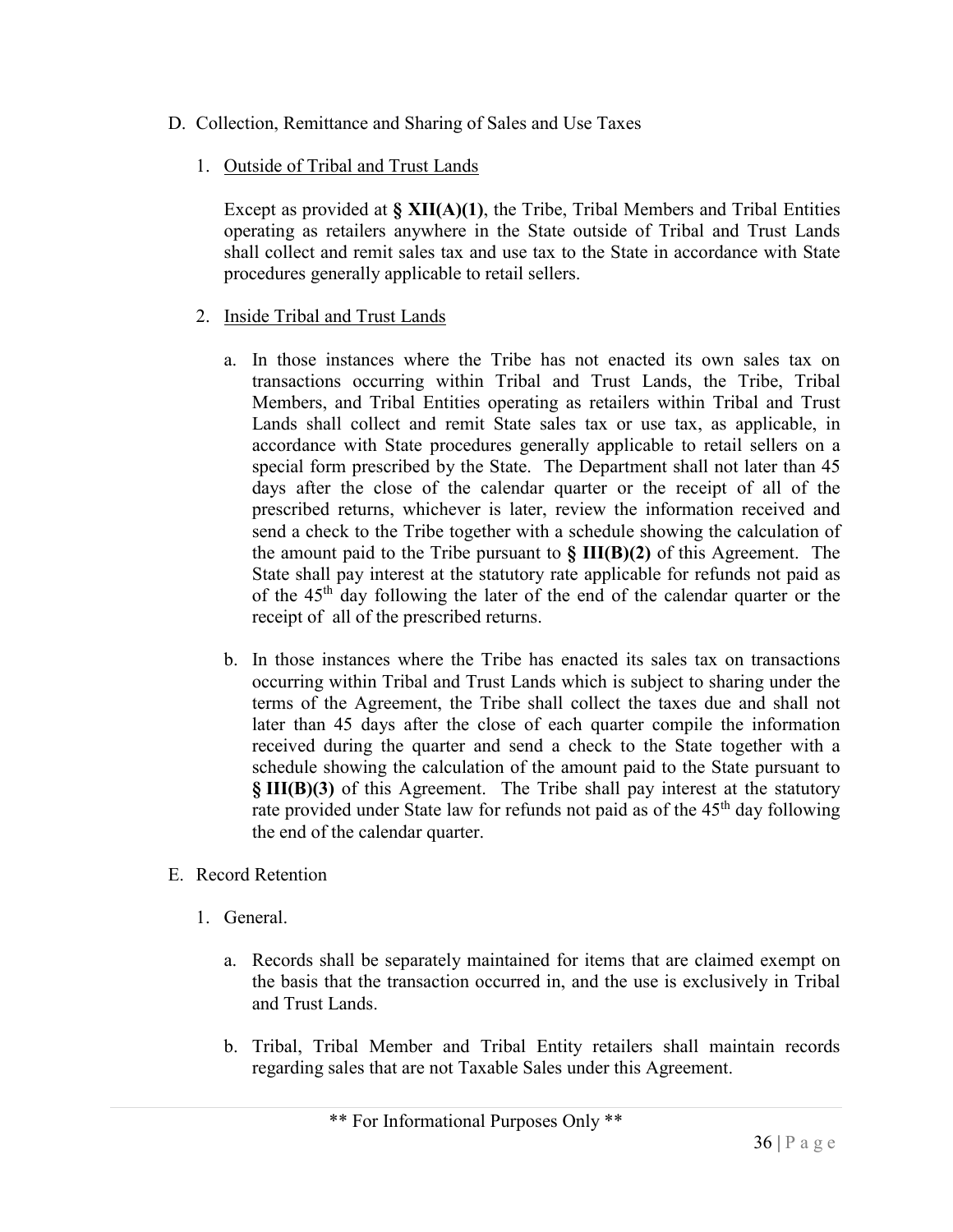- c. With respect to sales on which no tax was collected as provided in **§ XII(A)(1)**, Tribal, Tribal Member and Tribal Entity retailers shall maintain a record of such sales including the date, the name and Tribal identification number of the purchaser, the amount, and for any item of more than \$50.00 or sales of more than \$200.00 in the aggregate, the identification of the items purchased and any other data sufficient to document the exemption. This **§ XII(E)(1)(c)** shall not apply to sales of motor fuel.
- 2. Tribes
	- a. For each item claimed exempt under **§ III(A)(1)(b)** that is not used exclusively for a Governmental Function**,** the Tribe shall maintain a log setting forth all uses of the item and the amount of each use. In establishing the percentage of each type of use, the Tribe shall consistently use the same measure for each class of item. For example, a vehicle use log would typically be maintained on the basis of miles driven. A copy machine log would typically be maintained on the basis of number of copies made for each respective use. A log for a piece of heavy equipment, such as a snowplow, may be maintained on the basis of hours of actual use excluding storage time or on the basis of miles plowed.
	- b. If the Tribe is authorized under this Agreement to use the *Tribal Certificate of Exemption*, the Tribe shall separately maintain a copy of all exemption certificates used.
- 3. Resident Tribal Members and Tribal Entities

If the Tribe is authorized under this Agreement to use the *Tribal Certificate of Exemption* and the Tribe authorizes a Resident Tribal Member or Tribal Entity to use such a certificate, the Resident Tribal Member or Tribal Entity shall maintain a copy of all certificates used. For items not covered by the Table, information and documentation must also be retained to substantiate where the transaction took place. This information shall include shipping documents showing the manner and means by which the item was delivered, e.g., common carrier, seller's truck, purchaser's truck, postal service, etc.

F. Tribal Responsibility for Tribal, Tribal Member, or Tribal Entity Use of the *Tribal Certificates of Exemption*.

The Tribe shall be responsible for and agrees to pay to the State any sales tax or use tax, including interest, resulting from the use of *Tribal Certificate of Exemption* in the following situations:

1. Tribal Use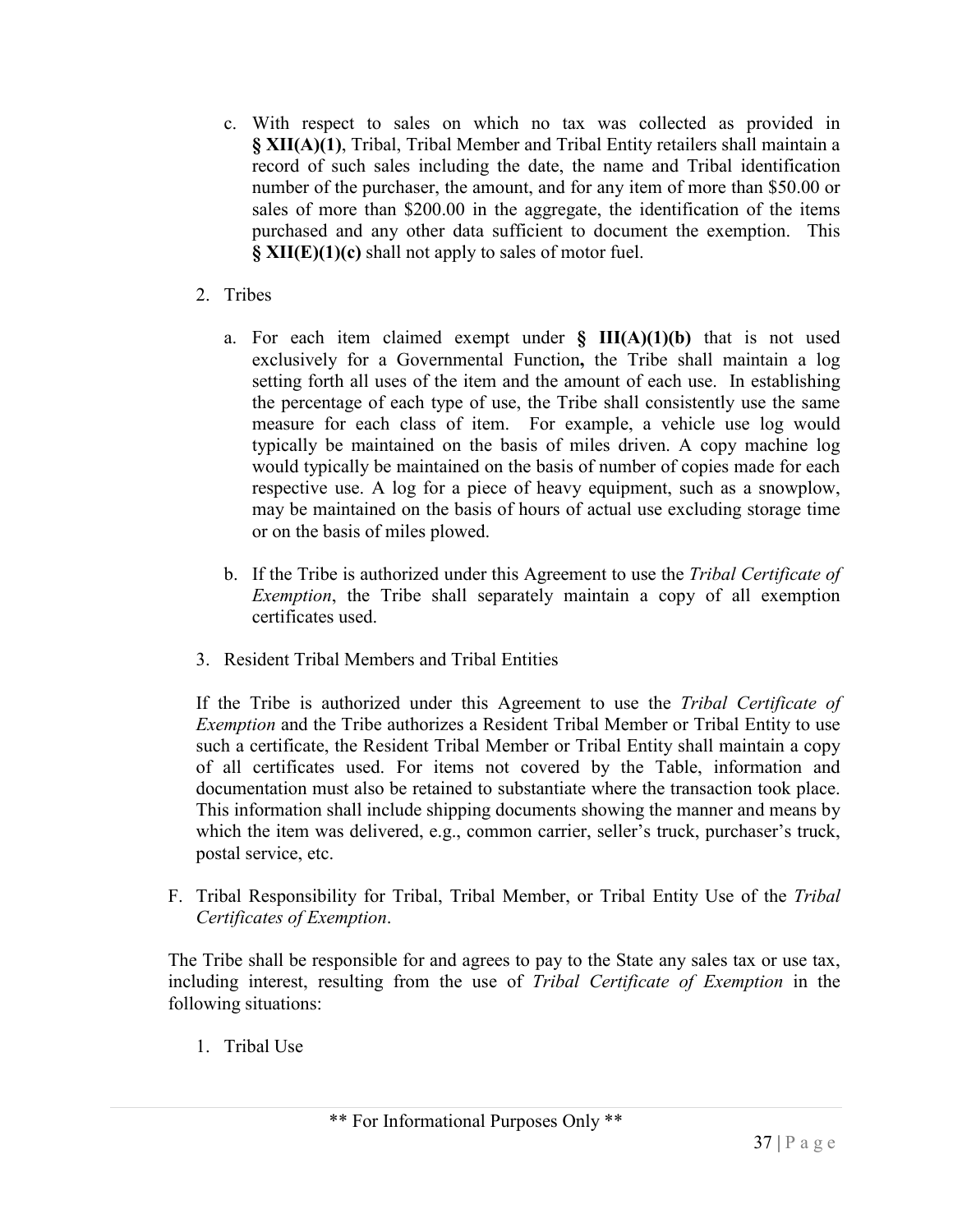- a. Arbitration Awards: Where there has been a final award under **§ XIV** or **§ XV(C )** of this Agreement.
- b. Use Prior to Termination: Where the State, after termination of this Agreement, discovers a certificate that was used prior to termination of this Agreement, and asserts that the transaction is not exempt under this Agreement.
- c. Use After Termination: Where the Tribe uses a *Tribal Certificate of Exemption* after termination of this Agreement.
- 2. Tribal Member and Tribal Entity Use
	- a. Use Prior to Termination Whenever Discovered: Where there is a final determination of liability against a Tribal Member or Tribal Entity which remains unpaid for 60 days following the final determination of the liability.
	- b. Use After Termination: Where the State has issued a Final Assessment with respect to the use of a *Tribal Certificate of Exemption* by a Tribal Member or Tribal Entity after termination of this Agreement and the assessment remains unpaid for 60 days after its issuance.
	- c. Prior to holding the Tribe responsible as provided in this **§ XII(F)** for the wrongful use of a *Tribal Certificate of Exemption* by a Tribal Member or Tribal Entity, the State shall give the Tribe notice of such use including the name of the Tribal Member or Tribal Entity using the certificate, the date of the occurrence and of a copy of the *Tribal Certificate of Exemption* alleged to have been wrongfully used. The Tribe agrees to pay the sales tax or use tax together with interest within 60 days of receiving the notice. The obligations contained in this **§ XII(F)** shall survive the termination of this Agreement.
- 3. Contractor Exemption Use After Termination

Notwithstanding the provisions of **§ XII(F)(1)** and **§ XII(F)(2)** above, a *Tribal Certificate of Exemption* provided by a Tribe, Resident Tribal Member or Tribal Entity to a contractor for the purpose of construction, improvement, or renovation of real property as permitted in **§ III(A)(3)** shall remain effective after the termination of this Agreement by the State until the contract is completed, but not to exceed a period of 12 months, provided, however, that such contract may not be expanded or extended after the State provides notice of its intent to terminate the Agreement; provided further that the use and benefit of such certificates shall not be extended beyond the termination of the Agreement where the Agreement is terminated by the State for cause or is voluntarily terminated by the Tribe.

G. Utilities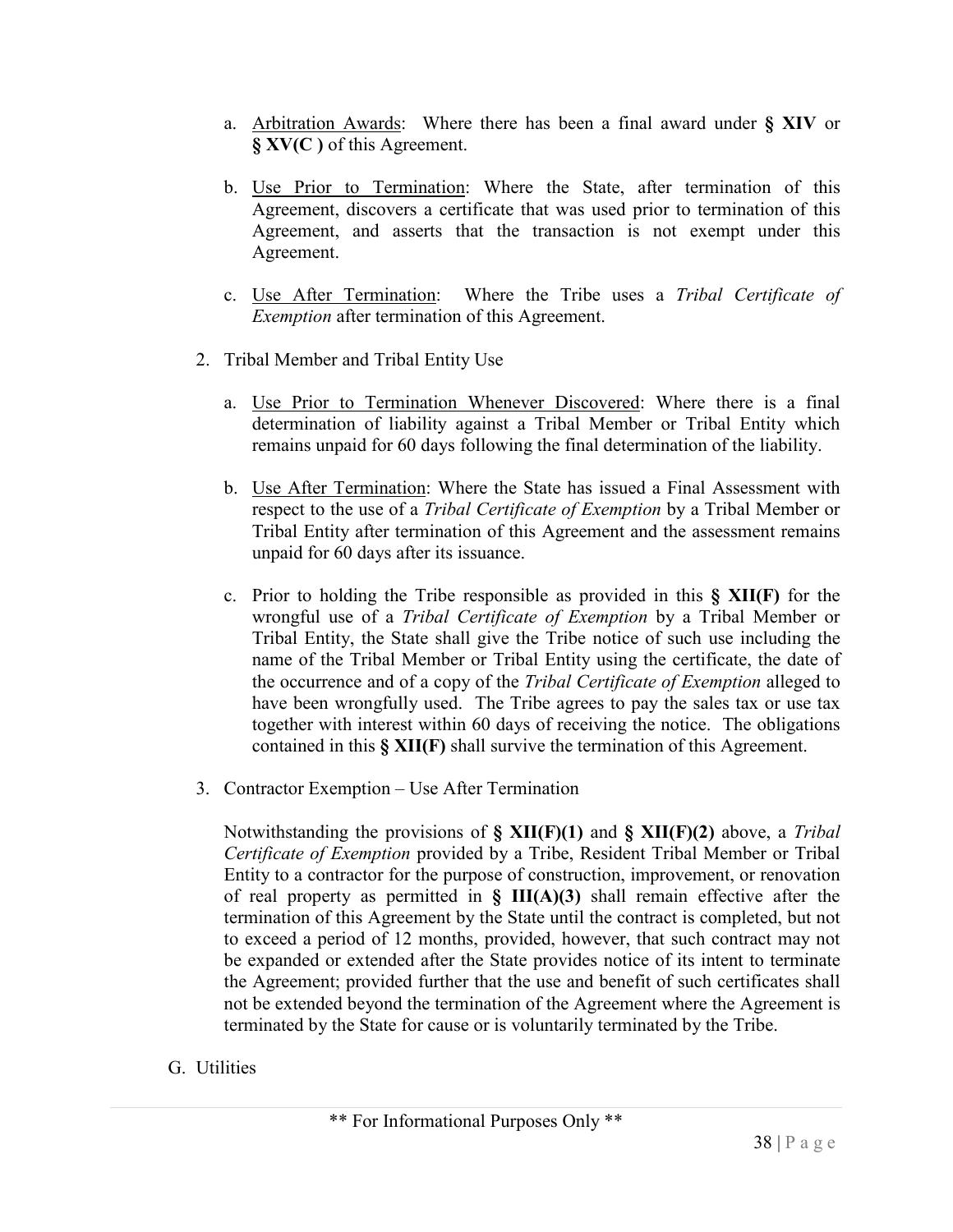The Tribe shall provide the State with a list of utility, telecommunications, cable, and internet providers serving the Agreement Area. The State shall advise the providers of the terms of this Agreement and that sales to named individuals and businesses shall be made without the imposition of sales tax or use tax.

#### H. Rental Rooms

Except as otherwise provided by this Agreement, the Tribe, Resident Tribal Members and Tribal Entities shall remit, in accordance with regular State law procedures, use tax on rooms subject to tax under State law.

# **XIII. ENFORCEMENT**

#### A. General

Consistent with the purposes of this Agreement, the determination of the tax liability owed to the State by the Tribe, Tribal Members, and Tribal Entities pursuant to this Agreement, and the enforcement of the payment of any such liability, shall be made in accordance with State law, except as modified by the terms of this Agreement. State law, including judicial decisions interpreting State law, prescribing the scope and entitlement to exemptions or deductions other than those recognized in this Agreement shall govern the determination of tax liability. To the extent that the provisions of this Agreement differ from those of the otherwise applicable State law, this Agreement shall control.

# B. Enforcement Action Against Non-Tribal Members in Indian Country

The State may exercise its tax enforcement authority under State law with respect to a Non-Tribal Member or non-Tribal Entity located or doing business within Indian Country provided, however, that where the Non-Tribal Member or non–Tribal Entity is located or doing business on trust lands, the State shall, before taking any enforcement action that requires entry upon such lands, provide notice of the proposed enforcement action to the Tribal police or public safety department. Upon receipt of such notice, the Tribal police or public safety department may direct one or more officers to accompany the State officers during the enforcement activity. If the Tribal police or public safety department is unable or unwilling to promptly assign a Tribal officer to accompany the State officers the State officers may, nonetheless, carry out the proposed enforcement action against the Non-Tribal Member or non-Tribal Entity without the participation of a Tribal officer.

- C. Enforcement Action Against the Tribe
	- 1. Criminal Penalties. The Tribe and its officers, officials, employees, and agents acting within the scope of their authority are not subject to the criminal penalty provisions imposed by State law with respect to taxes that are the subject of this Agreement. This provision shall not be construed to limit the State's ability to collect interest on past due taxes as authorized by State law.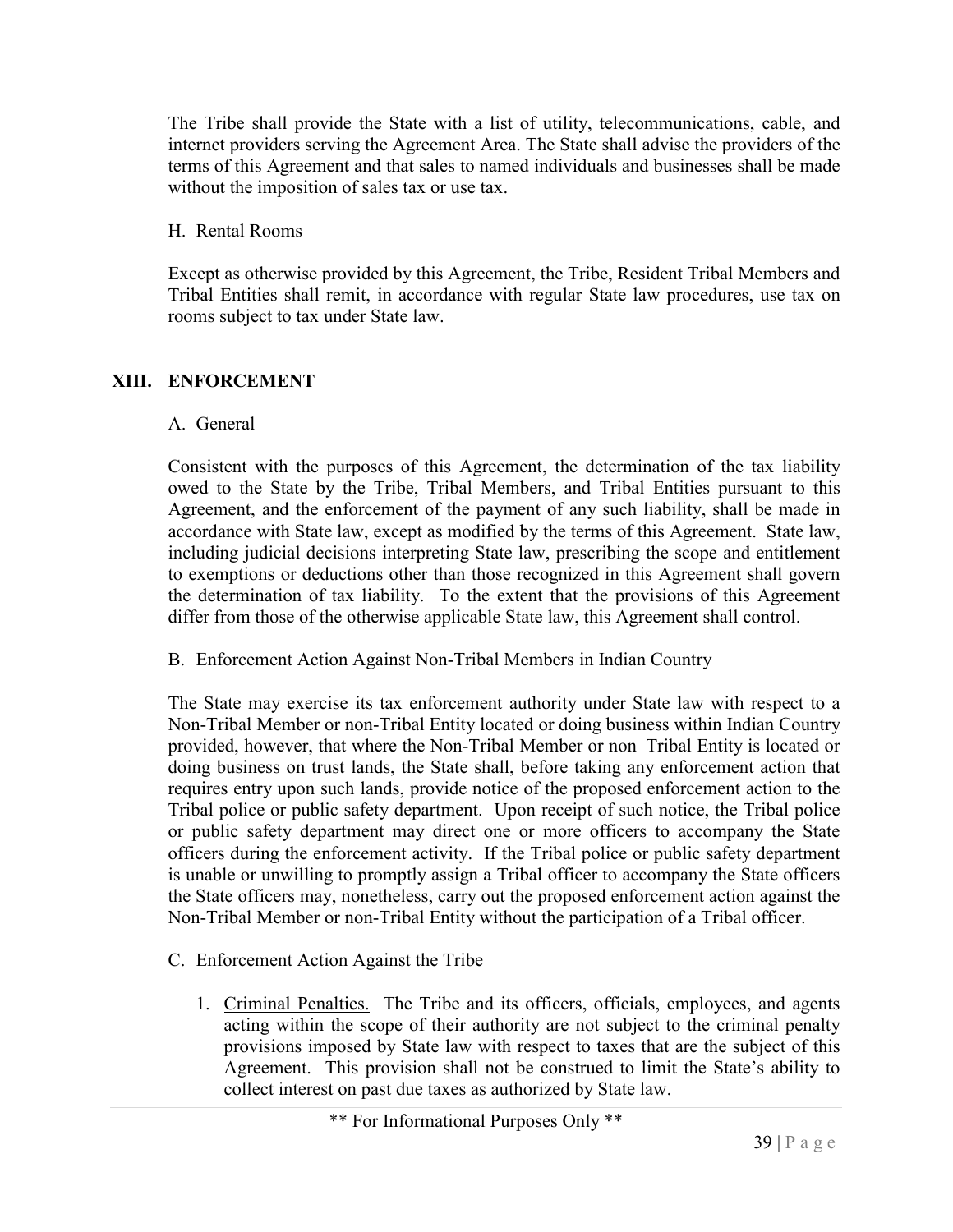- 2. Notice of Audit. The State shall have the authority to conduct routine audits of the Tribe with respect to taxes that are the subject of this Agreement for all periods or partial periods commencing after the effective date of this Agreement and until this Agreement has been terminated.Prior to conducting any such audit, the State shall provide the Tribe with at least 30 days advance written notice. The notice shall include a statement of the business to be audited, the tax(es) involved in the audit, and the taxable period(s) at issue.
- 3. Seizure for Tax Liabilities. Tribal assets, wherever situated, are not subject to seizure nor the filing of notices of State tax liens to enforce a tax liability owed to the State under this Agreement. In lieu of such seizures and the filing of notices of State tax liens, dispute resolution or termination as provided in this Agreement shall be used to resolve issues.
- 4. Inspections and Seizures Within Indian Country. Notwithstanding **§ XIII(C)(3),**  for purposes of enforcing the provisions of the Tobacco Products Tax Act, the Motor Fuel Tax Act, or the Motor Carrier Fuel Tax Act, as those acts are modified by this Agreement, the Tribe grants to the State the authority to take the following actions within the Tribe's Indian Country:
	- a. The State may conduct inspections (including unannounced inspections) of Tribal facilities that have been identified by the Tribe to the State as facilities where tobacco (see **§ VIII(B)(2)(b)**) or motor fuel (see **§ VIII(B)(2)(a)**) products are sold or stored under this Agreement as well as the vehicles used to transport these products. If the inspection reveals any tobacco or motor fuel products held in violation of the Tobacco Products Tax Act, the Motor Fuel Tax Act, or the Motor Carrier Fuel Tax Act as those acts are modified by this Agreement, the State may seize any such tobacco or motor fuel and any vehicle (including trailers) in which such product is found together with associated books and records.
	- b. If a State officer is lawfully at a location within a Tribally owned facility and discovers in plain view any tobacco or motor fuel products held in violation of the Tobacco Products Tax Act, the Motor Fuel Tax Act, or the Motor Carrier Fuel Tax Act as those acts are modified by this Agreement, the State officer may seize such product. The authority described in this **§ XIII(C)(4)(b)** is not intended to authorize any State officer to enter into areas not otherwise open to the public or open to inspection by the State under the terms of this Agreement.
		- i. If the State has reason to believe that tobacco or motor fuel products may be transported or stored by the Tribe within its Indian Country contrary to the terms of this Agreement, the State may apply to the Tribal Court for a search warrant authorizing inspection of such locations. The Tribal Court shall rule on the search warrant request within twenty-four hours of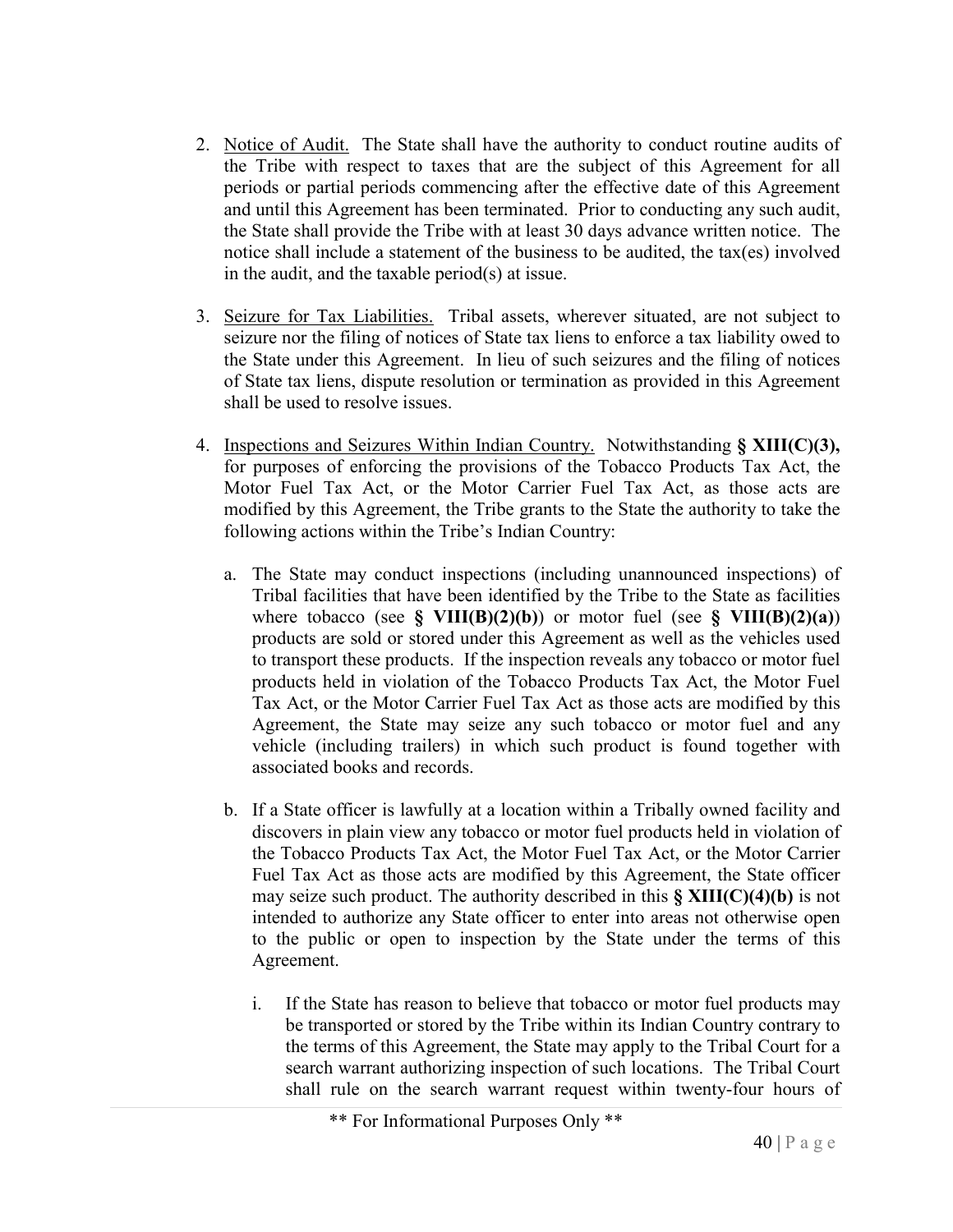receiving the application and shall issue the warrant if the Court finds that the State has reasonable cause to believe that tobacco or motor fuel may be stored at the location(s) set forth in the request. If the State is concerned that unlawful product may be removed during the pendency of such an application, the Tribal police shall, upon the request of the State, secure the location or vehicle until the Tribal Court makes its determination.

- ii. If the State seizes tobacco or motor fuel products under this **§ XIII(C)(4)** the State shall, before removing the property, leave a written statement on the premises describing the factual circumstances and statutory and/or regulatory basis for the seizure. This statement shall be in addition to any notification required by State law.
- 5. State Enforcement Actions Outside of Indian Country. Except as otherwise provided in this Agreement, nothing in this **§ XIII(C)** shall preclude the State from exercising its enforcement authority outside of Indian Country as permitted under applicable law.
- D. Enforcement Action Against Tribal Members and Tribal Entities
	- 1. General. The parties recognize that (i) tax enforcement actions, and (ii) the process of audit, assessment and appeals of tax assessments, under this Agreement may be affected by jurisdictional issues where a Tribal Member or Tribal Entity or property is located within the Tribe's Indian Country. The parties intend to avoid such effects by providing in certain instances identified in this Agreement for Tribal enforcement or joint Tribal/State enforcement. For purposes of this **§ XIII** of this Agreement, the terms "tax enforcement action" or "enforcement action" shall refer to the power of the State Treasurer or the Commissioner of Revenue, (including his or her successor by law or pursuant to executive or administrative order) as set forth in the Revenue Act, to effectuate subpoenas, execute levies upon tangible personal property, real property or rights in such property, and to execute jeopardy tax assessments/warrants. In addition, these terms shall include the right to inspect tobacco products, to seize contraband tobacco products and related books and records held in violation of the Tobacco Products Tax Act. These terms shall also refer to the enforcement/inspection provisions of the Motor Fuel Tax Act.
	- 2. Notice of Audit. The State, consistent with State law, shall have the authority to conduct audits of Tribal Members residing within Indian Country and Tribal Entities whose principal place of business is located within Indian Country with respect to taxes that are the subject of this Agreement. Prior to conducting any such audit, the State shall provide the Tribal Member or Tribal Entity with at least 30 days advance written notice. The notice shall include a statement of the business or entity to be audited, the tax(es) involved in the audit, and the taxable period(s) at issue. Audits of Tribal Members who reside outside of Indian Country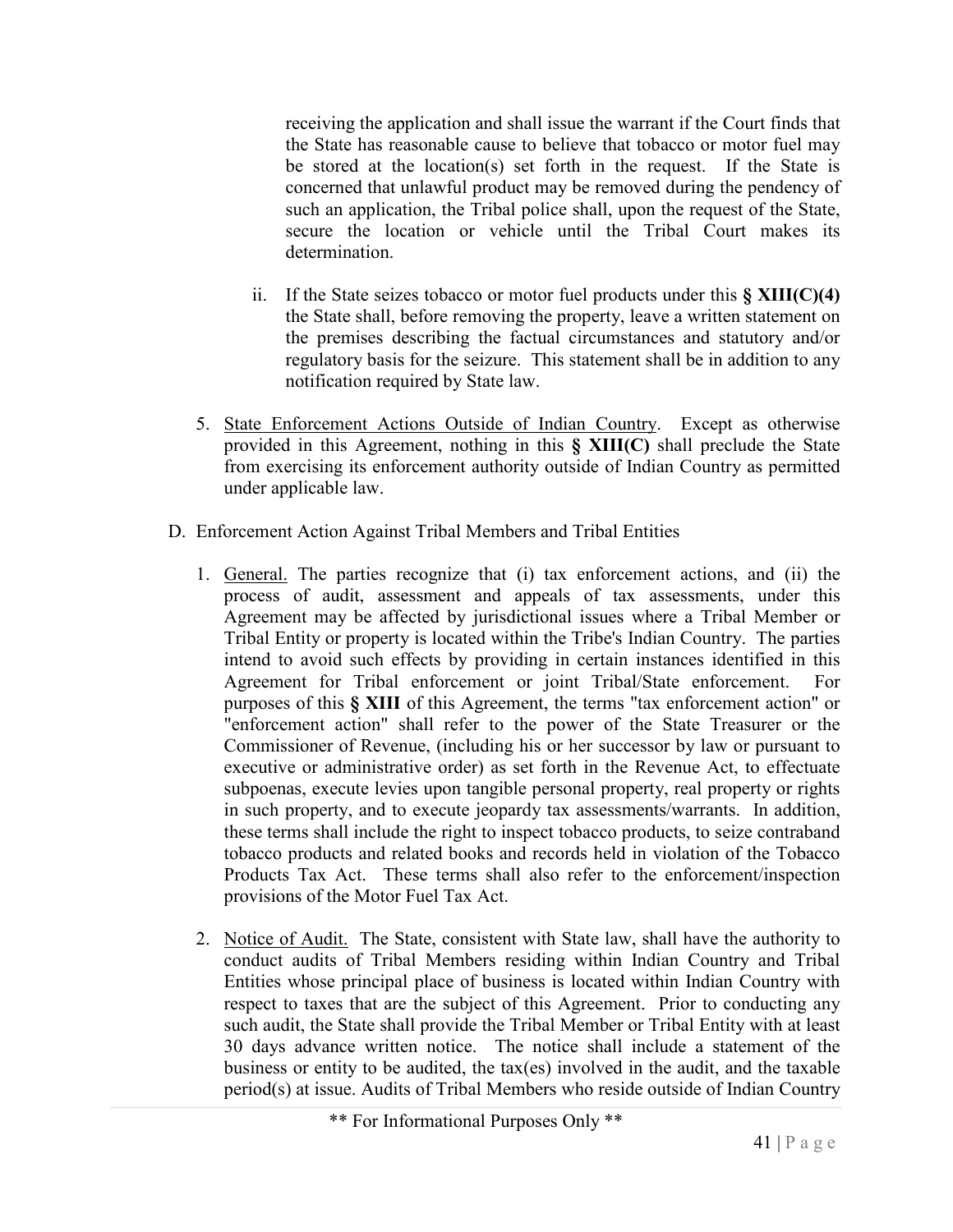and Tribal Entities whose principal place of business is located outside of Indian Country shall be conducted in accordance with State law.

- 3. Enforcement of State Judicial Orders Outside of Indian Country. The State may exercise its enforcement authority under State law with respect to the property of a Tribal Member or Tribal Entity where the property is located outside of Indian Country. Further, the State may exercise its enforcement authority under State law with respect to a Tribal Member or Tribal Entity whose person is located outside of Indian Country.
- 4. Enforcement of State Judicial Orders Within Indian Country. In any case where the State has obtained a State Court judgment or order affecting the person or property of a Tribal Member or Tribal Entity located within Indian Country, the State may petition the Tribal Court to grant recognition and enforcement of the State court order or judgment. The Tribal Court shall within 14 business days rule on the petition using the same standards as contained in Michigan Court Rule 2.615. If the Tribal Court grants the petition, the Tribe, upon request of the State, shall promptly direct one or more Tribal police or public safety officers to enforce the judgment or order in the presence of and with the assistance of one or more State enforcement officers.
- 5. State Exercise of Non Judicial Enforcement Actions Outside of Indian Country. The State may exercise its tax enforcement authority under State law, with respect to the property of a Tribal Member or Tribal Entity where the property is located outside of Indian Country. Further, the State may exercise its tax enforcement authority under State law with respect to a Tribal Member or Tribal Entity located outside of Indian Country.
- 6. State Exercise of Non Judicial Enforcement Actions Within Indian Country. In any case where the State is authorized by State law to compel the production of books and records, to compel the appearance or testimony of an individual, or to undertake an audit where the enforcement action affects a Tribal Member or Tribal Entity whose person or property is located within Indian Country, and the taxpayer has failed or refused to comply with the requested State enforcement action, the State may petition the Tribal Court for an order compelling compliance with that enforcement action. The Tribal Court shall conduct a hearing on the petition within 10 business days following service by the State on the taxpayer, and shall issue its decision within 14 business days of such service on the taxpayer. If the Tribal Court determines that (i) the taxpayer is a Tribal Member or Tribal Entity, (ii) the taxpayer and/or property is located within the Tribe's Indian Country, (iii) the proposed State tax enforcement action pertains to one or more of the taxes that is the subject of this Agreement, and (iv) the proposed State tax enforcement action is consistent with relevant State law and procedures and with this Agreement, the Tribal Court shall grant the petition and shall order the taxpayer to comply. In the event that the Tribal Member or Tribal Entity fails or refuses to comply with the Tribal Court order, the Tribe shall promptly direct one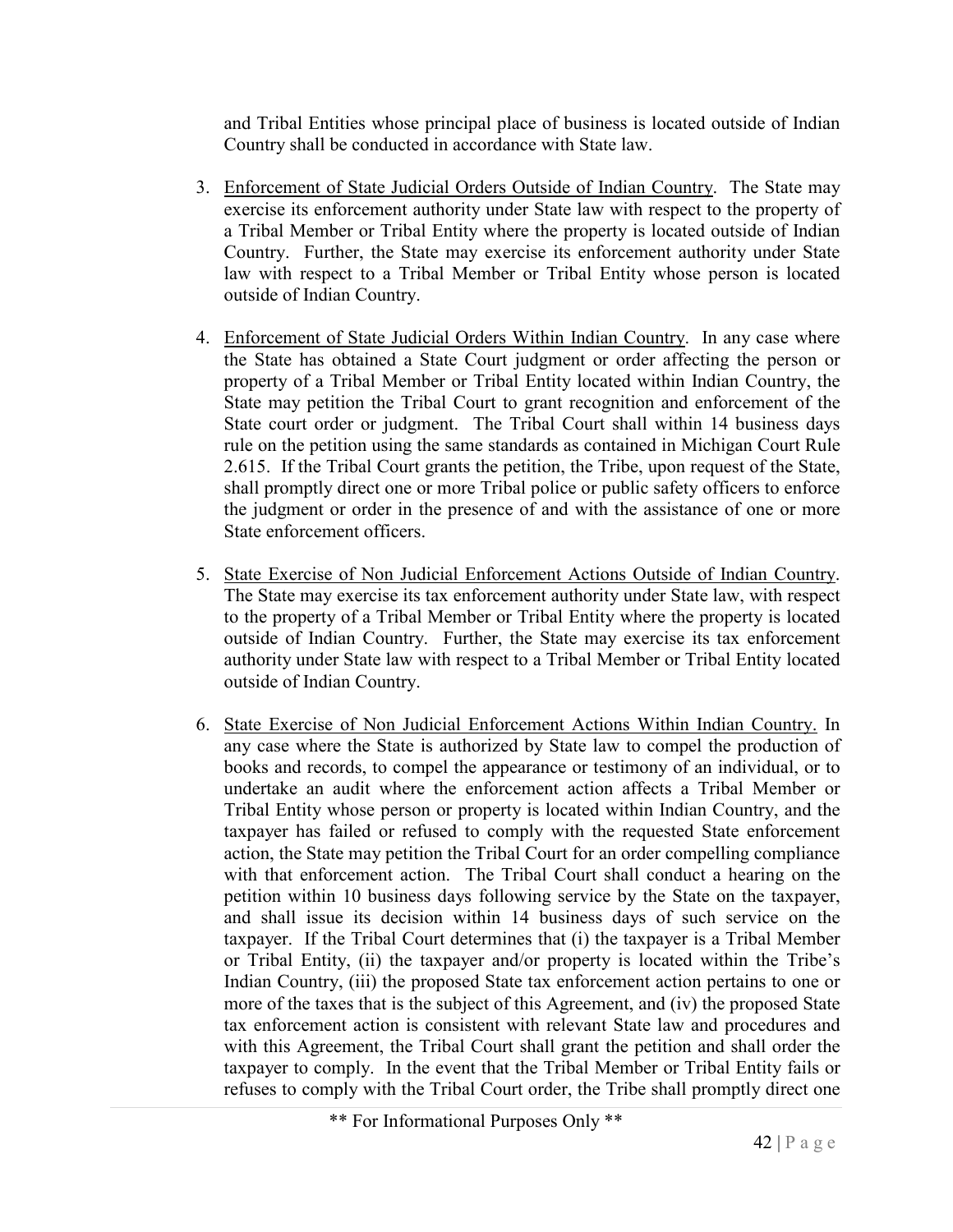or more Tribal police or public safety officers to enforce the order with the assistance of one or more State enforcement officers.

- 7. State Exercise of Non Judicial Enforcement Actions Where the Location of Indian Country is in Dispute. In any case where the State is authorized by State law to compel the production of books and records, to compel the appearance or testimony of an individual, or to undertake an audit where the enforcement action affects the person or property of a Tribal Member or Tribal Entity and there is disagreement between the Tribe and the State regarding whether the taxpayer or property is located within Indian Country, the State may elect to proceed based upon the assumption that the taxpayer or property is within its enforcement authority under State law. If the taxpayer fails or refuses to comply with the requested State enforcement action, and the taxpayer asserts that the taxpayer or property is located within Indian Country and the State and the Tribe stipulate that there is a dispute regarding whether the taxpayer or property is located within Indian Country, the State may petition the Tribal Court for an order compelling compliance with the enforcement action. The Tribal Court, for purposes of this Agreement only, and for no other precedential purpose, shall treat the location of the taxpayer or property as being within Indian Country and shall follow the standards and procedures set forth in **§ XIII(D)(6)** above. In the event that the Tribal Member or Tribal Entity fails or refuses to comply with the Tribal Court order, the Tribe shall promptly direct one or more Tribal police or public safety officers to enforce the order with the assistance of one or more State enforcement officers.
- 8. State Tax Enforcement Actions Outside of Indian Country Prior to a Hearing. The State may exercise its authority under State law to seize or inspect property without a prior order or hearing, where the taxpayer is a Tribal Member or Tribal Entity whose affected property is located outside of Indian Country.
- 9. State Tax Enforcement Actions Within Indian Country Prior to a Hearing.
	- a. Notwithstanding **§ XIII(D)(6)** above, in any case where the State is authorized by the Revenue Act, the Tobacco Products Act, or the Motor Fuel Tax Act, to seize real or tangible personal property or inspect such property without a prior order or hearing, and where the taxpayer is a Tribal Member or Tribal Entity and the property is located within Indian Country, the Tribe and the State shall jointly execute such action. In such cases, the enforcement action shall be taken without first filing a petition in Tribal Court provided that the State gives notice of the need for the proposed action by the Tribal police or public safety department. Such notice shall specify the grounds for the enforcement action, and the appropriate statutory or regulatory authority for such action. Upon receipt of such notice, the Tribal police or public safety department shall promptly direct one or more Tribal police or public safety officers to execute the enforcement action jointly with one or more State enforcement officers. The affected Tribal Member or Tribal Entity may,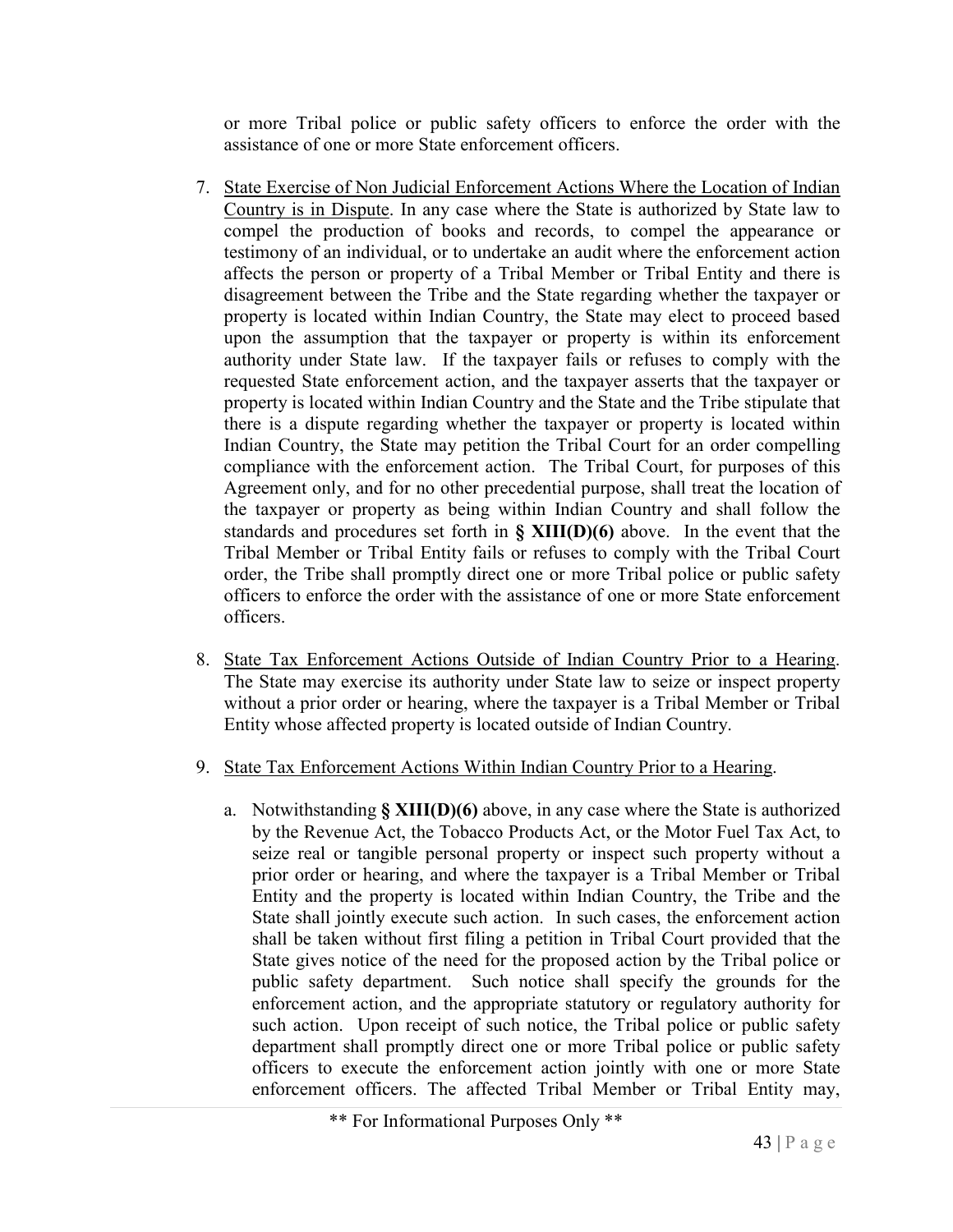within seven days following the enforcement action, file a petition in Tribal Court seeking a review of the enforcement action under the standard described in this **§ XIII(D)(9)(a)**. If the Tribal Court determines that (i) the taxpayer is a Tribal Member or Tribal Entity, (ii) the taxpayer and/or property is located within Indian Country, (iii) the State tax enforcement action pertains to one or more of the taxes that is the subject of this Agreement, and (iv) the State action is in compliance with relevant State law procedures and this Agreement, the Tribal Court shall affirm the enforcement action.

- b. The administrative enforcement actions authorized under this **§ XIII(D)(9)**  are:
	- Actions in furtherance of a jeopardy assessment. [MCL] 205.26]
	- Inspection of vending machines or places where tobacco products are sold or stored. [MCL 205.426a]
	- Seizure of contraband consistent with the Tobacco Products Tax Act. [MCL 205.429]
	- Inspections or seizures consistent with this Agreement authorized under the Motor Fuel Tax Act or the Motor Carrier Fuel Tax Act.
- 10. Jurisdiction: State Tax Enforcement Actions Prior to a Hearing Where the Location of Indian Country Is In Dispute.
	- a. In any case where the State proposes to take any authorized enforcement action described in  $\S$  **XIII(D)(9)(b)** above that may affect the person or property of a Tribal Member or Tribal Entity and there is disagreement between the Tribe and the State regarding whether the affected person or property is located within or without of Indian Country, the State may elect to proceed based upon the assumption that the person or property is within its enforcement authority under State law. If the State knows, prior to taking the proposed enforcement action, that (i) the taxpayer is a Tribal Member or Tribal Entity, and (ii) there is a dispute between the State and the Tribe as to whether the site of the proposed action is within Indian Country, the State shall give notice of the proposed action to the Tribal police or public safety department. Such notice shall specify the grounds for the enforcement action, and the appropriate statutory or regulatory authority for such action. Upon receipt of such notice, the Tribal police or public safety department shall promptly direct one or more Tribal police or public safety officers to execute the enforcement action jointly with one or more State enforcement officers.
	- b. If the taxpayer wishes to challenge the State enforcement action on the grounds that it is unlawful under State law including any modification to State law made under this Agreement, and the taxpayer asserts that the taxpayer or property is located within Indian Country, and the State and the Tribe stipulate to the Tribal Court that there is a dispute regarding whether the person or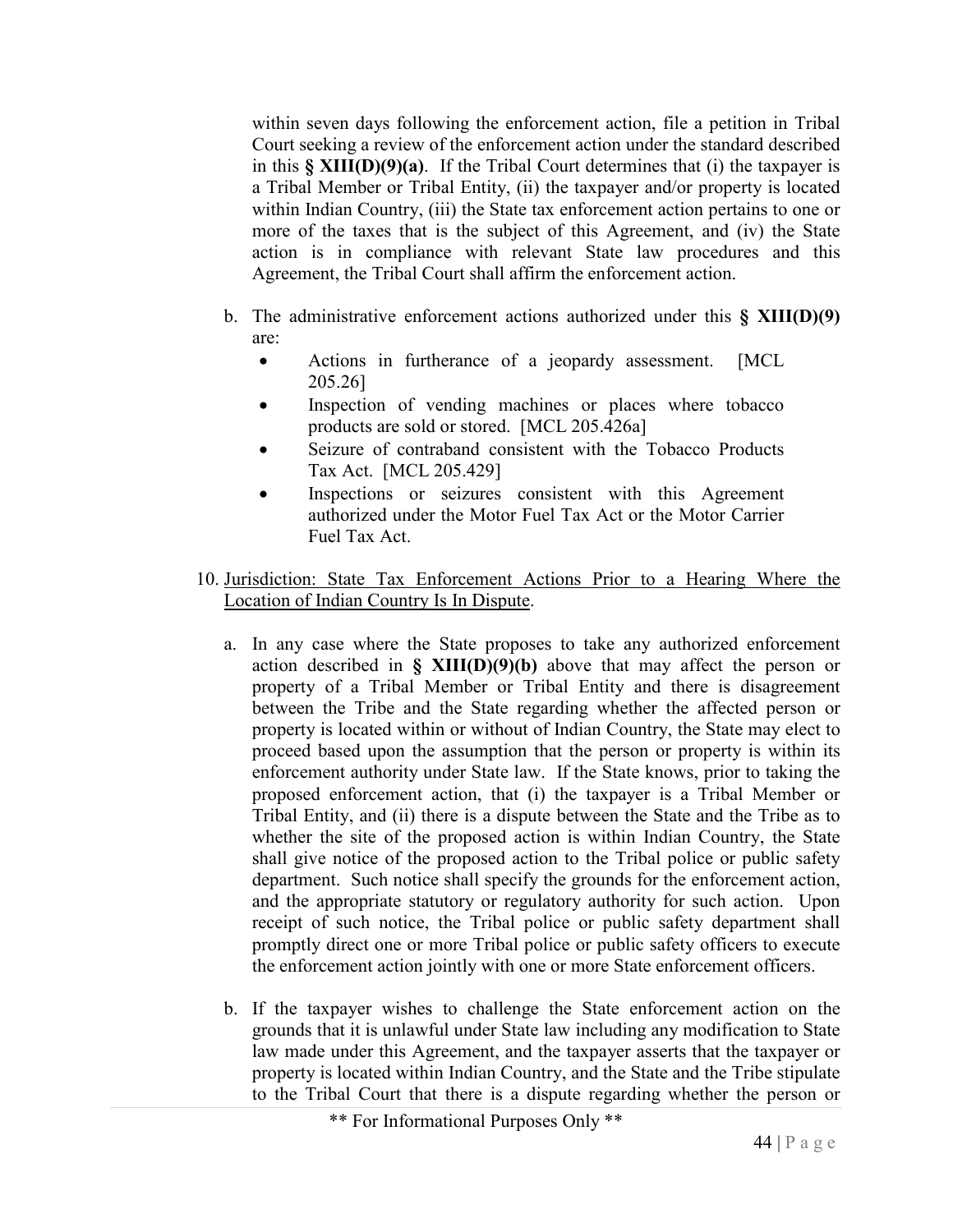property is located within Indian Country, the taxpayer may petition the Tribal Court to review the propriety of the enforcement action applying State law including any modification to State law made under this Agreement. The Tribal Court, for purposes of this Agreement only, and for no other precedential purpose, shall treat the location of the person or property as being within Indian Country and shall follow the standards and procedures set forth in **§ XIII(D)(9)** above. If the Tribal Court determines that the affected person or property is not located within Indian Country or is not within the stipulated disputed area, the Tribal Court shall promptly dismiss the action.

- 11. Jurisdiction: Final Tax Assessment Issued or Refund Denied to a Tribal Member Residing or a Tribal Entity Operating Wholly Within Indian Country. In any case where the State has issued a final tax assessment or denied a tax refund to a Tribal Member residing within Indian Country, or to a Tribal Entity doing business wholly within Indian Country, for a tax imposed upon income, business activity, transactions, or privileges which were realized, occurred, or exercised wholly within Indian Country, and the Tribal Member or Tribal Entity wishes to appeal the assessment or denial of refund on the grounds that it is unlawful under (i) State law including any modification to State law made under this Agreement, or (ii) the Michigan Constitution, the U.S. Constitution, or federal law, provided that such claims shall be limited to those that are not predicated on Indian Tribal membership, the Tribal Member or Tribal Entity may appeal the final assessment or denial of refund to Tribal Court within 35 days of the issuance of the final assessment or denial of refund. The Tribal Court shall follow State law relative to the practices and procedures of a case in the Michigan Court of Claims; provided however, that the taxpayer shall not be required to prepay the contested portion of the tax, penalty, or interest prior to filing the appeal. The uncontested portion of the tax, penalty, or interest shall be paid prior to filing the appeal. The Tribal Court shall make its ruling within one year of the filing of the appeal.
- 12. Jurisdiction: Final Tax Assessment Issued to a Tribal Member or a Tribal Entity or Denial of Refund Where the Location of Indian Country Is In Dispute.
	- a. In any case where the State has issued a final tax assessment or denied a tax refund to a Tribal Member or to a Tribal Entity for a tax which the member or entity asserts is imposed upon income, business activity, transactions, or privileges which were realized, occurred, or exercised wholly within Indian Country, and the Tribal Member or Tribal Entity wishes to appeal the assessment or denial of refund on the grounds that it is unlawful under (i) State law including any modification to State law made under this Agreement, or (ii) the Michigan Constitution, the U.S. Constitution, or federal law, provided that such claims shall be limited to those that are not predicated on Indian Tribal membership, the Tribal Member or Tribal Entity may appeal the final assessment or denial of refund to Tribal Court within 35 days of the issuance of the final assessment or denial of the refund. If the Tribal Court determines all of the income, business activity, transaction, or privilege being

<sup>\*\*</sup> For Informational Purposes Only \*\*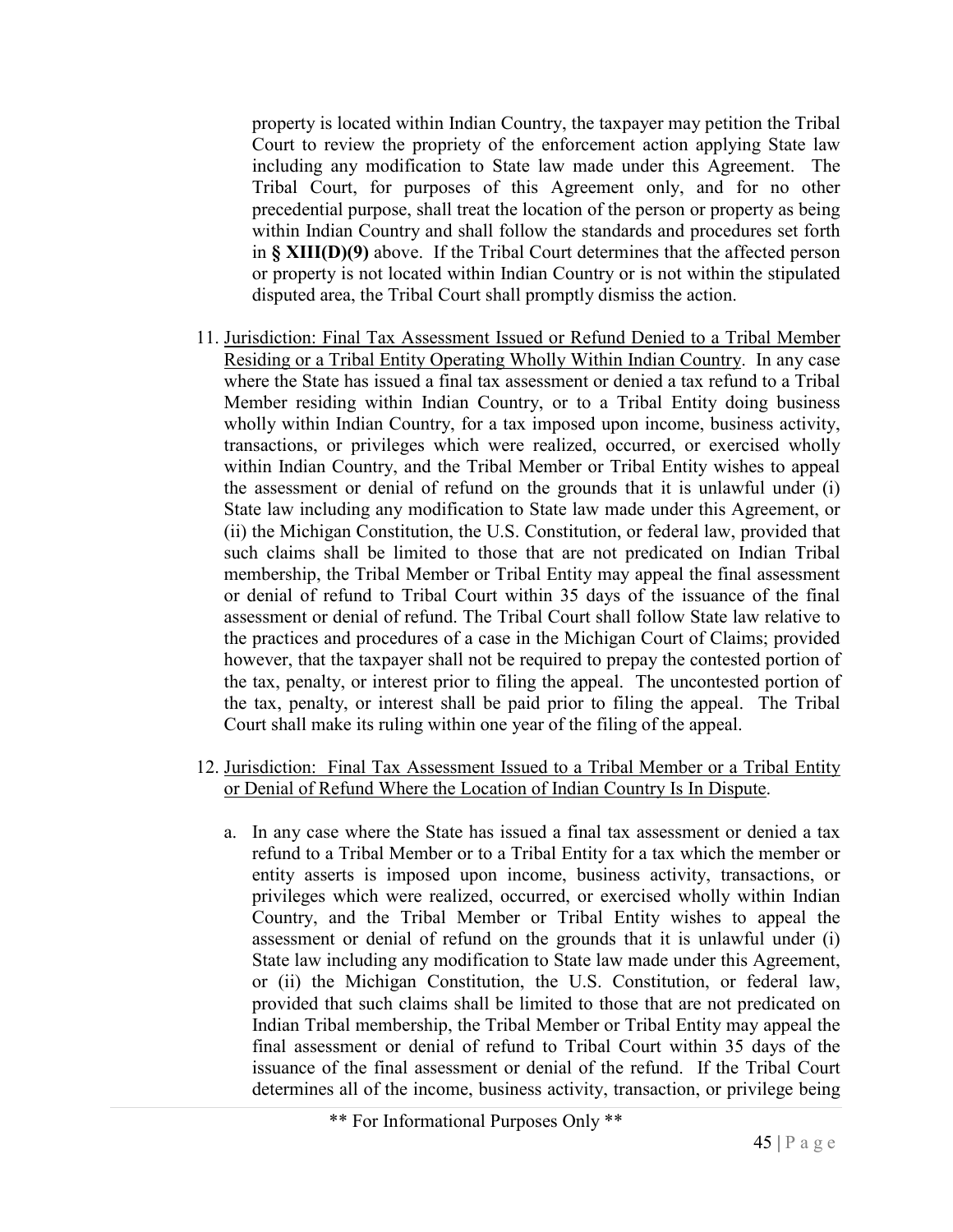taxed was realized, occurred, or was exercised wholly within Indian Country or the stipulated disputed area, the Tribal Court shall, for purposes of this Agreement only and for no other precedential purpose, treat the location of the income, business activity, transaction or privilege as being within Indian Country and shall follow the standards and procedures set forth in **§ XIII(D)(11)** above.

- b. If the Tribal Court determines that any of the taxes assessed or refunds denied were for a tax upon income, business activity, transactions, or privileges which were realized, occurred, or exercised within the State but outside of either Indian Country or the stipulated disputed area, the Tribal Court shall promptly dismiss the action. Once such a dismissal is entered, the Tribal Member or Tribal Entity may, consistent with State law, file a petition with the Michigan Tax Tribunal within 35 days, or a Complaint with the Michigan Court of Claims within 90 days, of the final Tribal Court order of dismissal.
- 13. Jurisdiction: Final Tax Assessment or Denial of Tax Refund to a Resident Tribal Member or a Tribal Entity Where Any Portion of the Activity Occurs Outside of Indian Country and Outside of a Disputed Area. State courts or tribunals will be used for the appeal of any final tax assessment or denial of tax refund to a Resident Tribal Member or Tribal Entity in those instances where any portion of the income, business activity, transaction, or privilege being taxed was realized, occurred, or was exercised within the State but outside of either Indian Country or any area where the Tribe and the State have a disagreement as to what constitutes Indian Country.
- 14. Application of State Law as Modified by this Agreement. The Tribe and the State agree that State law, as modified by this Agreement, will apply to the determination of tax liability or tax refund in any appeal of an assessment or denial of a tax refund filed in any State or Tribal quasi-judicial or judicial forum under this **§ XIII**.
- E. Licensure and Registration
	- 1. Tribal Registration. The Tribe shall comply with State licensure and registration provisions for the taxes that are the subject of this Agreement. With respect to activity occurring solely within Tribal and Trust Lands, such licensure and registration shall serve only to identify Tribal operations that are subject to this Agreement. The Tribe shall not be subject to disciplinary action or penalty as a licensee or be subject to the revocation provisions applicable to any licensee under any of the taxes that are the subject of this Agreement, except for violations of the Motor Carrier Fuel Tax Act or the International Fuel Tax Agreement, to the extent not altered by this Agreement. Rather, alleged violations shall be addressed in the dispute resolution process or through termination of the Agreement.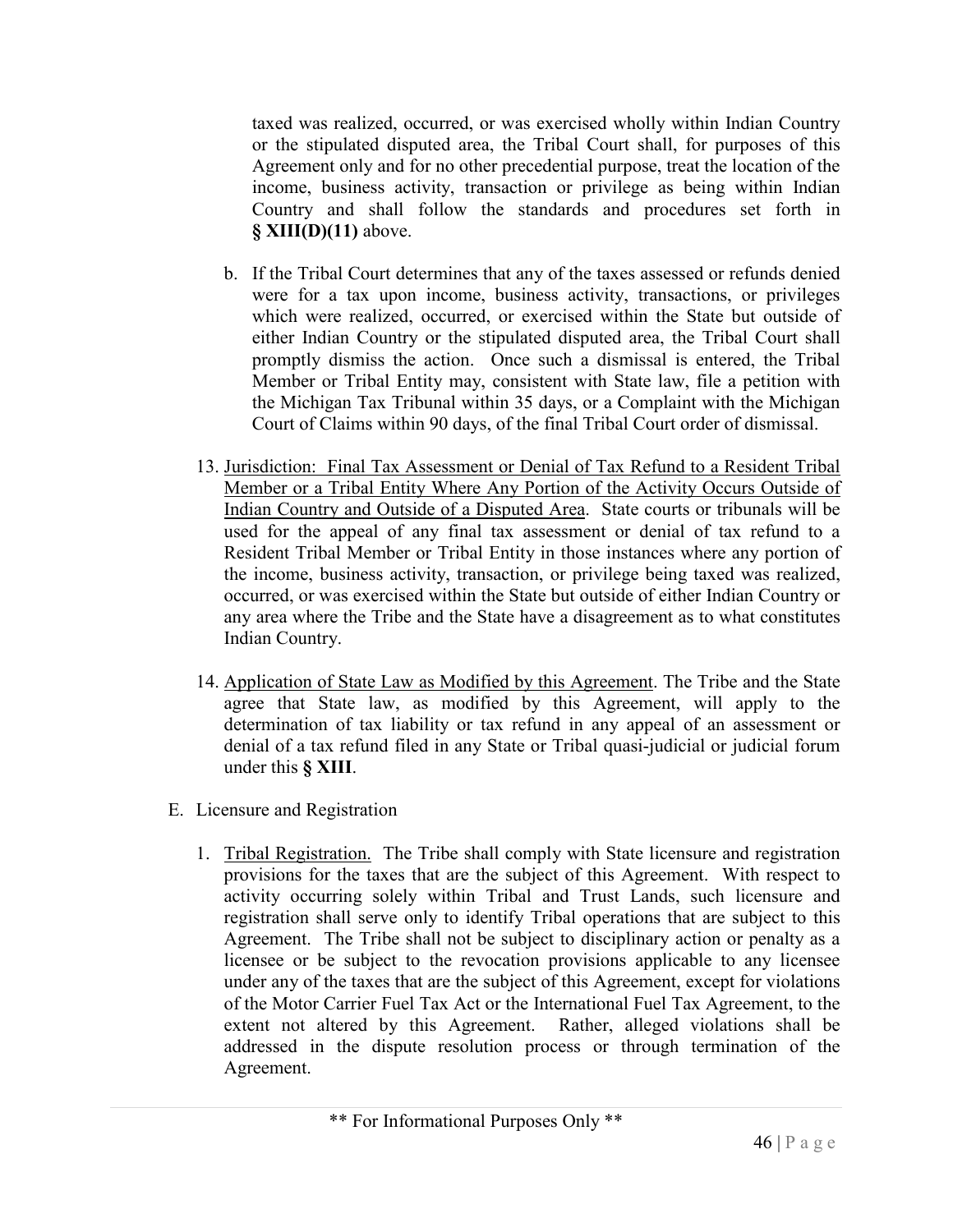- 2. Licensure and Registration of Tribal Members and Tribal Entities Outside of Indian Country. Tribal Members or Tribal Entities operating to any extent outside of Indian Country shall comply with all State licensure provisions for the taxes that are the subject of this Agreement.
- 3. Licensure and Registration of Tribal Members and Tribal Entities Operating Wholly Within Indian Country. With respect to Tribal Members and Tribal Entities operating wholly within Indian Country, the Tribe shall either:
	- a. Require such Tribal Members and Tribal Entities to register with the State and obtain such licenses and registrations as would be required under State law if such Tribal Members or Tribal Entities were operating outside of Indian Country; or
	- b. Establish its own licensing and registration requirements (which shall parallel State law) for all activities authorized under this Agreement requiring a State registration or license under State law applicable to the taxes that are the subject of this Agreement, in which case the Tribe shall forward the information to the State in a format mutually agreeable to the State and the Tribe*.*
- F. Motor Carrier Fuel Tax and International Fuel Tax Agreement.

The Tribe, Tribal Members, and Tribal Entities engaging in activity that is covered by the Motor Carrier Fuel Tax Act or the International Fuel Tax Agreement shall fully comply with all of the provisions of that Act or Agreement including registration and licensing requirements and other obligations imposed by that Act and Agreement.

- G. Responsibilities of the Tribe Regarding Tribal Members and Tribal Entities.
	- 1. The Tribe shall inform Tribal Members and Tribal Entities of the terms of this Agreement including its administrative and enforcement provisions. To the extent that this Agreement imposes duties or obligations upon Tribal Members or Tribal Entities, the Tribe shall take appropriate steps under Tribal law to require Tribal Members and Tribal Entities to perform those duties or obligations.
	- 2. The Tribe agrees to assist the State in ascertaining that Tribal Members and Tribal Entities are fully complying with the terms of this Agreement. Upon request of the State, the Tribe shall assist the State in the assessment and collection of taxes owed under the terms of this Agreement. In those instances where a question of jurisdiction arises between the State and a Tribal Member or Tribal Entity, and the Tribe agrees with the State's position, the Tribe shall assist the court or tribunal hearing the matter by providing affidavits and/or testimony.
	- 3. If the State notifies the Tribe that one of the offenses listed below has occurred within the Tribe's jurisdiction, the Tribe shall, within 10 business days after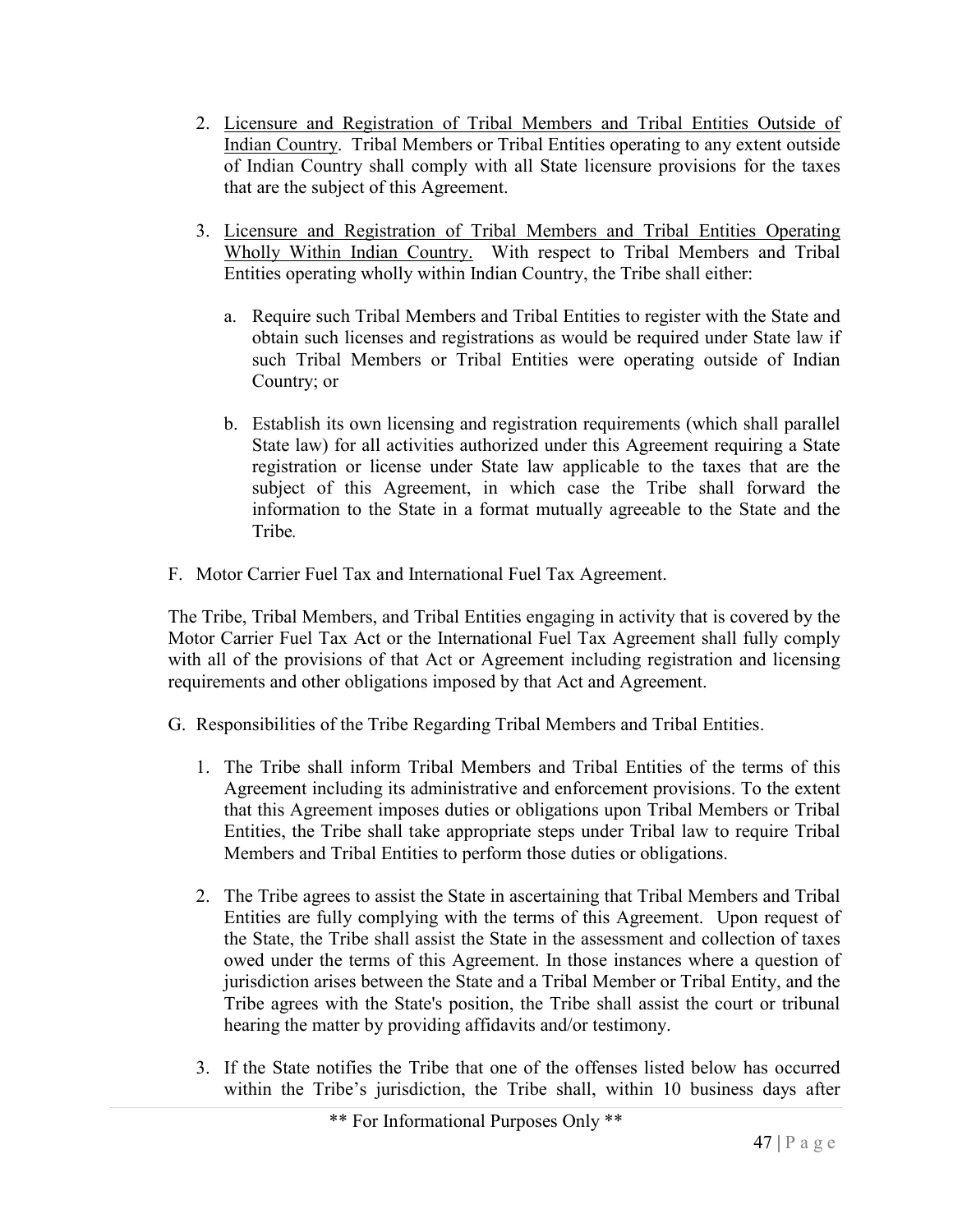notice by the State of the violation, take the following action: for a first offense, give a written warning to the offending party that further noncompliance will result in termination of any Tribally issued license or authorization to operate; for any subsequent offense, commence proceedings to terminate any Tribally issued license or authorization to operate. The offenses that may trigger the above actions are:

- a. Possession or sale by a Tribal Member or Tribal Entity (other than those in which the Tribe has an ownership interest) of cigarettes or other tobacco products which do not bear the appropriate State stamp.
- b. Sale by a Tribal Member or Tribal Entity (other than those in which the Tribe has an ownership interest) of cigarettes or other tobacco products to Non-Tribal Members where all taxes are not fully included in the price.
- c. Possession or sale by a Tribal Member or Tribal Entity (other than those in which the Tribe has an ownership interest) of motor fuel not acquired or possessed as provided in this Agreement.
- 4. In addition to assisting the State, the Tribe shall enforce this Agreement independently. Such independent enforcement shall include:
	- a. Seizure from Tribal Members and Tribal Entities of tobacco products and motor fuel not acquired or possessed in accordance with the terms of this Agreement, and the transfer of the seized product to the State, consistent with applicable provisions of State law. In the event that the product seized and transferred to the State is sold in accordance with State law, the State shall treat the Tribe as a "local unit of government" for the purpose of sharing the proceeds of the sale as provided at MCL 205.429 or MCL 207.1130.
	- b. Establishment of Tribal mechanisms to monitor and enforce Tribal Member and Tribal Entity compliance with the terms of this Agreement; and
	- c. Notification to the State of any violations of this Agreement that the Tribe may discover.
- H. Tribal Verification of State Compliance.

Upon request by the Tribe, the State shall, consistent with State law pertaining to confidentiality, provide access to sufficient information to allow the Tribe to verify that the State has paid all amounts required by this Agreement. Tribal access to such books, records and personnel shall be preceded by reasonable notice.

I. Payment of Liabilities.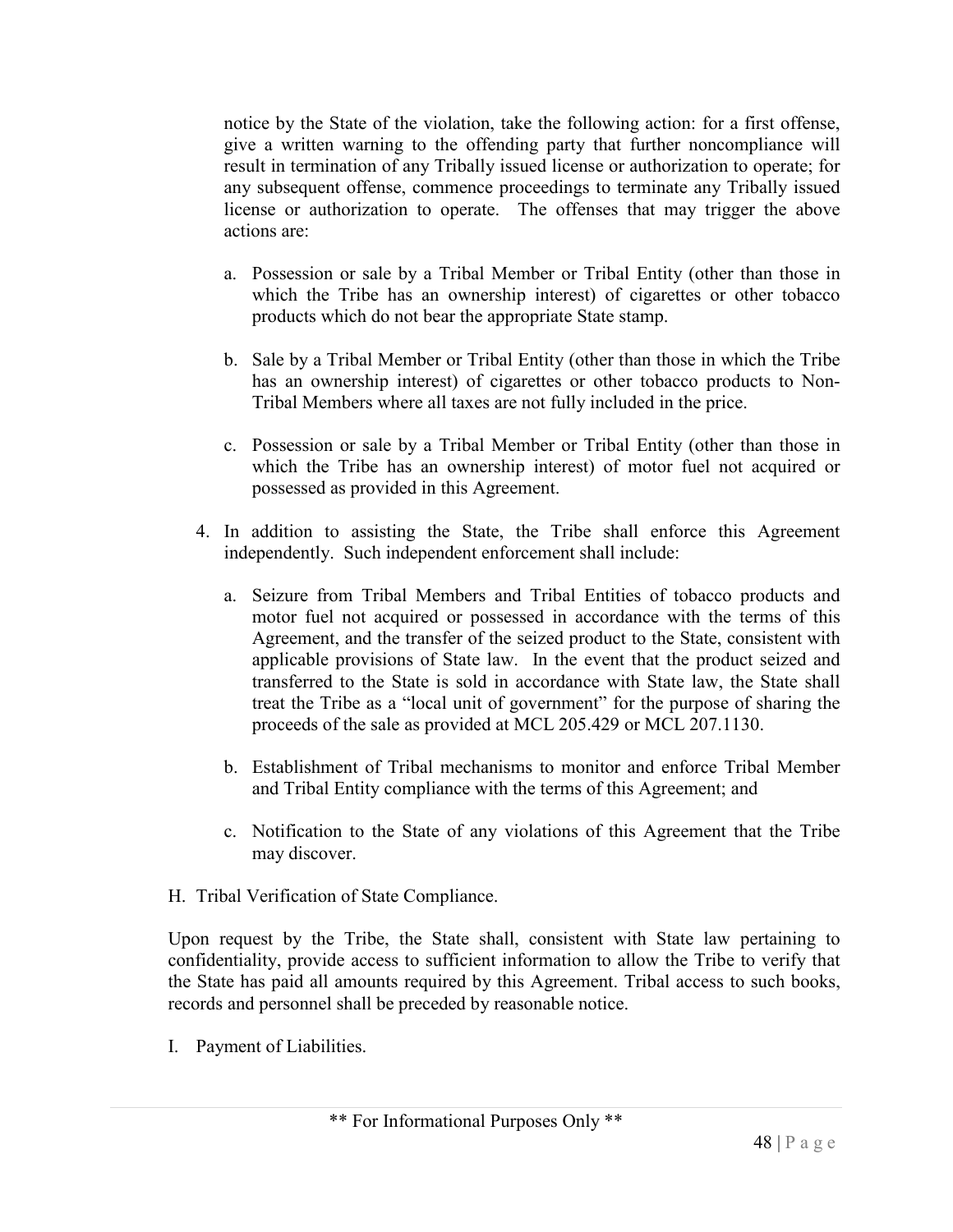In the event of a disagreement over an amount owed by either party to the other, the determination of liability shall be made pursuant to the dispute resolution process in this Agreement and not in any State or Tribal tribunal. Each party shall pay all undisputed amounts before invoking the dispute resolution process. Once the amount of liability is determined by the dispute resolution process, each party agrees to voluntarily pay that amount.

# **XIV. DISPUTE RESOLUTION**

- A. Consistent with the government-to-government relationship between the Tribe and the State, the parties shall make their best efforts to resolve disputes by good faith negotiations whenever possible. The provisions of this **§ XIV** are applicable to disputes between the Tribe and the State and shall not be utilized for resolution of disputes between the State and Tribal Members or Tribal Entities.
- B. At any time this Agreement is in force, the Tribe or the State may file a notice with the other party seeking dispute resolution of any matter arising between the Tribe and the State under this Agreement.
	- 1. The party seeking dispute resolution shall give written notice to the other party stating:
		- a. The nature of the issue including reference to specific provisions of the Agreement;
		- b. The amount of money, if any, that is in contest as a result of the issue;
		- c. A statement of position as to how the issue should be resolved;
		- d. Any additional information or documentation deemed pertinent or helpful in the resolution of the issue; and
		- e. At least three proposed dates for a meeting not less than 10 business days nor more than 20 business days from the date of the notice. If the Tribe is the party filing the notice, the meeting shall be at a location designated by the State. If the State is the party filing the notice, the meeting shall be at a location designated by the Tribe.
	- 2. The party receiving the notice shall, within 10 business days of receipt, file a written response indicating which date is acceptable for a meeting and the precise location at which the meeting will be held.
	- 3. At the meeting the parties shall attempt to resolve the matter in full to their mutual satisfaction. If the parties are not able to resolve the matter in full, the parties may schedule additional meetings, agree to fact finding, or take any other mutually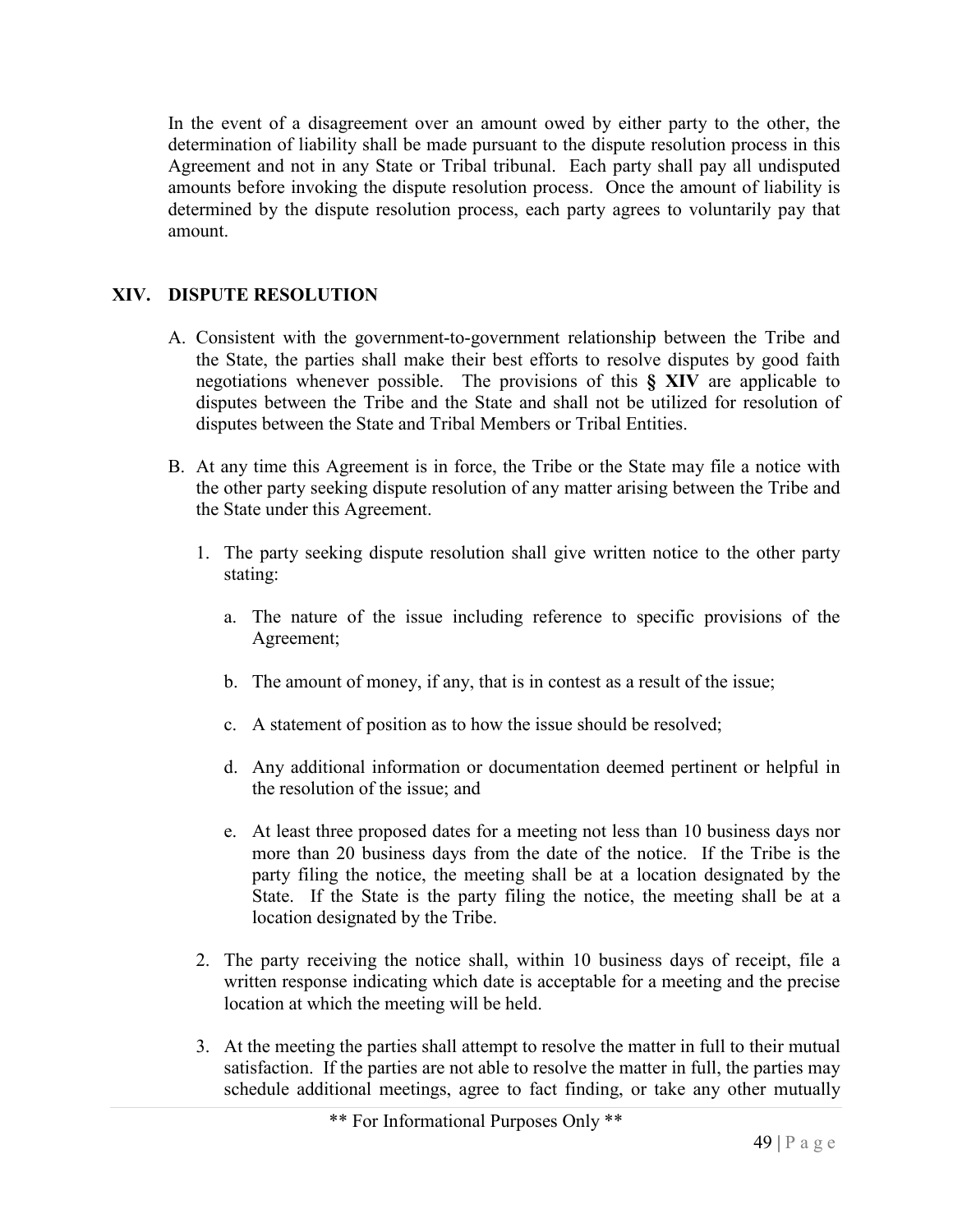agreed to action in an attempt to resolve the matter. Any agreement for further efforts to resolve the dispute shall be in writing and shall provide a date following which either party may seek resolution of the matter by arbitration as provided in this **§ XIV(C)** below.

- C. If the matter in dispute is not resolved at the meeting and no method for further efforts to resolve the matter is mutually agreed to, or following the date specified in any written agreement for further dispute resolution efforts, either party may invoke arbitration as follows:
	- 1. A party shall send notice to the opposing party of its intention to have the matter resolved by arbitration. The notice shall name one or more arbitrators who have agreed to act to resolve the dispute. The notice shall also indicate which arbitrator the party giving notice would use if none of those listed are acceptable to the other party if acting alone. The party receiving notice shall within 10 business days of receipt indicate which arbitrator, if any, named by the party giving notice is acceptable to act alone. If none of the named arbitrators acting alone are acceptable to the party receiving notice then that party shall name a single arbitrator who has agreed to act to serve on a panel consisting of that person, the arbitrator named by the party giving notice, and a third arbitrator named by the other two arbitrators. The two named arbitrators shall act within 10 business days of the naming of the second to name a third arbitrator.
	- 2. The party requesting arbitration shall send copies of any notices of arbitration to all other tribes that have signed agreements that are substantially similar to this Agreement, in addition to the notice sent to the opposing party. Any tribe receiving such notice may thereafter elect to participate as a party in the arbitration as set forth below.
	- 3. Within five business days of the naming of the arbitrator or the establishment of the arbitration panel, each original party shall submit to the arbitrator or panel, as well as to all other tribes that have signed agreements that are substantially similar to this Agreement, a list of the issues that are being submitted for resolution. The list shall designate those issues that, in the party's view, are likely to require interpretation of the terms of the Agreement including reference to specific provisions of the Agreement. Following these submissions, all parties, including all intervening tribes, shall have seven business days to comment on the issues proposed for submission. Within 14 business days after the time allowed for comment, the arbitrator or the panel shall advise all parties of the issues to be addressed and establish a timetable to resolve those issues within 90 days thereafter. The arbitrator or panel shall designate which issues are likely to require interpretation of the terms of the Agreement, including reference to specific provisions of the Agreement. The timetable shall provide for discovery, submission of written argument and other materials, and if requested by either party for oral presentation including presentation of witnesses. Following submission of the materials and argument the arbitrator or panel shall, consistent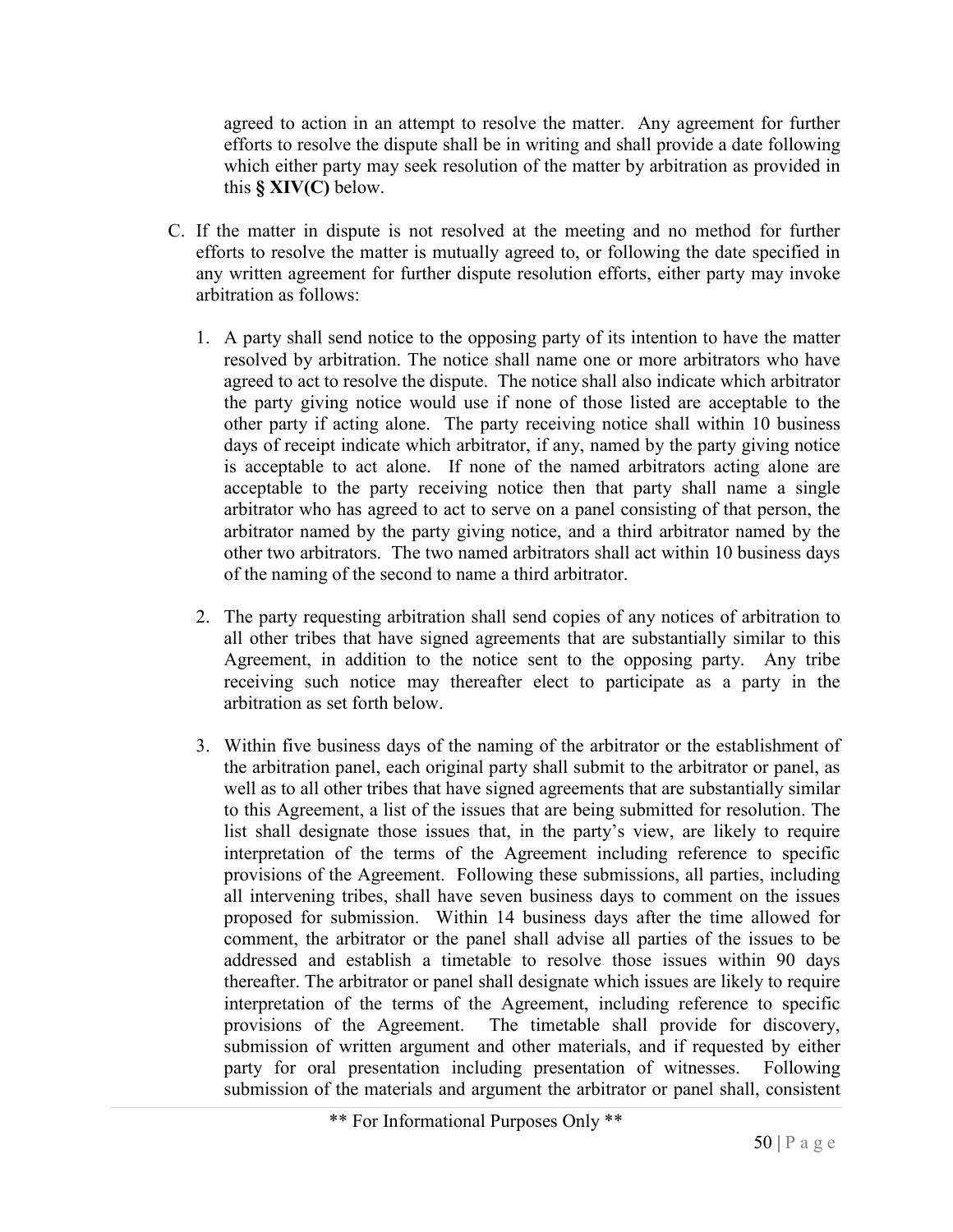with this Agreement, determine and award taxes due, refunds owed or such other matters as the circumstances warrant.

- 4. Each party shall bear its own costs incurred in the dispute resolution. The costs and fees charged by an arbitrator or arbitration panel shall be borne one-half by the State and one-half by the Tribe(s).
- 5. Matters of State law that are properly before the arbitrator or panel shall be resolved by applying State law.
- 6. The award of the arbitrator or panel shall set forth the factual findings, legal conclusions, and conclusions as to the interpretation of the terms of the Agreement on which it is based. The award shall be dated and shall be final and binding on the parties with regard to the dispute that it resolves. In addition, the award shall survive termination of this Agreement.
- 7. The decision of the arbitrator or panel shall designate which issues require interpretation of the terms of this Agreement. The decision of the arbitrator or panel regarding such issues shall be binding precedent in all future disputes regarding this Agreement and all agreements with other Tribes that are substantially similar to this Agreement. Conclusions as to State law shall not be precedent and future arbitrators or panels shall determine such matters based on applicable State law. Matters resolved by settlement or consent agreement shall be binding only on the parties to the settlement or consent agreement.
- 8. In order to serve as an arbitrator under this Agreement for the purposes of resolving a dispute under this **§ XIV**, a candidate must be admitted to practice law in the court of highest jurisdiction in any state of the United States or the District of Columbia, shall be a member in good standing of the bar of admission, and shall have experience in taxation or federal Indian law.
- 9. Except as otherwise provided in this **§ XIV** or mutually agreed by the parties, the arbitration shall proceed in accordance with the policies and procedures of the Commercial Rules of Arbitration of the American Arbitration Association; provided, that the arbitration itself shall not be administered by or proceed before the American Arbitration Association.
- D. Engaging in the dispute resolution process does not preclude either party from seeking termination of this Agreement as provided at **§ XV.**

# **XV. TERM AND TERMINATION**

This Agreement shall be for an indefinite term and shall remain in force and effect until terminated as provided in this **§ XV**.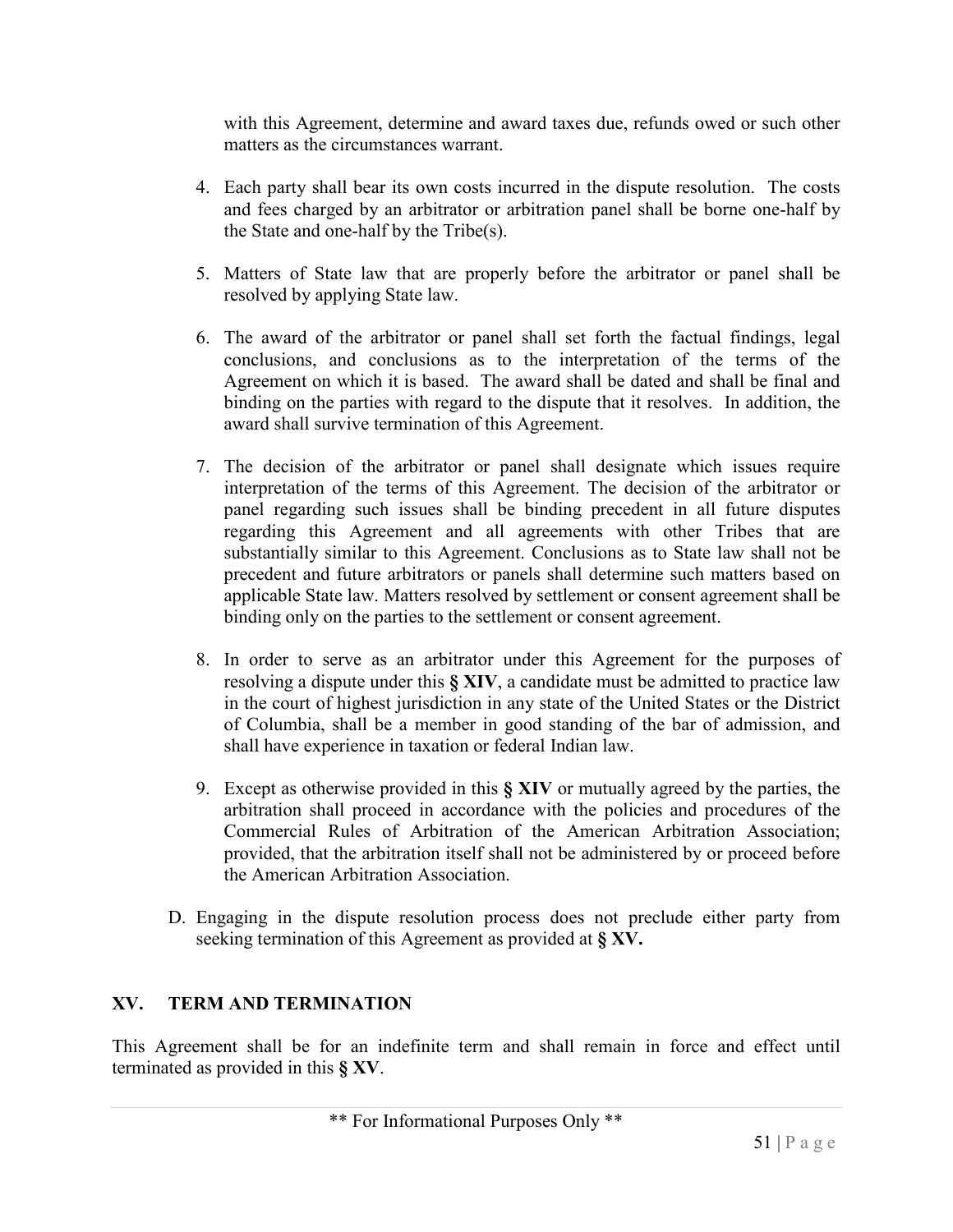#### A. Termination Without Cause

The Tribe or the State, acting through its Treasurer or his or her designee, may terminate this Agreement by giving written notice to the other party of its intention to terminate. The notice shall state a termination date which shall not be sooner than 90 days from the date of the notice and except as provided in **§ XV(B)** shall not take effect sooner than two years from the effective date of this Agreement. The notice of intent to terminate shall indicate at least three proposed dates for a meeting to take place within 30 days commencing with the date of the notice, to discuss the reasons for the termination. If the Tribe is the party giving the notice, the meeting shall be at a location designated by the State. If the State is the party giving the notice, the meeting shall be at a location designated by the Tribe. Within five business days of receipt of the notice, the party receiving the notice shall notify the party seeking termination as to which date is acceptable for the meeting and the precise location at which it is to be held.

- B. Termination For Cause
	- 1. Notwithstanding the provisions of **§ XV(A)**, the following violations of this Agreement shall constitute sufficient cause for termination of this Agreement at any time:
		- a. Possession or sale by the Tribe, or any entity in which the Tribe has any ownership interest, of cigarettes or other tobacco products which do not bear the appropriate State stamp;
		- b. Sale by the Tribe, or any entity in which the Tribe has any ownership interest, of cigarettes or other tobacco products to Non-Tribal Members where all taxes are not fully included in the price;
		- c. Possession or sale by the Tribe, or any entity in which the Tribe has any ownership interest, of motor fuel not acquired or possessed as provided in this Agreement;
		- d. Failure of the Tribe to seek licenses or registration as required under this Agreement within 10 business days following notice and request to do so;
		- e. Failure of a party to maintain necessary books and records, to comply with a request for review of books and records, or to permit inspections as provided in this Agreement;
		- f. Failure of the Tribe to promptly commence or authorize enforcement action requested by the State as provided by this Agreement;
		- g. Failure of the Tribal Court to render a decision on an enforcement action under **§ XIII(C)(4)(b)(i)** within the time frame specified in this Agreement;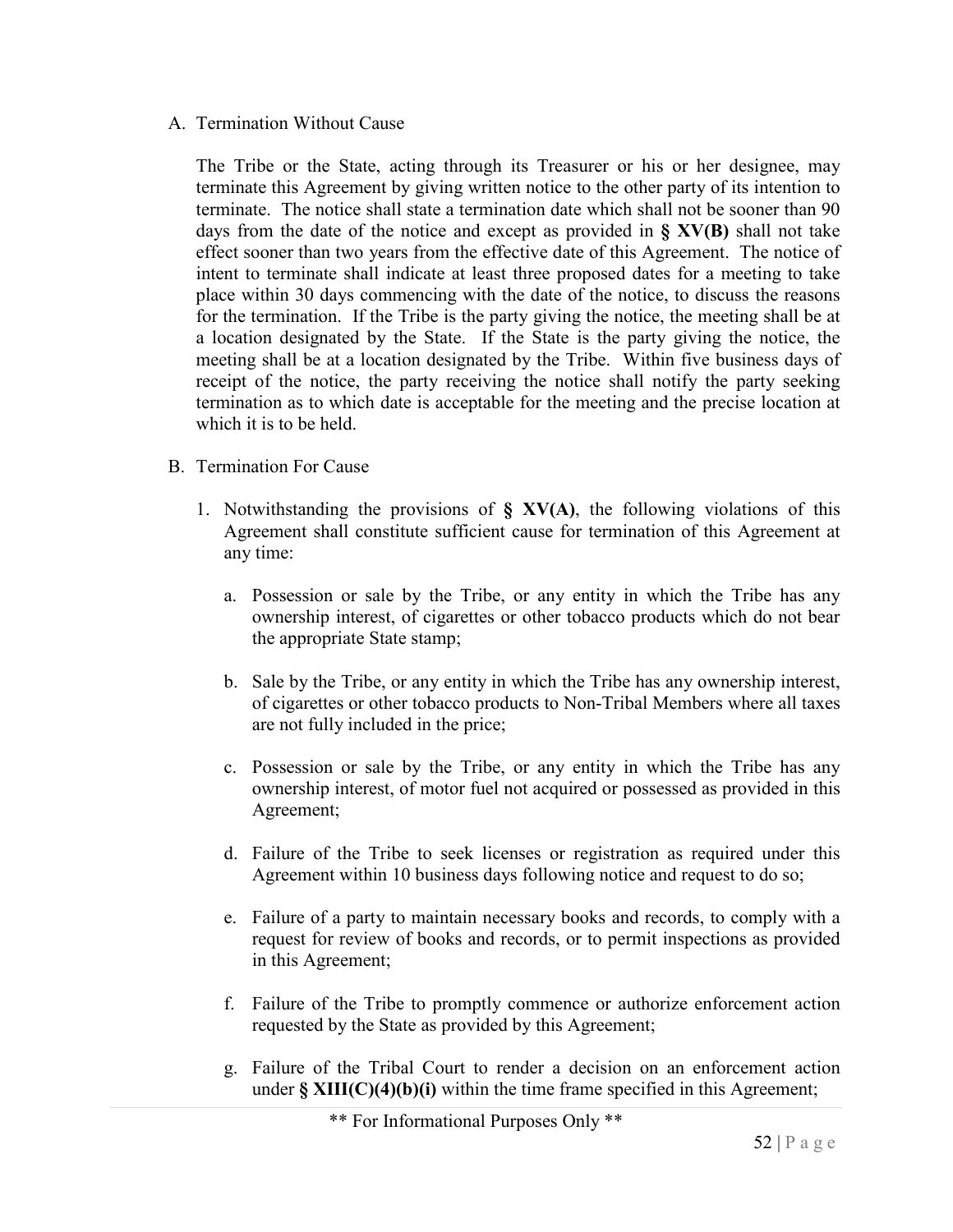- h. Interference by a party with enforcement actions authorized by this Agreement, or failure of a party to follow procedures for enforcement actions authorized by this Agreement;
- i. Failure of a party to pay amounts determined to be due under this Agreement within 45 days of such obligation becoming final.
- 2. In the event that a party determines that one or more of the events listed in **§ XV(B)** has occurred, that party shall request a meeting to be held within five business days of the notice for the purpose of discussing the matter. If the Tribe is the party requesting the meeting it shall be at a location designated by the State. If the State is the party requesting the meeting it shall be at a location designated by the Tribe. The request for the meeting shall provide a statement as to the nature of the alleged violation. At the meeting the parties shall discuss the incident(s) giving rise to the meeting. Following the meeting the party requesting the meeting may:
	- a. Terminate this Agreement by giving notice of termination for cause;
	- b. Defer determination as to whether to seek termination for cause for a period of time pending such further investigation or consultation as the party requesting the meeting shall determine appropriate; or
	- c. Waive the breach.

The party requesting the meeting shall notify the alleged offending party of its determination.

- 3. In cases where a notice of termination for cause is based on a violation of **§ XV(B)(1)(a), § XV(B)(1)(b), § XV(B)(1)(c), § XV(B)(1)(f), § XV(B)(1)(g), § XV(B)(1)(h), or § XV(B)(1)(i)**, the party requesting the meeting may terminate this Agreement immediately following the meeting subject to retroactive reinstatement in the event the arbitrator or panel determines that the violation did not occur. All other alleged violations shall, if confirmed by the arbitrator or panel, result in termination as of the date of the arbitration determination. Pending such determination this Agreement shall remain in full force and effect.
- 4. The party alleged to have violated this Agreement may within five business days of any notice of termination seek review of that action in accordance with the following process:
	- a. The party seeking to invoke the process shall within five business days of the notice of termination send a notice of intent to contest the termination to the other party and shall name one or more arbitrators who have agreed to act to resolve the dispute. The notice shall also indicate which arbitrator the party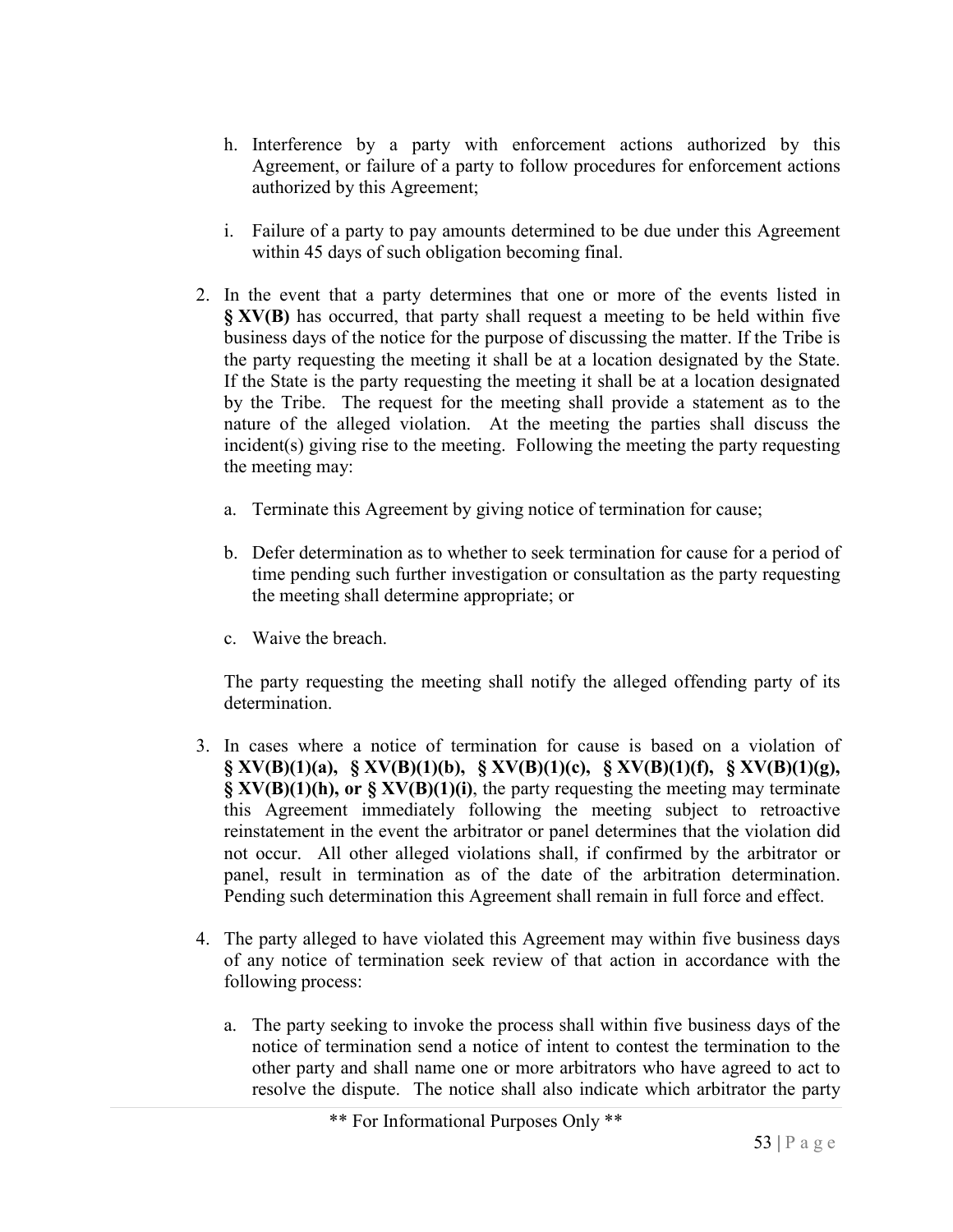giving notice would use if none of those listed are acceptable to the other party if acting alone. The party receiving notice shall within five business days of receipt indicate which arbitrator, if any, named by the party giving notice is acceptable to act alone. If none of the arbitrators acting alone are acceptable to the party receiving notice then that party shall name a single arbitrator who has agreed to serve on a panel to consist of that person, the arbitrator named by the party giving notice, and a third arbitrator named by the other two arbitrators. The two named arbitrators shall act within 10 business days of the naming of the second to name a third arbitrator.

- b. Within 14 business days of the arbitrator being named or upon the establishment of a panel, the arbitrator or panel shall establish a timetable to resolve the matter which shall not exceed 45 days from the date the arbitrator is named or the panel established. The timetable shall provide for discovery, submission of written argument and other materials, and, if requested by either party, for oral presentation including presentation of witnesses. Following submission of the materials and argument the arbitrator or panel shall make a single factual finding of whether the act alleged to give rise to a termination for cause has occurred. The determination of the arbitrator or the panel shall be final and binding on the parties.
- c. Each party shall bear their own costs incurred in the dispute resolution. The costs and fees charged by an arbitrator or arbitration panel shall be borne equally by the parties.
- d. In order to serve as an arbitrator under this Agreement for purposes of determining if there is a violation sufficient to justify a termination for cause, candidates must be admitted to practice law in the court of highest jurisdiction in any state of the United States or the District of Columbia and shall be a member in good standing of the bar of admission.
- e. Except as otherwise provided in this **§ XV** or mutually agreed by the parties, the arbitration shall proceed in accordance with the policies and procedures of the Commercial Rules of Arbitration of the American Arbitration Association; provided, that the arbitration itself shall not be administered by or proceed before the American Arbitration Association.
- 5. If the alleged offending party does not seek review of the termination within five business days of the notice, the termination shall be effective as of the date of the notice.
- C. Final Accounting Following Termination
	- 1. The State and the Tribe agree to pay amounts owed one to the other under the provisions of this Agreement accrued through the termination date. Within 10 business days following the termination date, a final accounting shall commence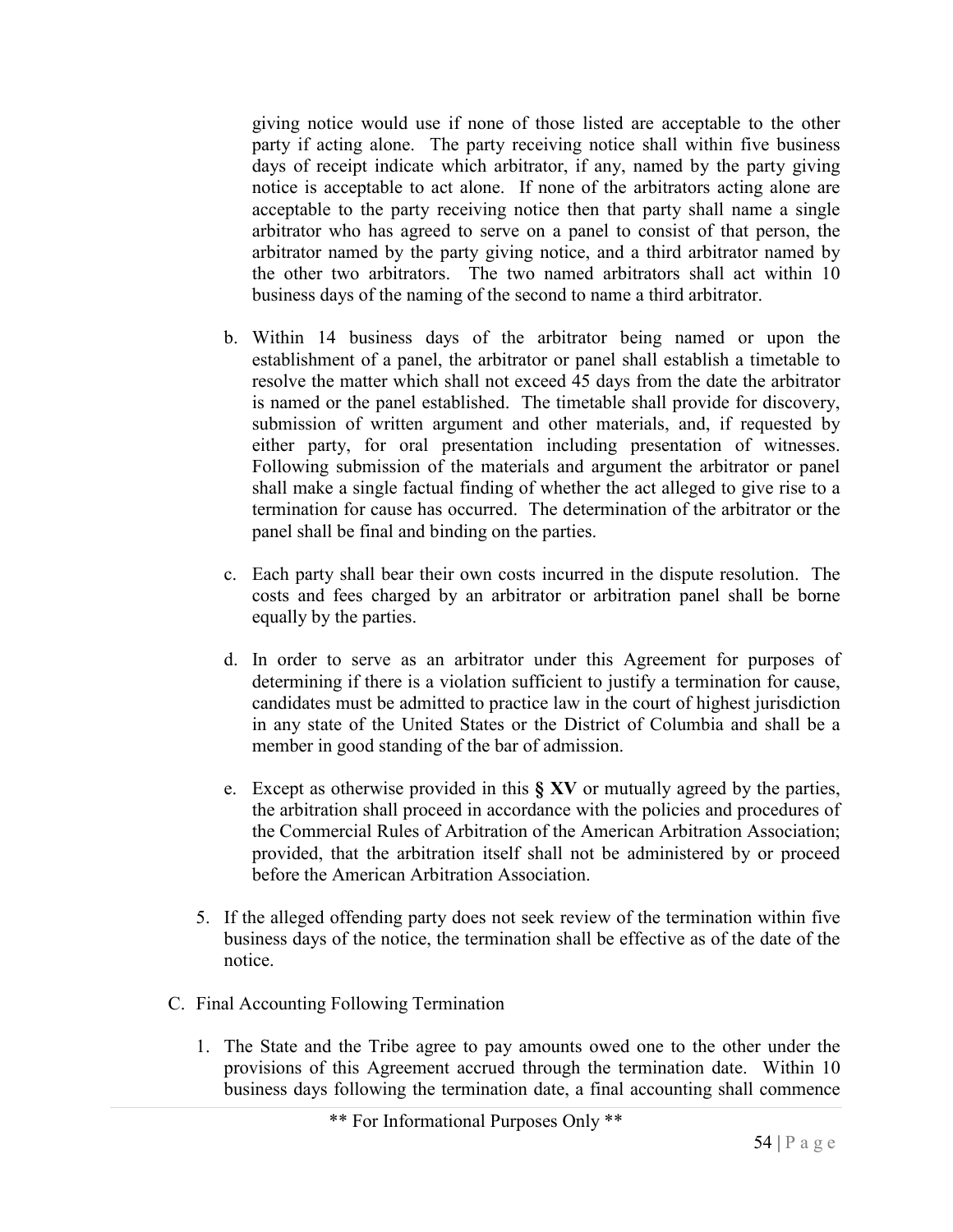to determine the liabilities of the Tribe and the State one to the other. The State and the Tribe agree to cooperate in the exchange of information sufficient to determine their respective liabilities. If the parties cannot agree on the amount owed, then either party may by written notice to the other advise of its intent to submit the dispute to arbitration as provided in this **§ XV(C)**.

- 2. The notice of arbitration shall name one or more arbitrators who have agreed to act to resolve the dispute. The notice shall also indicate which arbitrator the party giving notice would use if none of those listed are acceptable to the other party if acting alone. The party receiving notice shall within 10 business days of receipt, indicate which arbitrator, if any, named by the party giving notice is acceptable to act alone. If none of the arbitrators named are acceptable to the party receiving notice then that party shall name a single arbitrator who has agreed to act to serve on a panel to consist of that person, the arbitrator named by the party giving notice, and a third arbitrator named by the other two arbitrators. The two named arbitrators shall act within 10 business days of the naming of the second to name a third arbitrator.
- 3. Within five business days of the naming of the arbitrator or the establishment of the arbitration panel, the parties shall submit to the arbitrator or panel a list of the issues that are being submitted for resolution. Following these submissions, the parties shall have seven business days to comment on the issues proposed for submission. Within 14 business days of being named the arbitrator or the establishment of the arbitration panel, the arbitrator or the panel shall establish a timetable to resolve the matter which shall not exceed 90 days. The timetable shall provide for discovery, submission of written argument and other materials, and if requested by either party for oral presentation including presentation of witnesses. Following submission of the materials and argument the arbitrator or panel shall, consistent with this Agreement, determine and award taxes due or refunds owed as the circumstances warrant. The award of the arbitrator or panel shall set forth the factual findings, legal conclusions, and conclusions as to the interpretation of the terms of this Agreement on which it is based. The monetary award of the arbitrator or panel shall be dated and shall be final and binding and shall survive termination of this Agreement.
- 4. Each party shall bear their own costs incurred in the dispute resolution. The costs and fees charged by an arbitrator or arbitration panel shall be borne equally by the parties.
- 5. In order to serve as an arbitrator under this Agreement for the purpose of making a final accounting following termination, candidates must be admitted to practice law in the court of highest jurisdiction in any state of the United States or the District of Columbia, shall be a member in good standing of the bar of admission, and shall have experience in taxation or federal Indian law.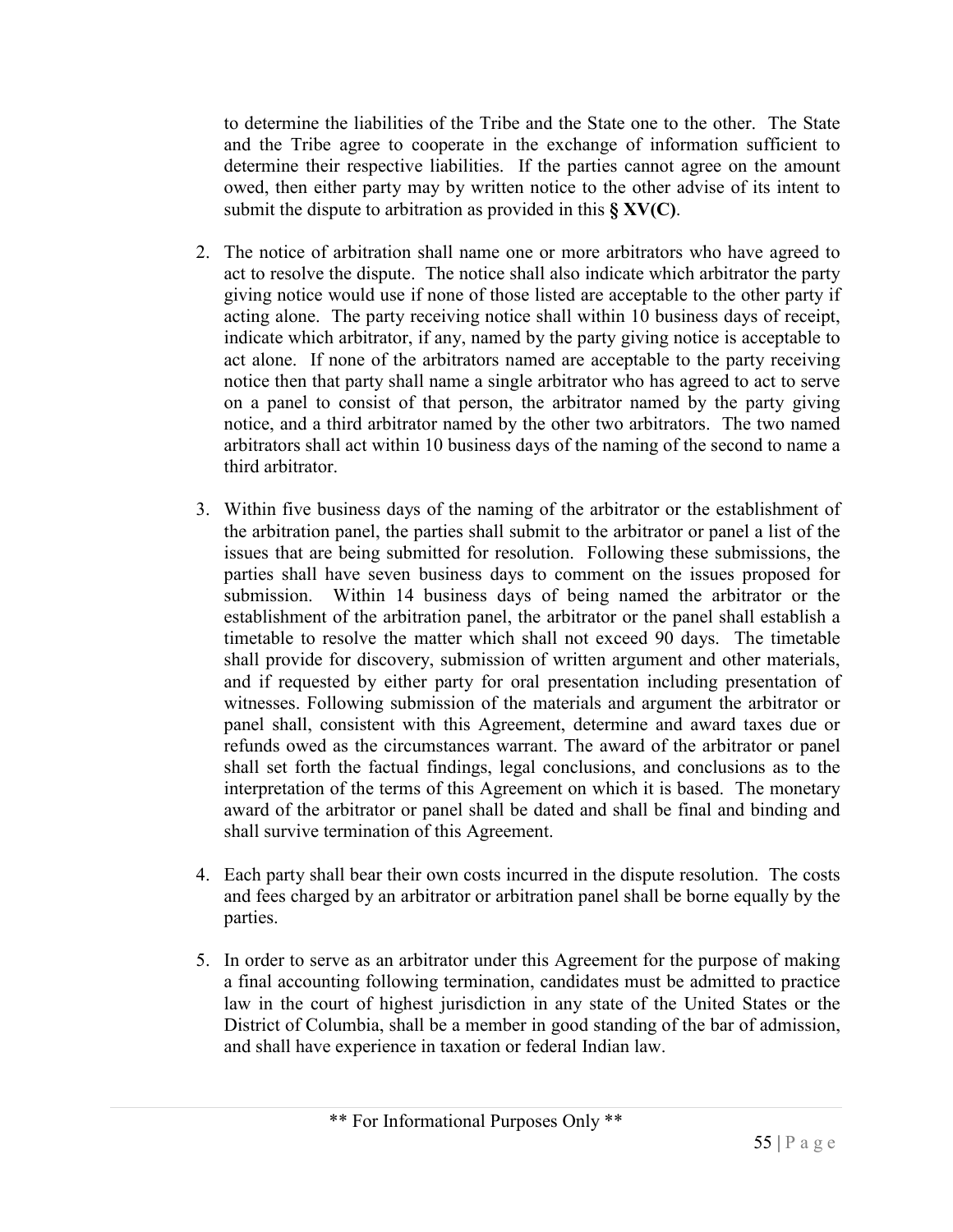6. Except as otherwise provided in this **§ XV(C)** or mutually agreed by the parties, the arbitration shall proceed in accordance with the policies and procedures of the Commercial Rules of Arbitration of the American Arbitration Association; provided, that the arbitration itself shall not be administered by or proceed before the American Arbitration Association.

# **XVI. NO THIRD PARTY RIGHTS CREATED**

Nothing in this Agreement shall be construed to create any rights in third parties who are not parties to this Agreement, or constitute a basis for any third-party challenge or appeal, except as provided in **§ XIV(C)(2)** with respect to other Tribes not parties to this Agreement who intervene in Dispute Resolution under this Agreement.

# **XVII. NOTICE**

#### A. General

- 1. Except as otherwise expressly provided in this Agreement, notice regarding tax matters arising between the State and Tribal Members or the State and Tribal Entities shall be directed to the member or entity in accordance with State law.
- 2. Where this Agreement provides that a matter is to be resolved in a State or Tribal court or tribunal, the rules and procedures of the designed court or tribunal shall control all matters of notice except as otherwise expressly provided in this Agreement.
- 3. Where this Agreement provides that a specified form be filed with the State for the purpose of (i) making a remittance to the State of taxes or fees, or (ii) seeking a refund from the State, then the form, remittance, or refund request shall be filed and sent in accordance with its instructions.
- 4. Where a notice is to be given under the terms of this Agreement, the notice shall be made by personal delivery, overnight courier, or first class, certified or registered mail unless otherwise specified in this **§ XVII.**
- 5. Where under the terms of this Agreement notice is required to be given to or a request is to be made of the Tribal police or public safety department such notice or request shall be given by personal delivery to or by first class mail to Tribal Law Enforcement Department at TRIBAL Law Enforcement Department Address.
- B. Specific Notices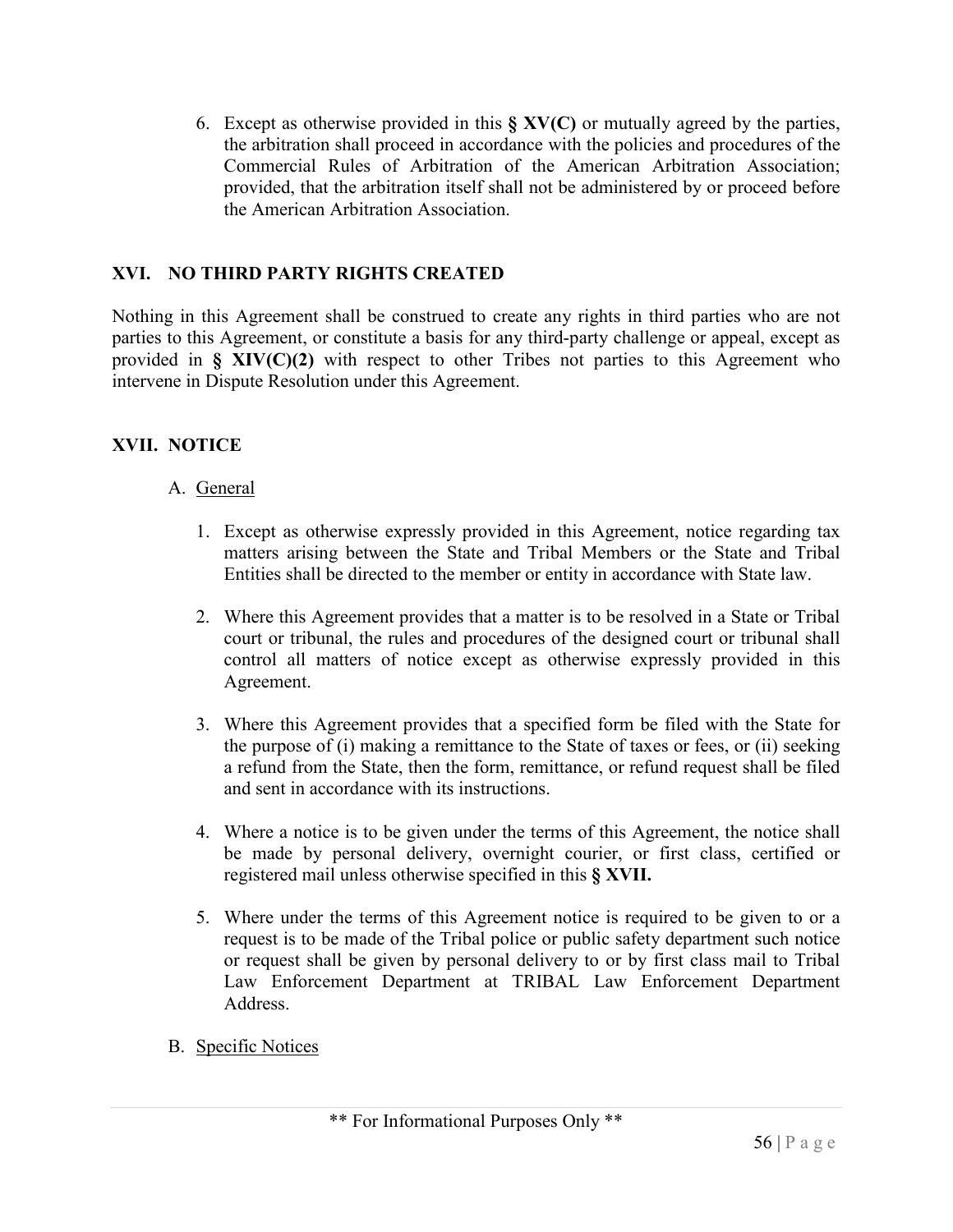All notices and communication between the State and the Tribe with respect to the following matters shall be sent to:

For the Tribe:

Title Tribe Tribal Address

with copy to Tribal General Counsel Tribe Tribal Address

For the State:

State Treasurer Michigan Department of Treasury Attention: Tribal Liaison 430 West Allegan Street Lansing, MI 48922

- **§ I(C) -** State Law Amendments. Notices provided for under § I(C) may be delivered electronically.
- **§ I(E)(4)** Protocol for exchange, retention, and destruction of taxpayer information
- **§ I(F)** Annual Summit
- **§ I(G)** Sovereign Immunity, all matters. All notices provided for under **§ I(G)** shall be by registered or certified mail with return receipt.
- **§ II(K)** Relating to status of lands as TTL
- **§ VIII** General Administration; all lists to be sent to State by December 15 of each year
- **§ X** Administration: Motor Fuel; all matters except refund requests
- **§ XI** Administration: Tobacco Products; all matters except refund requests
- **§ XII** Administration: Sales Tax and Use Tax; all matters except refund requests
- **§ XIII** Enforcement; all matters except notice to Tribal police or public safety, written statements under **§ XIII(C)(4)(b)(ii)**, and notice of audit to Tribal Members or Tribal Entities
- **§ XIV** Dispute Resolution, all matters. All notices provided for under **§ XIV** shall be by registered or certified mail with return receipt.
- **§ XV** Termination, all matters. All notices provided for under **§ XV** shall be by registered or certified mail with return receipt.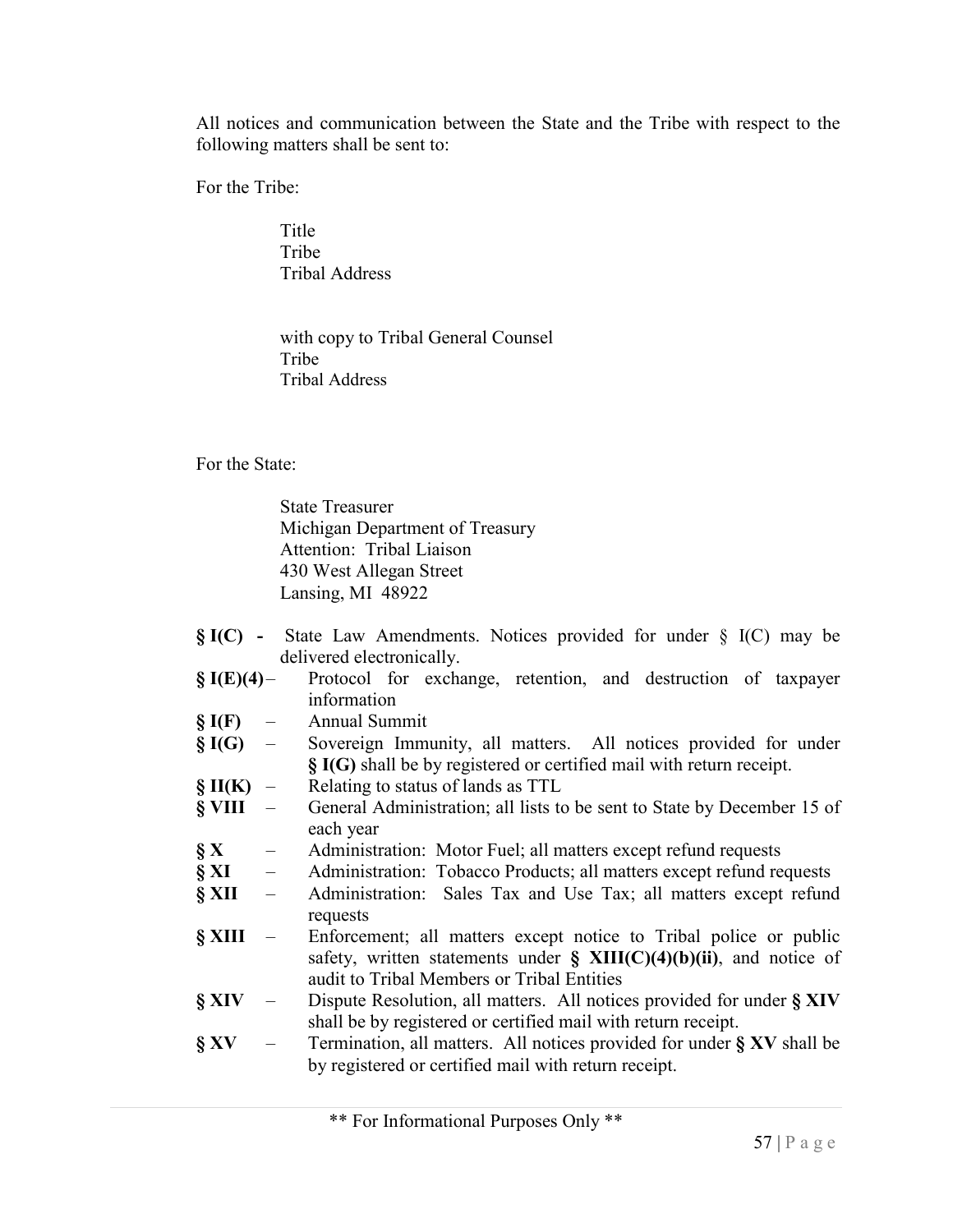#### C. Where Notice Not Specified

In those instances where a party to this Agreement desires to send a written notice or other written communications to the other party and the person or office is not otherwise specified under this Agreement, the notice or communication shall be directed to:

> Tribe: Tribal Chair and General Counsel State: State Treasurer attention: Tribal Liaison

#### D. Change of Person or Office That is to Receive Notice

A party to this Agreement may change the person or office to whom a notice is to be sent under this Agreement by directing a notice to that effect by registered or certified mail with return receipt clearly stating that a change in person or office to be notified under the terms of this Agreement is intended, providing a reference to the particular notice provision to be changed, and stating the person or office to whom the notice is to be sent commencing as of a specific date not less than 14 days after the notice of the change. A party receiving notice of such a change shall confirm by sending an acknowledgment of the change to the other party by certified or registered mail return receipt requested.

#### **XVIII. AMENDMENT**

The terms of this Agreement may be amended, to the extent permitted by law, only upon a mutual, written agreement executed by an authorized representative of each party.

# **XIX. EFFECTIVE DATE AND IMPLEMENTATION DATE**

#### A. Effective Date

This Agreement shall become binding upon the parties on the date on which the last of the following actions occurs:

- 1. State legislation taking effect that authorizes the Department to enter into the Agreement on behalf of the State;
- 2. Signature by the State Treasurer or his or her designee as authorized by the State legislation;
- 3. Signature by a representative of the Tribe; and